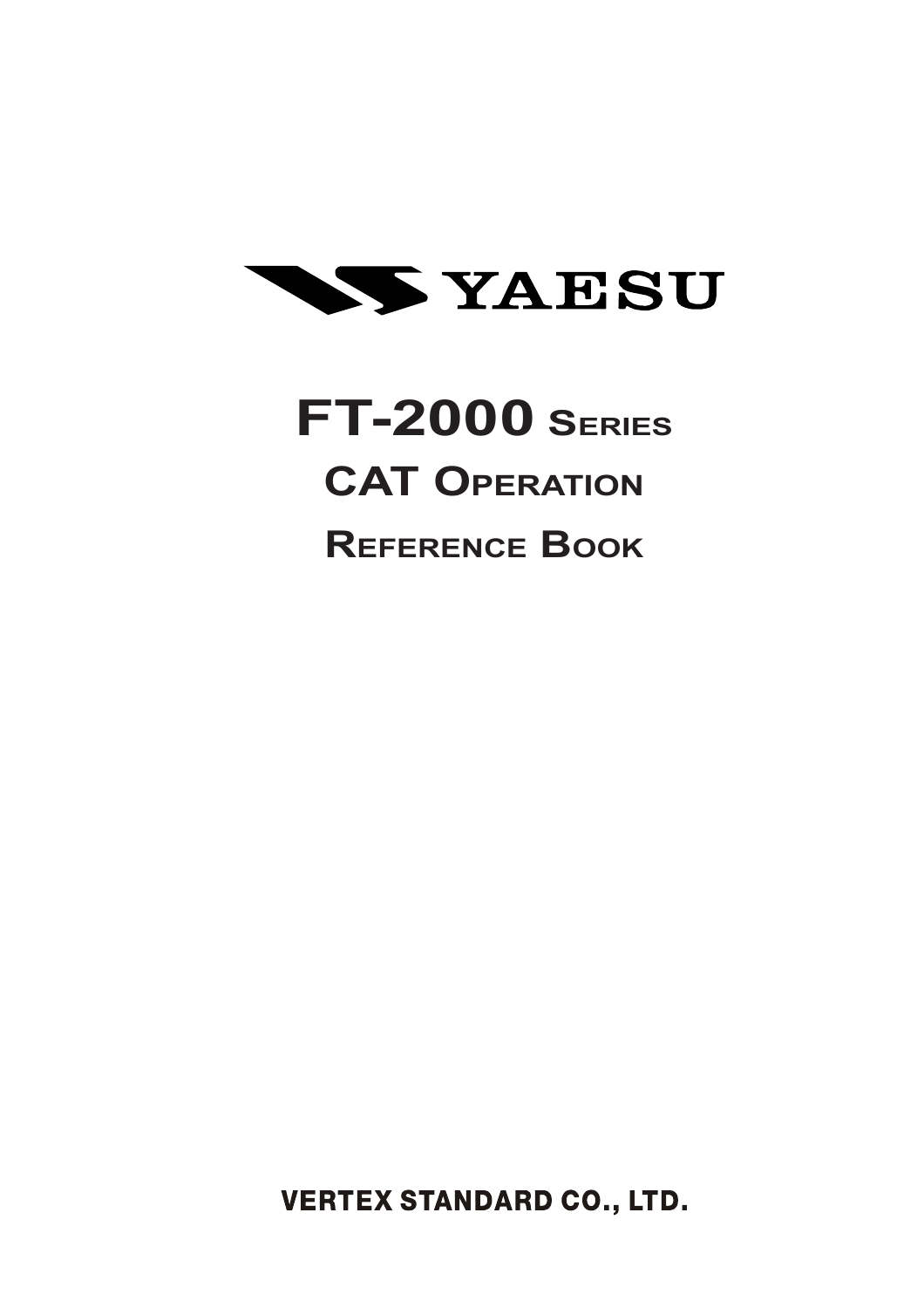### **OVERVIEW**

The CAT (Computer Aided Transceiver) System in the **FT-2000** series provides control of frequency, VFO, memory, and other settings such as dual-channel memories and diversity reception using an external personal computer. This allows multiple control operations to be fully automated as single mouse clicks or keystroke operations on the computer keyboard.

The **FT-2000** series has a built-in level converter, allowing direct connection from the rear-panel **CAT** jack to the serial port of your computer without the need of any external boxes. You will need a serial cable for connection to the RS-232C (serial or COM port) connector on your computer. Purchase a *standard serial cable* (not the socalled "null modem" type), ensuring it has the correct gender and number of pins (some serial COM port connectors use a 9-pin rather than 25-pin configuration). If your computer uses a custom connector, you may have to construct the cable. In this case, refer to the technical documentation supplied with your computer for correct data connection.

Vertex Standard does not produce CAT System operating software due to the wide variety of personal computers and operating systems in use today. However, the information provided in this chapter explains the serial data structure and opcodes used by the CAT system. This information, along with the short programming examples, is intended to help you start writing programs on your own. As you become more familiar with CAT operation, you can customize programs later on for your operating needs and discover the true operating potential of this system.

## **CAT JACK**



| PIN No.        | <b>PIN NAME</b>   | I/O    | <b>FUNCTION</b>                    |
|----------------|-------------------|--------|------------------------------------|
| ①              | N/A               |        |                                    |
| ②              | <b>SERIAL OUT</b> | Output | Outputs the Serial Data from the   |
|                |                   |        | transceiver to the computer.       |
| $\circled{3}$  | <b>SERIAL IN</b>  | Input  | Inputs the Serial Data from the    |
|                |                   |        | computer to the transceiver.       |
| ④              | N/A               |        |                                    |
| (5)            | GND               |        | Signal Ground                      |
| 6              | N/A               |        |                                    |
| $\circledD$    | <b>RTS</b>        | Input  | When the computer is not ready     |
|                |                   |        | to receive data, this port goes to |
|                |                   |        | "L" for inhibit the transmit data  |
|                |                   |        | from the transceiver.              |
| $^{\circledR}$ | CTS               | Output | When the transceiver is not ready  |
|                |                   |        | to receive data, this port goes to |
|                |                   |        | "L" for inhibit the transmit data  |
|                |                   |        | from the computer.                 |
| (9)            | N/A               |        |                                    |

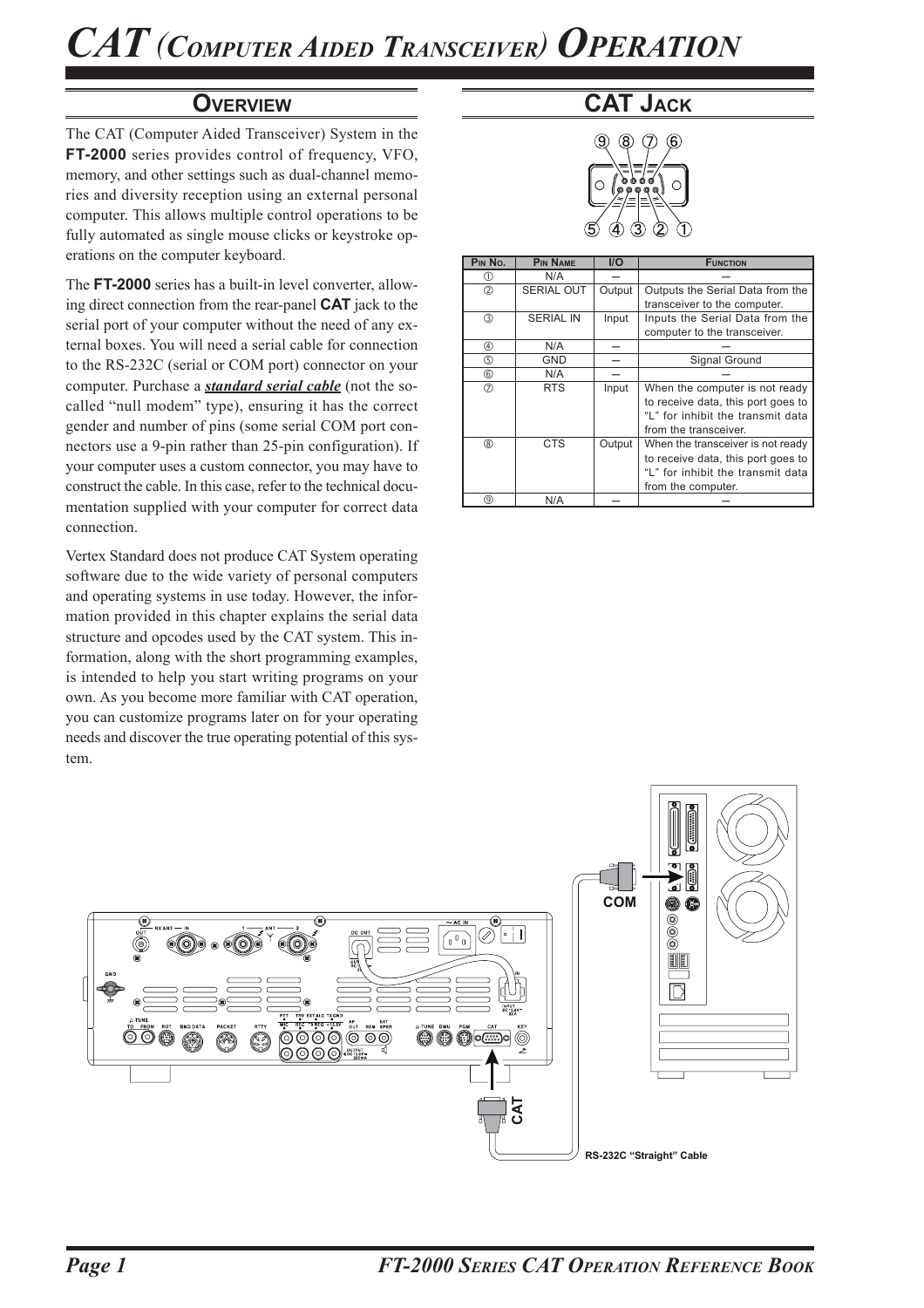### **CONTROL COMMAND**

A computer control command is composed of an alphabetical command, various parameters, and the terminator that signals the end of the control command.

*Example*: Set the main band (VFO-A) frequency to 14.250000 MHz.

| FA      | 14250000  |            |
|---------|-----------|------------|
|         |           |            |
| Command | Parameter | Terminator |

There is three for the **FT-2000** Command as shown below:

*Set* command: Set a particular condition

(to the **FT-2000**)

*Read* command: Reads an answer

(from the **FT-2000**) *Answer* command: Transmits a condition

(from the **FT-2000**)

For example, note the following in the case of the FA command (Set the main band (VFO-A) frequency):

 $\Box$  To set the main band (VFO-A) frequency to 14.250000 MHz, the following command is sent from the computer to the transceiver:

"**FA14250000;**" (Set command)

 $\Box$  To read the main band (VFO-A) frequency, the following command is sent from the computer to the transceiver:

"**FA;**" (Read command)

 When the Read command above has been sent, the following command is returned to the computer: "**FA14250000;**" (Answer command)

#### **Alphabetical Commands**

A command consists of 2 alphabetical characters.

You may use either lower or upper case characters. The commands available for this transceiver are listed in the "PC Control Command Tables" on the following pages.

#### **Parameters**

Parameters are used to specify information necessary to implement the desired command.

The parameters to be used for each command are predetermined. The number of digits assigned to each parameter is also predetermined. Refer to the "Control Command List" and the "Control Command Tables" to configure the appropriate parameters.

When configuring parameters, be careful not to make the following mistakes.

*For example*, when correct parameter is "**IS0+1000**" (IF SHIFT):

#### **IS01000**;

Not enough parameters specified (No direction  $(+)$ ) given for the IF shift)

#### **IS0+100**;

Not enough digits (Only three frequency digits given)

#### **IS0**\_**+**\_**1000**;

Unnecessary characters between parameters **IS0+10000**;

Too many digits (Five frequency digits given)

*Note*: If a particular parameter is not applicable to the **FT-2000**, the parameter digits should be filled using any character except the ASCII control codes (00 to 1Fh) and the terminator (**;**).

#### **Terminator**

To signal the end of a command, it is necessary to use a semicolon (**;**). The digit where this special character must appear differs depending on the command used.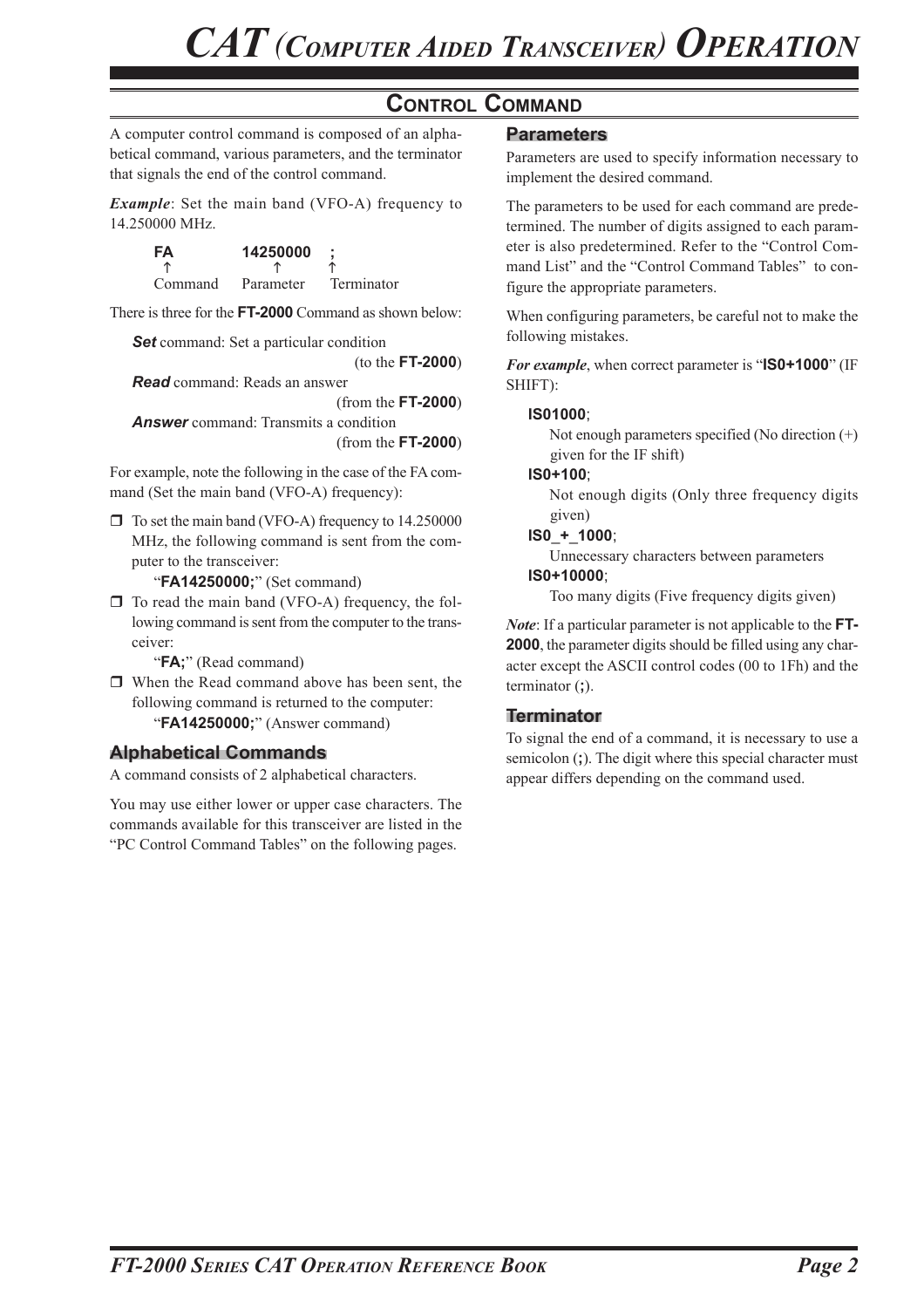## **CONTROL COMMAND LIST**

| <b>COMMAND</b> | <b>FUNCTION</b>                | SET      | <b>READ ANS.</b>          |                | $\mathsf{A}$              | <b>COMMAND</b> | <b>FUNCTION</b>           |            | <b>SET READ ANS.</b> |          | AI      |
|----------------|--------------------------------|----------|---------------------------|----------------|---------------------------|----------------|---------------------------|------------|----------------------|----------|---------|
| <b>AB</b>      | <b>VFO-ATO VFO-B</b>           | $\circ$  | X                         | X              | $\boldsymbol{\mathsf{X}}$ | <b>MR</b>      | <b>MEMORY READ</b>        | X          | O                    | O        | X       |
| <b>AC</b>      | ANTENNA TUNER CONTROL          | $\circ$  | $\circ$                   | $\circ$        | $\circ$                   | <b>MS</b>      | <b>METER SW</b>           | O          | $\circ$              | $\circ$  | $\circ$ |
| AG             | AF GAIN                        | $\circ$  | $\circ$                   | $\circ$        | $\circ$                   | <b>MW</b>      | <b>MEMORY WRITE</b>       | O          | $\times$             | X        | X       |
| AI             | <b>AUTO INFORMATION</b>        | $\circ$  | $\circ$                   | $\circ$        | $\times$                  | <b>MX</b>      | <b>MOX SET</b>            | O          | O                    | $\circ$  | $\circ$ |
| <b>AM</b>      | <b>VFO-A TO MEMORY CHANNEL</b> | $\circ$  | $\mathsf X$               | $\times$       | $\boldsymbol{\mathsf{X}}$ | <b>NA</b>      | <b>NARROW</b>             | O          | O                    | $\circ$  | $\circ$ |
| AN             | <b>ANTENNA NUMBER</b>          | $\circ$  | $\circ$                   | $\circ$        | $\circ$                   | <b>NB</b>      | <b>NOISE BLANKER</b>      | O          | O                    | $\circ$  | $\circ$ |
| <b>BC</b>      | AUTO NOTCH                     | $\circ$  | $\circ$                   | $\circ$        | $\circ$                   | <b>NL</b>      | NOISE BLANKER LEVEL       | $\circ$    | O                    | $\circ$  | $\circ$ |
| <b>BD</b>      | <b>BAND DOWN</b>               | $\circ$  | $\times$                  | $\times$       | $\times$                  | <b>NR</b>      | <b>NOISE REDUCTION</b>    | $\circ$    | O                    | $\circ$  | $\circ$ |
| BI             | <b>BREAK-IN</b>                | $\circ$  | $\circ$                   | $\circ$        | O                         | <b>OI</b>      | OPPOSITE BAND INFORMATION | X          | O                    | $\circ$  | X       |
| <b>BP</b>      | <b>MANUAL NOTCH</b>            | $\circ$  | $\circ$                   | $\circ$        | O                         | <b>OS</b>      | OFFSET (REPEATER SHIFT)   | O          | O                    | $\circ$  | $\circ$ |
| <b>BS</b>      | <b>BAND SELECT</b>             | $\circ$  | X                         | $\times$       | $\times$                  | <b>PA</b>      | PRE-AMP (IPO)             | O          | O                    | O        | O       |
| <b>BU</b>      | <b>BAND UP</b>                 | $\circ$  | X                         | $\times$       | $\times$                  | PB             | <b>PLAY BACK</b>          | O          | O                    | O        | X       |
| <b>BY</b>      | <b>BUSY</b>                    | X        | O                         | $\circ$        | $\circ$                   | <b>PC</b>      | POWER CONTROL             | O          | O                    | O        | O       |
| <b>CH</b>      | <b>CHANNEL UP/DOWN</b>         | $\circ$  | X                         | X              | $\times$                  | <b>PL</b>      | SPEECH PROCESSOR LEVEL    | O          | O                    | $\circ$  | $\circ$ |
| <b>CN</b>      | <b>CTCSS NUMBER</b>            | O        | $\circ$                   | $\circ$        | $\circ$                   | <b>PR</b>      | <b>SPEECH PROCESSOR</b>   | O          | O                    | O        | O       |
| CO             | <b>CONTOUR</b>                 | $\circ$  | O                         | $\circ$        | $\circ$                   | <b>PS</b>      | <b>POWER SWITH</b>        | O          | O                    | O        | X       |
| <b>CS</b>      | <b>CW SPOT</b>                 | $\circ$  | O                         | $\circ$        | $\circ$                   | QI             | <b>QMB STORE</b>          | O          | X                    | X        | X       |
| <b>CT</b>      | <b>CTCSS</b>                   | $\circ$  | O                         | $\circ$        | $\circ$                   | QR             | <b>QMB RECALL</b>         | O          | X                    | X        | X       |
| <b>DA</b>      | <b>DIMMER</b>                  | $\circ$  | $\circ$                   | $\circ$        | $\times$                  | QS             | QUICK SPLIT               | O          | $\times$             | X        | X       |
| <b>DN</b>      | <b>DOWN</b>                    | $\circ$  | $\times$                  | $\times$       | $\boldsymbol{\mathsf{X}}$ | <b>RA</b>      | <b>RF ATTENUATOR</b>      | O          | O                    | $\circ$  | $\circ$ |
| <b>DP</b>      | <b>DISPLAY</b>                 | $\circ$  | $\circ$                   | $\Omega$       | $\circ$                   | <b>RC</b>      | <b>CLAR CLEAR</b>         | O          | $\times$             | X        | X       |
| <b>DS</b>      | <b>DIMMER SWITCH</b>           | $\circ$  | $\circ$                   | $\circ$        | $\circ$                   | <b>RD</b>      | <b>CLAR DOWN</b>          | O          | $\times$             | $\times$ | X       |
| <b>ED</b>      | <b>ENCORDER DOWN</b>           | $\circ$  | X                         | X              | X                         | <b>RF</b>      | <b>ROOFING FILTER</b>     | O          | O                    | O        | $\circ$ |
| EK             | <b>ENT KEY</b>                 | $\circ$  | X                         | $\pmb{\times}$ | $\overline{X}$            | <b>RG</b>      | <b>RF GAIN</b>            | O          | O                    | $\circ$  | $\circ$ |
| EU             | <b>ENCORDER UP</b>             | $\circ$  | $\boldsymbol{\mathsf{X}}$ | $\pmb{\times}$ | $\boldsymbol{\mathsf{X}}$ | R <sub>l</sub> | <b>RADIO INFORMATION</b>  | X          | O                    | $\circ$  | $\circ$ |
| <b>EX</b>      | <b>MENU</b>                    | $\circ$  | $\circ$                   | $\circ$        | $\circ$                   | <b>RL</b>      | NOISE REDUCTION LEVEL     | O          | O                    | $\circ$  | $\circ$ |
| FA             | <b>FREQUENCY VFO-A</b>         | $\circ$  | O                         | $\circ$        | $\circ$                   | <b>RM</b>      | <b>READ METER</b>         | X          | O                    | O        | O       |
| FB             | <b>FREQUENCY VFO-B</b>         | $\circ$  | $\circ$                   | $\circ$        | $\circ$                   | <b>RO</b>      | <b>ROTATOR</b>            | O          | O                    | $\circ$  | X       |
| <b>FK</b>      | <b>FUNCTION KEY</b>            | $\circ$  | $\mathsf X$               | $\times$       | $\times$                  | <b>RS</b>      | <b>RADIO STATUS</b>       | Χ          | O                    | $\circ$  | $\circ$ |
| <b>FR</b>      | <b>FUNCTION RX</b>             | $\circ$  | $\circ$                   | $\circ$        | $\circ$                   | <b>RT</b>      | <b>CLAR</b>               | O          | O                    | $\circ$  | $\circ$ |
| <b>FS</b>      | <b>FAST STEP</b>               | $\circ$  | $\circ$                   | $\circ$        | $\circ$                   | <b>RU</b>      | <b>CLAR UP</b>            | O          | X                    | X        | X       |
| <b>FT</b>      | <b>FUNCTION TX</b>             | $\circ$  | $\circ$                   | $\Omega$       | $\circ$                   | <b>SC</b>      | <b>SCAN</b>               | $\circ$    | $\circ$              | $\circ$  | $\circ$ |
| GT             | <b>AGC FUNCTION</b>            | $\circ$  | $\circ$                   | $\circ$        | O                         | <b>SD</b>      | SEMI BREAK-IN DELAY TIME  | $\circ$    | O                    | $\circ$  | $\circ$ |
| ID             | <b>IDENTIFICATION</b>          | X        | $\circ$                   | $\circ$        | $\times$                  | <b>SF</b>      | <b>SUB-DIAL FUNCTION</b>  | O          | O                    | O        | $\circ$ |
| IF             | <b>INFORMATION</b>             | $\times$ | $\circ$                   | $\circ$        | $\circ$                   | <b>SH</b>      | <b>WIDTH</b>              | O          | O                    | $\circ$  | $\circ$ |
| <b>IS</b>      | <b>IF-SHIFT</b>                | $\circ$  | O                         | $\circ$        | O                         | <b>SM</b>      | S METER                   | Χ          | O                    | $\circ$  | O       |
| KM             | <b>KEYER MEMORY</b>            | $\circ$  | $\circ$                   | $\Omega$       | X                         | SQ             | <b>SQUELCH LEVEL</b>      | $\bigcirc$ | $\circ$              | $\circ$  | $\circ$ |
| KP             | <b>KEY PITCH</b>               | O        | O                         | O              | O                         | SV             | <b>SWAP VFO</b>           | O          | X                    | X        | X       |
| <b>KR</b>      | <b>KEYER</b>                   | O        | O                         | O              | O                         | TS             | <b>TXW</b>                | O          | O                    | O        | O       |
| KS             | <b>KEY SPEED</b>               | O        | O                         | O              | O                         | TX             | <b>TX SET</b>             | O          | O                    | O        | O       |
| KY             | <b>CW KEYING</b>               | O        | Χ                         | Χ              | Χ                         | UL             | <b>UNLOCK</b>             | X          | O                    | O        | O       |
| LK             | <b>LOCK</b>                    | O        | O                         | O              | O                         | <b>UP</b>      | UP                        | O          | Χ                    | X        | X       |
| LM             | <b>LOAD MESSEGE</b>            | $\circ$  | O                         | O              | X                         | VD             | VOX DELAY TIME            | O          | O                    | $\circ$  | O       |
| MА             | MEMORY CHANNEL TO VFO-A        | O        | X                         | X              | X                         | <b>VF</b>      | <b>VRF FILTER</b>         | O          | O                    | $\circ$  | O       |
| МC             | <b>MEMORY CHANNEL</b>          | O        | $\circ$                   | O              | X                         | VG             | <b>VOX GAIN</b>           | O          | O                    | O        | O       |
| <b>MD</b>      | <b>MODE</b>                    | O        | O                         | O              | O                         | <b>VM</b>      | [V/M] KEY FUNCTION        | O          | Χ                    | X        | X       |
| MG             | <b>MIC GAIN</b>                | O        | O                         | O              | O                         | <b>VS</b>      | <b>VFO SELECT</b>         | O          | O                    | O        | O       |
| ΜK             | MODE KEY                       | O        | X                         | X              | X                         | <b>VX</b>      | <b>VOX</b>                | O          | O                    | O        | $\circ$ |
| ML             | <b>MONITOR LEVEL</b>           | O        | O                         | O              | $\circ$                   | XT             | <b>TX CLAR</b>            | O          | O                    | 0        | $\circ$ |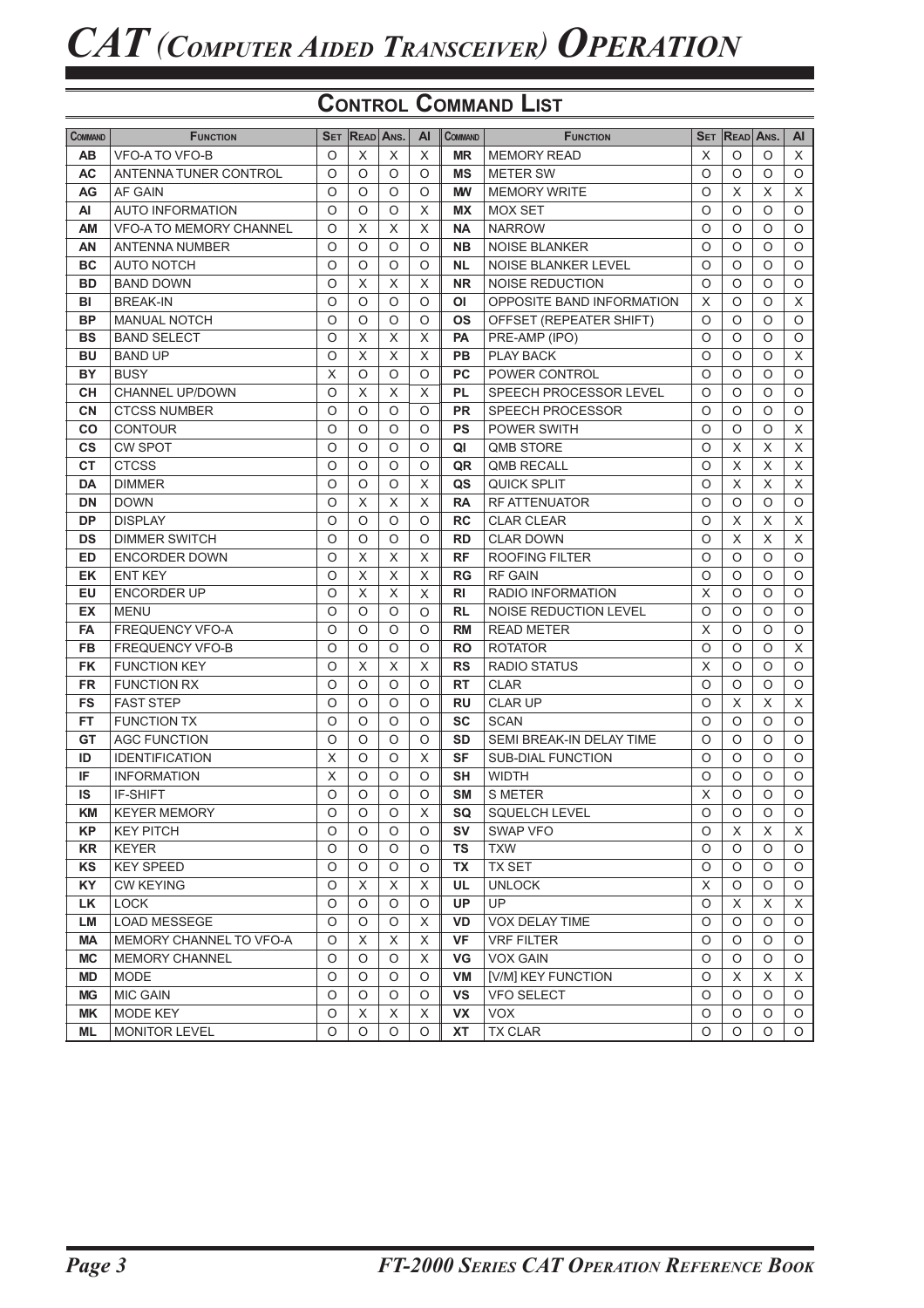| <b>AB</b> |              |                   |                | <b>VFO-A TO VFO-B</b>   |                                |                |                |   |                |    |                                                                                        |
|-----------|--------------|-------------------|----------------|-------------------------|--------------------------------|----------------|----------------|---|----------------|----|----------------------------------------------------------------------------------------|
| Set       | $\mathbf{1}$ | 2                 | 3              | $\overline{4}$          | 5                              | 6              | $\overline{7}$ | 8 | 9              | 10 |                                                                                        |
|           | Α            | в                 | $\cdot$        |                         |                                |                |                |   |                |    |                                                                                        |
| Read      | $\mathbf{1}$ | $\overline{2}$    | 3              | 4                       | 5                              | 6              | $\overline{7}$ | 8 | 9              | 10 |                                                                                        |
|           |              |                   |                |                         |                                |                |                |   |                |    |                                                                                        |
| Answer    | $\mathbf{1}$ | 2                 | $\mathbf{3}$   | $\overline{4}$          | 5                              | 6              | $\overline{7}$ | 8 | $9\,$          | 10 |                                                                                        |
|           |              |                   |                |                         |                                |                |                |   |                |    |                                                                                        |
|           |              |                   |                |                         |                                |                |                |   |                |    |                                                                                        |
| <b>AC</b> |              |                   |                |                         | <b>ANTENNA TUNER CONTROL</b>   |                |                |   |                |    |                                                                                        |
| Set       | $\mathbf{1}$ | $\overline{c}$    | 3              | 4                       | $\sqrt{5}$                     | 6              | $\overline{7}$ | 8 | 9              | 10 | P1 0: Fixed<br>P3 0: Tuner "OFF"                                                       |
|           | A            | $\mathbf C$       | P <sub>1</sub> | P <sub>2</sub>          | P <sub>3</sub>                 | $\cdot$        |                |   |                |    | P2 0: Fixed<br>1: Tuner "ON"                                                           |
| Read      | $\mathbf{1}$ | 2                 | 3              | 4                       | 5                              | 6              | $\overline{7}$ | 8 | 9              | 10 | 2: Tuning Start                                                                        |
|           | A            | C                 | $\cdot$        |                         |                                |                |                |   |                |    |                                                                                        |
| Answer    | $\mathbf{1}$ | $\overline{2}$    | 3              | $\overline{4}$          | $\sqrt{5}$                     | 6              | $\overline{7}$ | 8 | $9\,$          | 10 |                                                                                        |
|           | A            | $\mathbf C$       | <b>P1</b>      | P2                      | P <sub>3</sub>                 | $\cdot$        |                |   |                |    |                                                                                        |
|           |              |                   |                |                         |                                |                |                |   |                |    |                                                                                        |
| AG        |              | <b>AF GAIN</b>    |                |                         |                                |                |                |   |                |    |                                                                                        |
| Set       | $\mathbf{1}$ | 2                 | 3              | $\overline{4}$          | $\sqrt{5}$                     | 6              | $\overline{7}$ | 8 | $9\,$          | 10 | 0: Main (VFO-A) Band Receiver<br><b>P1</b><br>1: Sub (VFO-B) Band Receiver             |
|           | Α            | G                 | P1             | P <sub>2</sub>          | P <sub>2</sub>                 | P <sub>2</sub> | $\cdot$        |   |                |    | P2 000 - 255                                                                           |
| Read      | $\mathbf{1}$ | $\overline{c}$    | 3              | $\overline{4}$          | 5                              | 6              | $\overline{7}$ | 8 | 9              | 10 |                                                                                        |
|           | A            | G                 | P <sub>1</sub> | $\ddot{\cdot}$          |                                |                |                |   |                |    |                                                                                        |
| Answer    | $\mathbf{1}$ | $\overline{c}$    | 3              | 4                       | 5                              | 6              | $\overline{7}$ | 8 | 9              | 10 |                                                                                        |
|           | A            | G                 | P <sub>1</sub> | P <sub>2</sub>          | P <sub>2</sub>                 | P <sub>2</sub> | $\bullet$      |   |                |    |                                                                                        |
| <b>AI</b> |              |                   |                | <b>AUTO INFORMATION</b> |                                |                |                |   |                |    |                                                                                        |
| Set       | $\mathbf{1}$ | $\overline{2}$    | 3              | 4                       | 5                              | 6              | $\overline{7}$ | 8 | 9              | 10 | P1 0: Auto Information "OFF"                                                           |
|           | A            | L                 | P <sub>1</sub> | $\cdot$                 |                                |                |                |   |                |    | 1: Auto Information "ON"                                                               |
| Read      | $\mathbf{1}$ | 2                 | 3              | $\overline{4}$          | 5                              | 6              | $\overline{7}$ | 8 | 9              | 10 | This parameter is set to "0" (OFF) automatically when the transceiver is turned "OFF." |
|           | A            | L                 | $\cdot$        |                         |                                |                |                |   |                |    |                                                                                        |
| Answer    | $\mathbf{1}$ | 2                 | 3              | $\overline{4}$          | 5                              | 6              | $\overline{7}$ | 8 | $9\,$          | 10 |                                                                                        |
|           | Α            | L                 | P <sub>1</sub> | ÷                       |                                |                |                |   |                |    |                                                                                        |
|           |              |                   |                |                         |                                |                |                |   |                |    |                                                                                        |
| <b>AM</b> |              |                   |                |                         | <b>VFO-A TO MEMORY CHANNEL</b> |                |                |   |                |    |                                                                                        |
| Set       | $\mathbf{1}$ | $\overline{2}$    | 3              | $\overline{4}$          | 5                              | 6              | $\overline{7}$ | 8 | 9              | 10 |                                                                                        |
|           | Α            | M                 | $\cdot$        |                         |                                |                |                |   |                |    |                                                                                        |
| Read      | $\mathbf{1}$ | 2                 | 3              | 4                       | 5                              | 6              | $\overline{7}$ | 8 | 9              | 10 |                                                                                        |
|           |              |                   |                |                         |                                |                |                |   |                |    |                                                                                        |
| Answer    | $\mathbf{1}$ | 2                 | 3              | 4                       | 5                              | 6              | $\overline{7}$ | 8 | $9\,$          | 10 |                                                                                        |
|           |              |                   |                |                         |                                |                |                |   |                |    |                                                                                        |
| <b>AN</b> |              |                   |                | <b>ANTENNA NUMBER</b>   |                                |                |                |   |                |    |                                                                                        |
| Set       | $\mathbf{1}$ | 2                 | 3              | $\overline{4}$          | 5                              | 6              | $\overline{7}$ | 8 | 9              | 10 | P4 0: ANT "RX" "OFF"<br>P1 0: Fixed                                                    |
|           | A            | N                 | P <sub>1</sub> | P <sub>2</sub>          | $\cdot$                        |                |                |   |                |    | 1: ANT "RX" "ON"<br>P2 1: ANT "1"                                                      |
| Read      | $\mathbf{1}$ | 2                 | 3              | 4                       | 5                              | 6              | $\overline{7}$ | 8 | 9              | 10 | 2: ANT "2"                                                                             |
|           | A            | N                 | P <sub>1</sub> | ÷                       |                                |                |                |   |                |    | 5: ANT "RX"                                                                            |
| Answer    | $\mathbf{1}$ | $\overline{2}$    | 3              | $\overline{4}$          | 5                              | 6              | $\overline{7}$ | 8 | $\overline{9}$ | 10 | P3 1: ANT "1"<br>2: ANT "2"                                                            |
|           |              |                   |                |                         | $A$   N   P1   P3   P4         | ÷              |                |   |                |    |                                                                                        |
|           |              |                   |                |                         |                                |                |                |   |                |    |                                                                                        |
| <b>BC</b> |              | <b>AUTO NOTCH</b> |                |                         |                                |                |                |   |                |    |                                                                                        |
| Set       | $\mathbf{1}$ | $\overline{2}$    | $\mathbf{3}$   | $\overline{4}$          | 5                              | 6              | $\overline{7}$ | 8 | 9              | 10 | P1 0:Fixed                                                                             |
|           | в            | C                 | <b>P1</b>      | P <sub>2</sub>          | $\cdot$                        |                |                |   |                |    | P2 0: Auto Notch "OFF"<br>1: Auto Notch "ON"                                           |
| Read      | $\mathbf{1}$ | $\overline{2}$    | 3              | $\overline{4}$          | 5                              | 6              | $\overline{7}$ | 8 | 9              | 10 |                                                                                        |
|           | в            | C                 | P <sub>1</sub> | $\sim$                  |                                |                |                |   |                |    |                                                                                        |
| Answer    | $\mathbf{1}$ | 2                 | 3              | $\overline{4}$          | 5                              | 6              | $\overline{7}$ | 8 | 9              | 10 |                                                                                        |
|           | в            | $\mathbf c$       | P <sub>1</sub> | P <sub>2</sub>          | $\cdot$                        |                |                |   |                |    |                                                                                        |
| <b>BD</b> |              | <b>BAND DOWN</b>  |                |                         |                                |                |                |   |                |    |                                                                                        |
| Set       | $\mathbf{1}$ | $\overline{2}$    | 3              | 4                       | 5                              | 6              | $\overline{7}$ | 8 | 9              | 10 | 0: Main (VFO-A) Band<br><b>P1</b>                                                      |
|           | в            | D                 | P <sub>1</sub> | $\cdot$                 |                                |                |                |   |                |    | 1: Sub (VFO-B) Band                                                                    |
| Read      | $\mathbf{1}$ | $\overline{2}$    | 3              | $\overline{4}$          | 5                              | 6              | $\overline{7}$ | 8 | 9              | 10 |                                                                                        |
|           |              |                   |                |                         |                                |                |                |   |                |    |                                                                                        |
| Answer    | $\mathbf{1}$ | $\overline{2}$    | 3              | $\overline{4}$          | 5                              | 6              | $\overline{7}$ | 8 | 9              | 10 |                                                                                        |
|           |              |                   |                |                         |                                |                |                |   |                |    |                                                                                        |
|           |              |                   |                |                         |                                |                |                |   |                |    |                                                                                        |
| <b>BI</b> |              | <b>BREAK-IN</b>   |                |                         |                                |                |                |   |                |    |                                                                                        |
| Set       | $\mathbf{1}$ | $\overline{2}$    | 3              | 4                       | 5                              | 6              | $\overline{7}$ | 8 | 9              | 10 | P1 0: Break-in "OFF"<br>1: Break-in "ON"                                               |
|           | в            | L                 | P <sub>1</sub> | $\sim$                  |                                |                |                |   |                |    |                                                                                        |
| Read      | $\mathbf{1}$ | $\overline{2}$    | 3              | $\overline{4}$          | 5                              | 6              | $\overline{7}$ | 8 | 9              | 10 |                                                                                        |
|           | в            | I.                | $\cdot$        |                         |                                |                |                |   |                |    |                                                                                        |
| Answer    | $\mathbf{1}$ | $\overline{2}$    | 3              | $\overline{4}$          | 5                              | 6              | $\overline{7}$ | 8 | 9              | 10 |                                                                                        |
|           | в            | L                 | P <sub>1</sub> | ÷                       |                                |                |                |   |                |    |                                                                                        |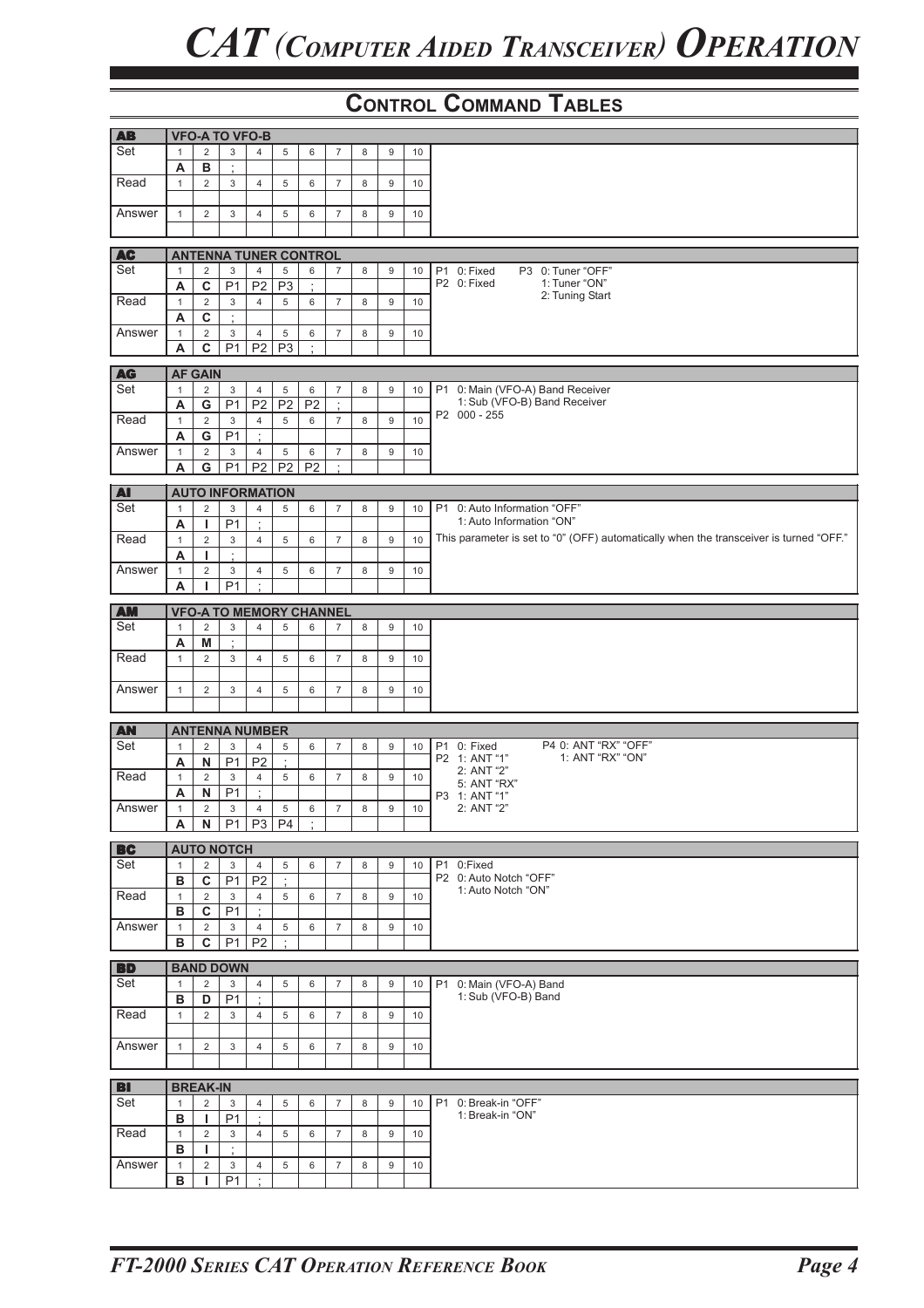| <b>BP</b> |              |                         | <b>MANUAL NOTCH</b> |                        |                |                             |                |         |                  |    |                |                                                      |
|-----------|--------------|-------------------------|---------------------|------------------------|----------------|-----------------------------|----------------|---------|------------------|----|----------------|------------------------------------------------------|
| Set       | $\mathbf{1}$ | $\overline{2}$          | 3                   | 4                      | 5              | 6                           | $\overline{7}$ | 8       | 9                | 10 |                | P1 0:Fixed<br>P3 When P2=0                           |
|           | в            | P                       | P <sub>1</sub>      | P <sub>2</sub>         | P <sub>3</sub> | P <sub>3</sub>              | P <sub>3</sub> | $\cdot$ |                  |    |                | P2 0: Manual NOTCH "ON/OFF"<br>000: OFF              |
|           |              |                         |                     |                        |                |                             |                |         |                  |    |                | 1: Manual NOTCH LEVEL<br>001: ON                     |
| Read      | $\mathbf{1}$ | $\overline{2}$          | 3                   | 4                      | 5              | 6                           | $\overline{7}$ | 8       | 9                | 10 |                | When P2=1                                            |
|           | в            | P                       | P <sub>1</sub>      | P <sub>2</sub>         | $\cdot$        |                             |                |         |                  |    |                | 001 - 400 (NOTCH Frequency : x 10 Hz)                |
| Answer    | $\mathbf{1}$ | $\overline{2}$          | 3                   | $\overline{4}$         | 5              | 6                           | $\overline{7}$ | 8       | $9\,$            | 10 |                |                                                      |
|           |              |                         |                     |                        |                |                             |                |         |                  |    |                |                                                      |
|           | в            | P                       | <b>P1</b>           | P <sub>2</sub>         | P <sub>3</sub> | P <sub>3</sub>              | P <sub>3</sub> | $\cdot$ |                  |    |                |                                                      |
|           |              |                         |                     |                        |                |                             |                |         |                  |    |                |                                                      |
| <b>BS</b> |              |                         | <b>BAND SELECT</b>  |                        |                |                             |                |         |                  |    |                |                                                      |
| Set       | $\mathbf{1}$ | $\overline{2}$          | 3                   | $\overline{4}$         | $\,$ 5 $\,$    | 6                           | $\overline{7}$ | 8       | 9                | 10 | P <sub>1</sub> | 00: 1.8 MHz<br>06: 18 MHz                            |
|           | в            | ${\bf S}$               | P <sub>1</sub>      | P <sub>1</sub>         | $\cdot$        |                             |                |         |                  |    |                | 01: 3.5 MHz<br>07: 21 MHz                            |
|           |              |                         |                     |                        |                |                             |                |         |                  |    |                | 02: 5 MHz<br>08: 24.5 MHz                            |
| Read      | $\mathbf{1}$ | $\overline{2}$          | 3                   | 4                      | 5              | 6                           | $\overline{7}$ | 8       | $\boldsymbol{9}$ | 10 |                | 03: 7 MHz<br>09: 28 MHz                              |
|           |              |                         |                     |                        |                |                             |                |         |                  |    |                | 10:50 MHz<br>04: 10 MHz                              |
| Answer    | $\mathbf{1}$ | $\overline{2}$          | 3                   | $\overline{4}$         | 5              | 6                           | $\overline{7}$ | 8       | 9                | 10 |                | 05: 14 MHz<br>11: GEN                                |
|           |              |                         |                     |                        |                |                             |                |         |                  |    |                |                                                      |
|           |              |                         |                     |                        |                |                             |                |         |                  |    |                |                                                      |
|           |              |                         |                     |                        |                |                             |                |         |                  |    |                |                                                      |
| BU        |              | <b>BAND UP</b>          |                     |                        |                |                             |                |         |                  |    |                |                                                      |
| Set       | $\mathbf{1}$ | $\overline{2}$          | 3                   | $\overline{4}$         | 5              | 6                           | $\overline{7}$ | 8       | $9\,$            | 10 | P1             | 0: Main (VFO-A) Band                                 |
|           | в            | U                       | P <sub>1</sub>      | $\cdot$                |                |                             |                |         |                  |    |                | 1: Sub (VFO-B) Band                                  |
| Read      | $\mathbf{1}$ | $\overline{2}$          | 3                   | $\overline{4}$         | 5              | 6                           | $\overline{7}$ | 8       | 9                | 10 |                |                                                      |
|           |              |                         |                     |                        |                |                             |                |         |                  |    |                |                                                      |
|           |              |                         |                     |                        |                |                             |                |         |                  |    |                |                                                      |
| Answer    | $\mathbf{1}$ | $\overline{2}$          | 3                   | $\overline{4}$         | 5              | 6                           | $\overline{7}$ | 8       | 9                | 10 |                |                                                      |
|           |              |                         |                     |                        |                |                             |                |         |                  |    |                |                                                      |
|           |              |                         |                     |                        |                |                             |                |         |                  |    |                |                                                      |
| <b>BY</b> | <b>BUSY</b>  |                         |                     |                        |                |                             |                |         |                  |    |                |                                                      |
| Set       | $\mathbf{1}$ | $\overline{2}$          | 3                   | 4                      | 5              | 6                           | $\overline{7}$ | 8       | 9                | 10 | <b>P1</b>      | 0: Main (VFO-A) Band BUSY "OFF"                      |
|           |              |                         |                     |                        |                |                             |                |         |                  |    |                | 1: Main (VFO-A) Band BUSY "ON"                       |
|           |              |                         |                     |                        |                |                             |                |         |                  |    |                | P2 0: Sub (VFO-B) Band BUSY "OFF"                    |
| Read      | $\mathbf{1}$ | $\overline{2}$          | 3                   | $\overline{4}$         | 5              | 6                           | $\overline{7}$ | 8       | $\boldsymbol{9}$ | 10 |                | 1: Sub (VFO-B) Band BUSY "ON"                        |
|           | в            | Y                       | $\vdots$            |                        |                |                             |                |         |                  |    |                |                                                      |
| Answer    | $\mathbf{1}$ | $\overline{2}$          | 3                   | $\overline{4}$         | 5              | 6                           | $\overline{7}$ | 8       | $9\,$            | 10 |                |                                                      |
|           |              |                         |                     |                        | $\cdot$        |                             |                |         |                  |    |                |                                                      |
|           | в            | Y                       | P <sub>1</sub>      | P <sub>2</sub>         |                |                             |                |         |                  |    |                |                                                      |
|           |              |                         |                     |                        |                |                             |                |         |                  |    |                |                                                      |
| CH        |              |                         |                     | <b>CHANNEL UP/DOWN</b> |                |                             |                |         |                  |    |                |                                                      |
| Set       | $\mathbf{1}$ | $\overline{2}$          | 3                   | $\overline{4}$         | 5              | 6                           | $\overline{7}$ | 8       | $9\,$            | 10 | P1             | 0: Memory Channel "UP"                               |
|           | C            | н                       | P <sub>1</sub>      | $\cdot$                |                |                             |                |         |                  |    |                | 1: Memory Channel "DOWN"                             |
| Read      | $\mathbf{1}$ | 2                       | 3                   | $\overline{4}$         | 5              | 6                           | $\overline{7}$ | 8       | 9                | 10 |                |                                                      |
|           |              |                         |                     |                        |                |                             |                |         |                  |    |                |                                                      |
|           |              |                         |                     |                        |                |                             |                |         |                  |    |                |                                                      |
| Answer    | $\mathbf{1}$ | $\overline{\mathbf{c}}$ | 3                   | 4                      | 5              | 6                           | $\overline{7}$ | 8       | 9                | 10 |                |                                                      |
|           |              |                         |                     |                        |                |                             |                |         |                  |    |                |                                                      |
|           |              |                         |                     |                        |                |                             |                |         |                  |    |                |                                                      |
| <b>CN</b> |              |                         |                     |                        |                | <b>CTCSS TONE FREQUENCY</b> |                |         |                  |    |                |                                                      |
| Set       | $\mathbf{1}$ | $\overline{2}$          | 3                   | 4                      | $\,$ 5 $\,$    | 6                           | $\overline{7}$ | 8       | $9\,$            | 10 | P <sub>1</sub> | 0: Main (VFO-A) Band Receiver                        |
|           | $\mathbf C$  | N                       | P <sub>1</sub>      | P <sub>2</sub>         | P <sub>2</sub> | ×,                          |                |         |                  |    |                | 1: Sub (VFO-B) Band Receiver                         |
| Read      |              |                         |                     |                        |                |                             | $\overline{7}$ | 8       |                  |    |                | P2 0 - 49: Tone Frequency Number (See Table Below)   |
|           | $\mathbf{1}$ | $\overline{2}$          | 3                   | $\overline{4}$         | 5              | 6                           |                |         | $\boldsymbol{9}$ | 10 |                |                                                      |
|           | C            | N                       | P <sub>1</sub>      | $\cdot$                |                |                             |                |         |                  |    |                |                                                      |
| Answer    |              |                         |                     |                        |                |                             |                |         |                  |    |                |                                                      |
|           | $\mathbf{1}$ | $\overline{2}$          | 3                   | $\overline{4}$         | 5              | 6                           | $\overline{7}$ | 8       | 9                | 10 |                |                                                      |
|           |              |                         |                     |                        |                | $\cdot$                     |                |         |                  |    |                |                                                      |
|           | C            | N                       | <b>P1</b>           | P <sub>2</sub>         | P <sub>2</sub> |                             |                |         |                  |    |                |                                                      |
|           |              |                         |                     |                        |                |                             |                |         |                  |    |                |                                                      |
| <b>CO</b> |              | <b>CONTOUR</b>          |                     |                        |                |                             |                |         |                  |    |                |                                                      |
| Set       | $\mathbf{1}$ | $\overline{2}$          | 3                   | 4                      | 5              | 6                           | $\overline{7}$ | 8       | 9                | 10 |                | P1 0:Fixed<br>P3 When P2=0.                          |
|           | $\mathbf c$  | О                       | P <sub>1</sub>      | P <sub>2</sub>         | P <sub>3</sub> | P <sub>3</sub>              | ÷              |         |                  |    |                | P2 0: CONTOUR/APF "ON/OFF"<br>000: CONTOUR/APF "OFF" |
| Read      | $\mathbf{1}$ | $\overline{2}$          | 3                   | $\overline{4}$         | 5              | 6                           | $\overline{7}$ | 8       | 9                | 10 |                | 1: CONTOUR FREQUENCY<br>001: CONTOUR "ON"            |
|           |              |                         |                     |                        | $\cdot$        |                             |                |         |                  |    |                | 002: APF "ON"                                        |
|           | $\mathbf{C}$ | O                       | P <sub>1</sub>      | P <sub>2</sub>         |                |                             |                |         |                  |    |                | When $P2=1$ ,                                        |
| Answer    | $\mathbf{1}$ | $\overline{2}$          | $\mathsf 3$         | $\overline{4}$         | 5              | 6                           | $\overline{7}$ | 8       | 9                | 10 |                | 01 - 40 (CONTOUR FREQUENCY)                          |
|           | C            | O                       | P <sub>1</sub>      | P <sub>2</sub>         | P <sub>3</sub> | P <sub>3</sub>              | $\cdot$        |         |                  |    |                |                                                      |
|           |              |                         |                     |                        |                |                             |                |         |                  |    |                |                                                      |
| <b>CS</b> |              | <b>CW SPOT</b>          |                     |                        |                |                             |                |         |                  |    |                |                                                      |
| Set       | $\mathbf{1}$ | $\overline{2}$          | 3                   | 4                      | 5              | 6                           | $\overline{7}$ | 8       | 9                | 10 | <b>P1</b>      | $0:$ OFF                                             |
|           | $\mathbf{C}$ | S                       | P <sub>1</sub>      | $\cdot$                |                |                             |                |         |                  |    |                | 1:ON                                                 |
|           |              |                         |                     |                        |                |                             |                |         |                  |    |                |                                                      |
| Read      | $\mathbf{1}$ | $\overline{2}$          | 3                   | $\overline{4}$         | 5              | 6                           | $\overline{7}$ | 8       | 9                | 10 |                |                                                      |
|           | C            | S                       | $\epsilon$          |                        |                |                             |                |         |                  |    |                |                                                      |
| Answer    | $\mathbf{1}$ | $\overline{2}$          | 3                   | $\overline{4}$         | 5              | 6                           | $\overline{7}$ | 8       | 9                | 10 |                |                                                      |
|           | C            | S                       | P1                  | $\cdot$                |                |                             |                |         |                  |    |                |                                                      |
|           |              |                         |                     |                        |                |                             |                |         |                  |    |                |                                                      |

|    | <b>CTCSS TONE CHART</b> |    |          |    |            |    |          |    |          |    |          |  |  |  |  |
|----|-------------------------|----|----------|----|------------|----|----------|----|----------|----|----------|--|--|--|--|
| 00 | 67.0 Hz                 | 09 | 91.5 Hz  | 18 | 123.0 Hz   | 27 | 162.2 Hz | 36 | 189.9 Hz | 45 | 229.1 Hz |  |  |  |  |
| 01 | 69.3 Hz                 | 10 | 94.8 Hz  | 19 | 127.3 Hz   | 28 | 165.5 Hz | 37 | 192.8 Hz | 46 | 233.6 Hz |  |  |  |  |
| 02 | 71.9 Hz                 | 11 | 97.4 Hz  | 20 | 131.8 Hz   | 29 | 167.9 Hz | 38 | 196.6 Hz | 47 | 241.8 Hz |  |  |  |  |
| 03 | 74.4 Hz                 | 12 | 100.0 Hz | 21 | 136.5 Hz   | 30 | 171.3 Hz | 39 | 199.5 Hz | 48 | 250.3 Hz |  |  |  |  |
| 04 | 77.0 Hz                 | 13 | 103.5 Hz | 22 | $141.3$ Hz | 31 | 173.8 Hz | 40 | 203.5 Hz | 49 | 254.1 Hz |  |  |  |  |
| 05 | 79.7 Hz                 | 14 | 107.2 Hz | 23 | 146.2 Hz   | 32 | 177.3 Hz | 41 | 206.5 Hz |    |          |  |  |  |  |
| 06 | 82.5 Hz                 | 15 | 110.9 Hz | 24 | 151.4 Hz   | 33 | 179.9 Hz | 42 | 210.7 Hz |    |          |  |  |  |  |
| 07 | 85.4 Hz                 | 16 | 114.8 Hz | 25 | 156.7 Hz   | 34 | 183.5 Hz | 43 | 218.1 Hz |    |          |  |  |  |  |
| 08 | 88.5 Hz                 | 17 | 118.8 Hz | 26 | 159.8 Hz   | 35 | 186.2 Hz | 44 | 225.7 Hz | -  |          |  |  |  |  |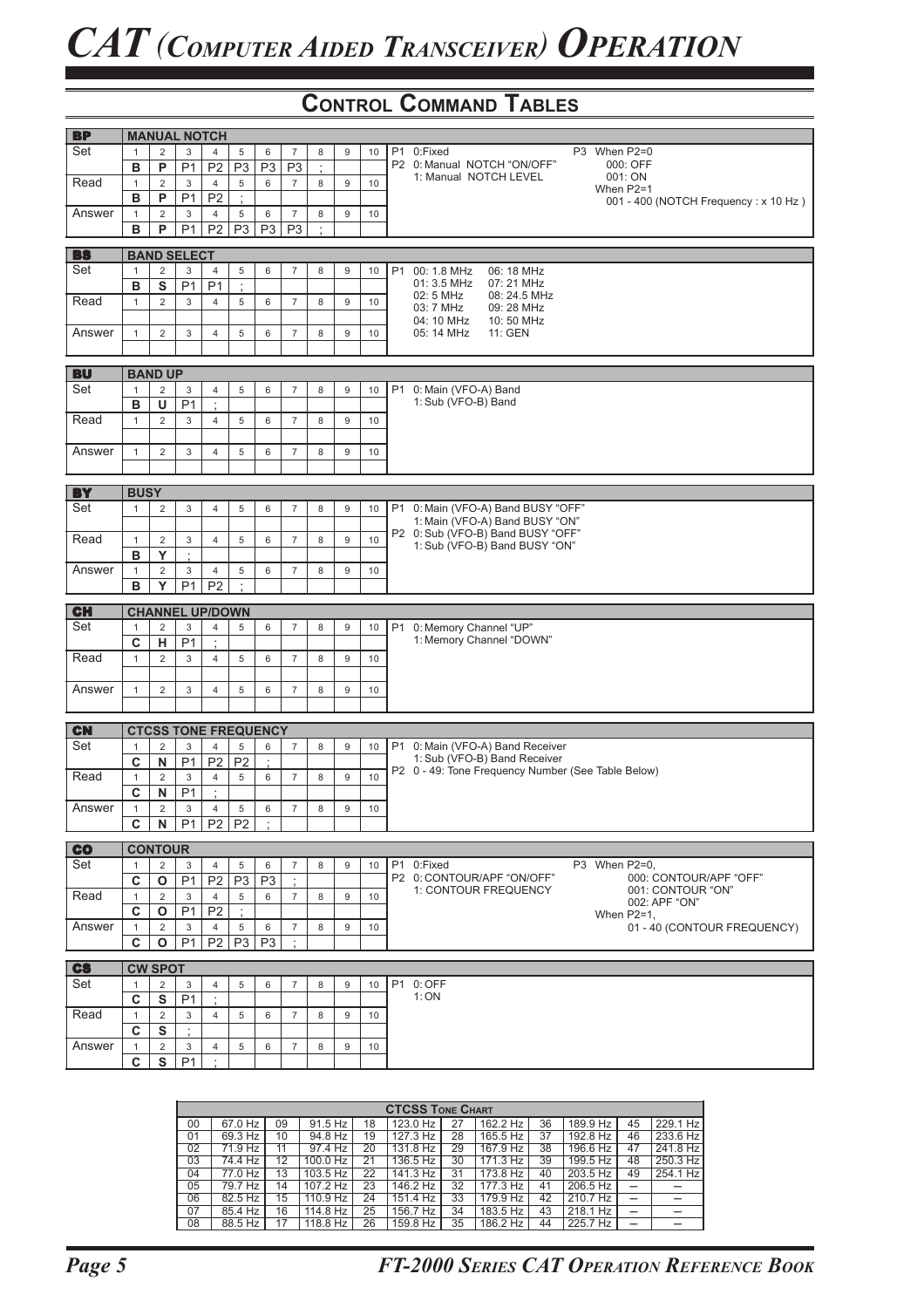| <b>CT</b> | <b>CTCSS</b> |                         |                           |                      |                |                |                  |                           |                  |                 |           |                                                                                 |
|-----------|--------------|-------------------------|---------------------------|----------------------|----------------|----------------|------------------|---------------------------|------------------|-----------------|-----------|---------------------------------------------------------------------------------|
| Set       | $\mathbf{1}$ | 2                       | 3                         | $\overline{4}$       | 5              | 6              | $\overline{7}$   | 8                         | $9\,$            | 10              | <b>P1</b> |                                                                                 |
|           |              |                         |                           |                      |                |                |                  |                           |                  |                 |           | 0: Main (VFO-A) Band Receiver<br>1: Sub (VFO-B) Band Receiver                   |
|           | $\mathbf c$  | $\overline{\mathsf{T}}$ | P <sub>1</sub>            | P <sub>2</sub>       | $\cdot$        |                |                  |                           |                  |                 |           | P2 0: CTCSS "OFF"                                                               |
| Read      | $\mathbf{1}$ | $\overline{2}$          | $\mathbf{3}$              | $\overline{4}$       | $\overline{5}$ | 6              | $\overline{7}$   | 8                         | $\overline{9}$   | 10              |           | 1: CTCSS ENC/DEC "ON"                                                           |
|           | $\mathbf c$  | T                       | P <sub>1</sub>            | $\bullet$            |                |                |                  |                           |                  |                 |           | 2: CTCSS ENC "ON"                                                               |
| Answer    | $\mathbf{1}$ | $\overline{2}$          | 3                         | $\overline{4}$       | $\overline{5}$ | 6              | $\overline{7}$   | 8                         | $\overline{9}$   | 10              |           |                                                                                 |
|           | C            | T                       | P <sub>1</sub>            | P <sub>2</sub>       | $\cdot$        |                |                  |                           |                  |                 |           |                                                                                 |
|           |              |                         |                           |                      |                |                |                  |                           |                  |                 |           |                                                                                 |
| <b>DA</b> |              | <b>DIMMER</b>           |                           |                      |                |                |                  |                           |                  |                 |           |                                                                                 |
| Set       | $\mathbf{1}$ | $\overline{c}$          | $\mathbf{3}$              | $\overline{4}$       | 5              | 6              | $\overline{7}$   | 8                         | $9\,$            | 10              | P1        | 00 - 07: VFD Backlight Brightness Level                                         |
|           | D            |                         | P <sub>1</sub>            | P <sub>1</sub>       |                |                | ÷                |                           |                  |                 |           | P2 00 - 15: Meter (except VFD) Brightness Level                                 |
|           |              | A                       |                           |                      | P <sub>2</sub> | P <sub>2</sub> |                  |                           |                  |                 |           |                                                                                 |
| Read      | $\mathbf{1}$ | $\overline{2}$          | 3                         | $\overline{4}$       | 5              | 6              | $\overline{7}$   | 8                         | $\overline{9}$   | 10              |           |                                                                                 |
|           | D            | A                       | $\cdot$                   |                      |                |                |                  |                           |                  |                 |           |                                                                                 |
| Answer    | $\mathbf{1}$ | $\overline{c}$          | $\ensuremath{\mathsf{3}}$ | $\overline{4}$       | 5              | 6              | $\boldsymbol{7}$ | 8                         | $9\,$            | 10              |           |                                                                                 |
|           | D            | A                       | P <sub>1</sub>            | P <sub>1</sub>       | P <sub>2</sub> | P <sub>2</sub> | $\bullet$        |                           |                  |                 |           |                                                                                 |
|           |              |                         |                           |                      |                |                |                  |                           |                  |                 |           |                                                                                 |
| <b>DN</b> |              | <b>MIC DWN</b>          |                           |                      |                |                |                  |                           |                  |                 |           |                                                                                 |
| Set       | $\mathbf{1}$ | $\overline{2}$          | 3                         | $\overline{4}$       | 5              | 6              | $\overline{7}$   | 8                         | $9\,$            | 10              |           |                                                                                 |
|           | D            | $\mathsf{N}$            | $\cdot$                   |                      |                |                |                  |                           |                  |                 |           |                                                                                 |
| Read      | $\mathbf{1}$ | $\overline{2}$          | $\sqrt{3}$                | $\overline{4}$       | $\overline{5}$ | 6              | $\overline{7}$   | 8                         | $\overline{9}$   | 10              |           |                                                                                 |
|           |              |                         |                           |                      |                |                |                  |                           |                  |                 |           |                                                                                 |
|           |              |                         |                           |                      |                |                |                  |                           |                  |                 |           |                                                                                 |
| Answer    | $\mathbf{1}$ | $\overline{c}$          | $\mathbf{3}$              | $\overline{4}$       | $\overline{5}$ | 6              | $\overline{7}$   | 8                         | 9                | 10              |           |                                                                                 |
|           |              |                         |                           |                      |                |                |                  |                           |                  |                 |           |                                                                                 |
|           |              |                         |                           |                      |                |                |                  |                           |                  |                 |           |                                                                                 |
| <b>DP</b> |              | <b>DISPLAY</b>          |                           |                      |                |                |                  |                           |                  |                 |           |                                                                                 |
| Set       | $\mathbf{1}$ | $\overline{2}$          | 3                         | 4                    | 5              | 6              | $\overline{7}$   | 8                         | $9\,$            | 10              | P1        | 0: World Clock Display<br>*: This command does not acti-                        |
|           | D            | P                       | P <sub>1</sub>            | $\cdot$              |                |                |                  |                           |                  |                 |           | 1: Band Scope Display<br>vates when the optional Data                           |
| Read      | $\mathbf{1}$ | $\overline{2}$          | $\mathsf 3$               | $\overline{4}$       | 5              | 6              | $\overline{7}$   | 8                         | $\overline{9}$   | 10              |           | 2: AF Oscilloscope/Spectrum Analyzer Display<br>Managemnt Unit is not attached. |
|           | D            | P                       | $\cdot$                   |                      |                |                |                  |                           |                  |                 |           | 3: Log Book Display<br>4: Temperature/SWR Display                               |
| Answer    | $\mathbf{1}$ | $\overline{c}$          | $\ensuremath{\mathsf{3}}$ | $\overline{4}$       | $\sqrt{5}$     | 6              | $\overline{7}$   | 8                         | $\overline{9}$   | 10              |           | 5: Rotator Display                                                              |
|           | D            | P                       | P <sub>1</sub>            | $\bullet$            |                |                |                  |                           |                  |                 |           | 6: Memory Channel List Display                                                  |
|           |              |                         |                           |                      |                |                |                  |                           |                  |                 |           |                                                                                 |
| <b>DS</b> |              |                         |                           | <b>DIMMER SWITCH</b> |                |                |                  |                           |                  |                 |           |                                                                                 |
| Set       | $\mathbf{1}$ | $\overline{2}$          | 3                         | $\overline{4}$       | 5              | 6              | $\overline{7}$   | 8                         | 9                | 10              | P1        | 0: DIMMER "OFF"                                                                 |
|           | D            | $\overline{s}$          |                           | $\epsilon$           |                |                |                  |                           |                  |                 |           | 1: DIMMER "ON"                                                                  |
|           |              |                         | P <sub>1</sub>            |                      |                |                |                  |                           |                  |                 |           |                                                                                 |
| Read      | $\mathbf{1}$ | $\overline{2}$          | $\ensuremath{\mathsf{3}}$ | $\overline{4}$       | 5              | 6              | $\overline{7}$   | 8                         | $9\,$            | 10              |           |                                                                                 |
|           | D            | $\overline{s}$          | $\cdot$                   |                      |                |                |                  |                           |                  |                 |           |                                                                                 |
| Answer    | $\mathbf{1}$ | $\overline{c}$          | $\ensuremath{\mathsf{3}}$ | $\overline{4}$       | 5              | 6              | $\overline{7}$   | 8                         | $9\,$            | 10              |           |                                                                                 |
|           | D            | S                       | P <sub>1</sub>            | $\cdot$              |                |                |                  |                           |                  |                 |           |                                                                                 |
|           |              |                         |                           |                      |                |                |                  |                           |                  |                 |           |                                                                                 |
| <b>ED</b> |              |                         |                           | <b>ENCORDER DOWN</b> |                |                |                  |                           |                  |                 |           |                                                                                 |
| Set       | $\mathbf{1}$ | $\overline{2}$          | $\mathbf{3}$              | $\overline{4}$       | 5              | 6              | $\overline{7}$   | 8                         | $9\,$            | 10              | <b>P1</b> | 0: MAIN ENCORDER                                                                |
|           | E            | D                       | P <sub>1</sub>            | P <sub>2</sub>       | P <sub>2</sub> | $\vdots$       |                  |                           |                  |                 |           | 1: SUB ENCORDER                                                                 |
| Read      | $\mathbf{1}$ | $\overline{2}$          | 3                         | $\overline{4}$       | $\overline{5}$ | 6              | $\overline{7}$   | 8                         | $\overline{9}$   | 10              |           | P2 01-99: Steps                                                                 |
|           |              |                         |                           |                      |                |                |                  |                           |                  |                 |           |                                                                                 |
| Answer    | $\mathbf{1}$ | 2                       | 3                         | $\overline{4}$       | 5              | 6              | $\overline{7}$   | 8                         | $\boldsymbol{9}$ | 10              |           |                                                                                 |
|           |              |                         |                           |                      |                |                |                  |                           |                  |                 |           |                                                                                 |
|           |              |                         |                           |                      |                |                |                  |                           |                  |                 |           |                                                                                 |
| <b>EK</b> |              | <b>ENT KEY</b>          |                           |                      |                |                |                  |                           |                  |                 |           |                                                                                 |
| Set       | $\mathbf{1}$ | 2                       | 3                         | $\overline{4}$       | 5              | 6              | $\overline{7}$   | 8                         | 9                | 10              |           |                                                                                 |
|           | Е            | Κ                       | $\cdot$                   |                      |                |                |                  |                           |                  |                 |           |                                                                                 |
| Read      | $\mathbf{1}$ | $\overline{2}$          | 3                         | $\overline{4}$       | 5              | 6              | $\overline{7}$   | 8                         | 9                | 10              |           |                                                                                 |
|           |              |                         |                           |                      |                |                |                  |                           |                  |                 |           |                                                                                 |
|           |              |                         |                           |                      |                |                |                  |                           |                  |                 |           |                                                                                 |
| Answer    | $\mathbf{1}$ | $\overline{2}$          | 3                         | $\overline{4}$       | 5              | 6              | $\overline{7}$   | 8                         | 9                | 10              |           |                                                                                 |
|           |              |                         |                           |                      |                |                |                  |                           |                  |                 |           |                                                                                 |
|           |              |                         |                           |                      |                |                |                  |                           |                  |                 |           |                                                                                 |
| <b>EU</b> |              | <b>ENCORDER UP</b>      |                           |                      |                |                |                  |                           |                  |                 |           |                                                                                 |
| Set       | $\mathbf{1}$ | $\overline{2}$          | 3                         | 4                    | 5              | 6              | $\overline{7}$   | 8                         | 9                | 10              |           | P1 0: MAIN ENCORDER                                                             |
|           | Е            | U                       | P <sub>1</sub>            | P <sub>2</sub>       | P <sub>2</sub> | $\cdot$        |                  |                           |                  |                 |           | 1: SUB ENCORDER<br>P2 01-99: Steps                                              |
| Read      | $\mathbf{1}$ | $\overline{2}$          | 3                         | $\overline{4}$       | 5              | 6              | $\overline{7}$   | 8                         | 9                | 10              |           |                                                                                 |
|           |              |                         |                           |                      |                |                |                  |                           |                  |                 |           |                                                                                 |
| Answer    | $\mathbf{1}$ | 2                       | 3                         | $\overline{4}$       | 5              | 6              | $\overline{7}$   | 8                         | 9                | 10              |           |                                                                                 |
|           |              |                         |                           |                      |                |                |                  |                           |                  |                 |           |                                                                                 |
|           |              |                         |                           |                      |                |                |                  |                           |                  |                 |           |                                                                                 |
| <b>EX</b> | <b>MENU</b>  |                         |                           |                      |                |                |                  |                           |                  |                 |           |                                                                                 |
| Set       | $\mathbf{1}$ | 2                       | 3                         | $\overline{4}$       | 5              | 6              | $\overline{7}$   | 8                         | nn               | $^{\star\star}$ |           | P1 : 001-149 (MENU Number)                                                      |
|           | E.           | $\pmb{\mathsf{X}}$      | <b>P1</b>                 | P <sub>1</sub>       | <b>P1</b>      | P <sub>2</sub> | P <sub>2</sub>   | $\thicksim$               | P <sub>2</sub>   | $\cdot$         |           | P2 : Parameter                                                                  |
| Read      | $\mathbf{1}$ | 2                       | 3                         | $\overline{4}$       | 5              | 6              | $\overline{7}$   | 8                         | 9                | 10              |           | See Table 1 and Table 2                                                         |
|           | Е            | X                       | P <sub>1</sub>            | P <sub>1</sub>       | P <sub>1</sub> | $\cdot$        |                  |                           |                  |                 |           |                                                                                 |
|           |              |                         |                           |                      |                |                |                  |                           |                  | $^{\star\star}$ |           |                                                                                 |
| Answer    | $\mathbf{1}$ | 2                       | 3                         | $\overline{4}$       | 5              | 6              | $\overline{7}$   | 8                         | nn               |                 |           |                                                                                 |
|           | E.           | X                       | P1                        | P <sub>1</sub>       | P <sub>1</sub> | P <sub>2</sub> | P <sub>2</sub>   | $\widetilde{\phantom{m}}$ | P <sub>2</sub>   | $\vdots$        |           |                                                                                 |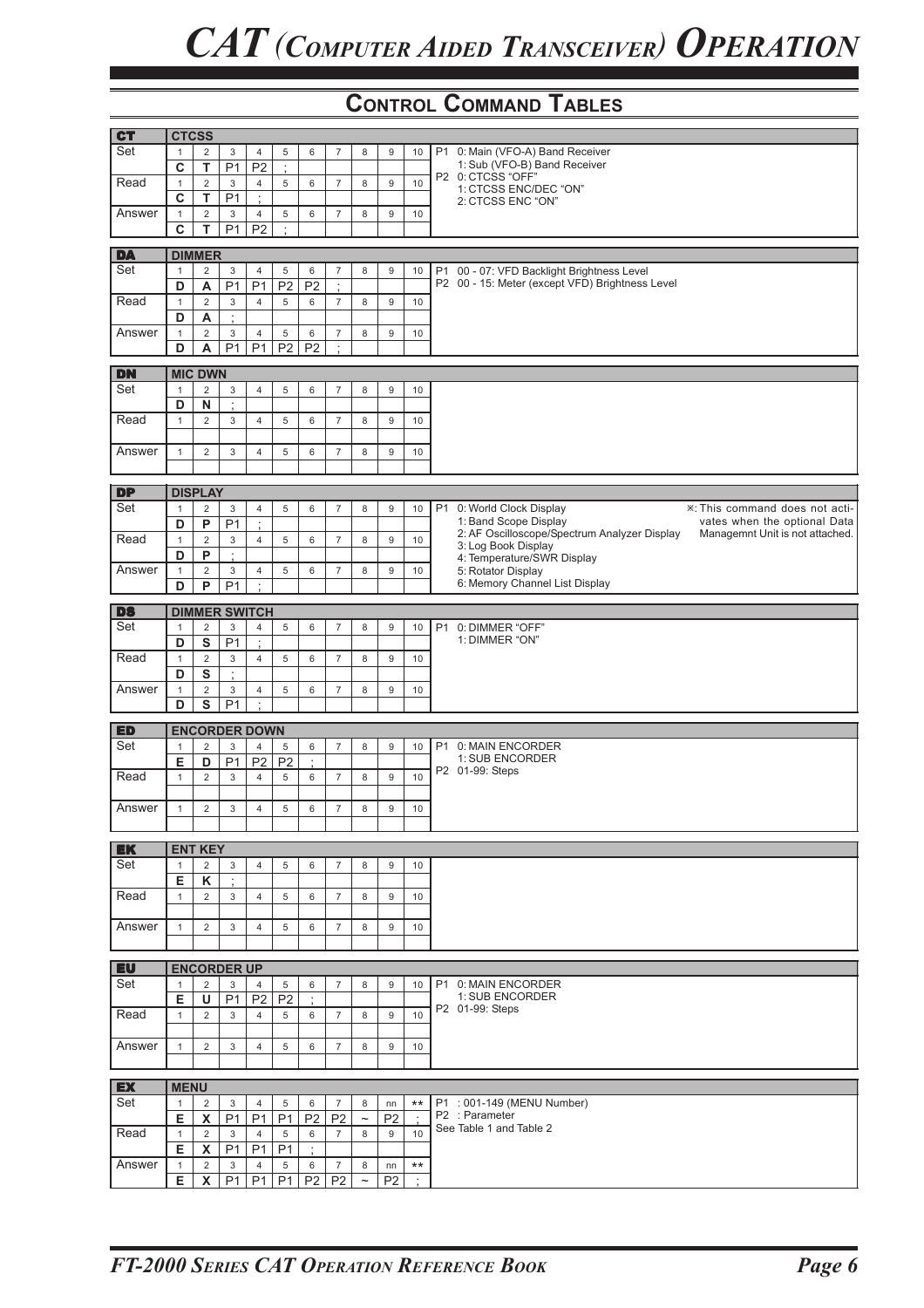#### **TABLE 1**

| P <sub>1</sub> | <b>FUNCTION</b>                      | P <sub>2</sub>                                                                                     | <b>BYTE</b>    |
|----------------|--------------------------------------|----------------------------------------------------------------------------------------------------|----------------|
| 001            | AGC FAST DELAY TIME                  | $0020 \sim 4000$ msec (20 msec/step)                                                               | 4              |
| 002            | AGC FAST PEAK HOLD TIME              | $0000 \sim 2000$ msec (20 msec/step)                                                               | $\overline{4}$ |
| 003            | AGC MID DELAY TIME                   | 0020 ~ 4000 msec (20 msec/step)                                                                    | $\overline{4}$ |
|                |                                      |                                                                                                    | $\overline{4}$ |
| 004            | AGC MID PEAK HOLD TIME               | $0000 \sim 2000$ msec (20 msec/step)                                                               |                |
| 005            | AGC SLOW DELAY TIME                  | 0020 ~ 4000 msec (20 msec/step)                                                                    | $\overline{4}$ |
| 006            | AGC SLOW PEAK HOLD TIME              | $0000 \sim 2000$ msec (20 msec/step)                                                               | $\overline{4}$ |
| 007            | <b>DISPLAY COLOR</b>                 | 0: COOL BLUE 1: CONTRAST BLUE<br>2: FLASH BLUE 3: CONTRAST UMBER 4: UMBER                          | $\mathbf{1}$   |
| 008            | <b>METER DIMMER</b>                  | $00 - 15$                                                                                          | $\overline{2}$ |
| 009            | <b>DISPLAY DIMMER</b>                | $00 - 07$                                                                                          | 2              |
|                |                                      |                                                                                                    |                |
| 010            | TUNING OFFSET INDICATOR              | 0: CLARIFIER OFFSET<br>1: CW TUNIG METER<br>2: VRF PEAK POSITION                                   | $\mathbf{1}$   |
| 011            | <b>S-METER PEAK HOLD</b>             | 0: OFF 1: 0.5 sec<br>2: 1.0 sec<br>$3:2.0$ sec                                                     | $\mathbf{1}$   |
| 012            | ROTATOR STARTING POINT               | $0:0^{\circ}$<br>$1:90^{\circ}$<br>$2:180^{\circ}$<br>$3:270^{\circ}$                              | $\mathbf{1}$   |
| 013            | ROTATOR NEEDLE PRECISELY             | $00 - 30^{\circ}$ (0 ~ -30°, 2° step)                                                              | $\overline{2}$ |
|                | QMB MAKER                            | 0: DISABLE 1: ENABLE                                                                               | $\mathbf{1}$   |
| 014            |                                      |                                                                                                    |                |
| 015            | <b>LEVEL INDICATOR</b>               | $0000000 \sim 1111111$ (See Chart of the next page)                                                | $\overline{7}$ |
| 016            | VOICE MEMORY AUDIO OUTPUT LEVEL      | $000 - 100$                                                                                        | 3              |
| 017            | VOICE MEMORY AUDIO TX LEVEL          | $000 - 100$                                                                                        | $\overline{3}$ |
| 018            | <b>CW BEACON</b>                     | 000 (OFF) $\sim$ 255 sec                                                                           | $\mathsf 3$    |
|                |                                      |                                                                                                    |                |
| 019            | CONTEST NUMBER STYLE                 | 0: 1290 1: AunO 2: Aunt<br>3: A2nO 4: A2nt<br>5: 12nO<br>6: 12nt                                   | $\mathbf{1}$   |
| 020            | <b>CONTEST NUMBER</b>                | $0000 - 9999$                                                                                      | $\overline{4}$ |
| 021            | CW MEMORY "1" MEMORY TYPE            | 0: TEXT MEMORY 1: MESSAGE MEMORY                                                                   | $\mathbf{1}$   |
| 022            | CW MEMORY "2" MEMORY TYPE            | 0: TEXT MEMORY 1: MESSAGE MEMORY                                                                   | $\mathbf{1}$   |
| 023            | CW MEMORY "3" MEMORY TYPE            | 0: TEXT MEMORY 1: MESSAGE MEMORY                                                                   | $\mathbf{1}$   |
|                |                                      |                                                                                                    |                |
| 024            | CW MEMORY "4" MEMORY TYPE            | 0: TEXT MEMORY 1: MESSAGE MEMORY                                                                   | $\mathbf{1}$   |
| 025            | CW MEMORY "5" MEMORY TYPE            | 0: TEXT MEMORY 1: MESSAGE MEMORY                                                                   | $\mathbf{1}$   |
| 026            | ANTENNA SELECTION MODE               | 0: BAND<br>1: STACK                                                                                | $\mathbf{1}$   |
| 027            | <b>BEEP LEVEL</b>                    | $000 - 100$                                                                                        | $\mathsf 3$    |
|                | CAT BAUD RATE                        | 0:4800 bps<br>2: 19200 bps<br>3:38400 bps                                                          | $\mathbf{1}$   |
| 028            |                                      | 1:9600 bps                                                                                         |                |
| 029            | CAT TIME-OUT TIMER                   | $2:1000$ msec<br>$3:3000$ msec<br>0: 10 msec<br>1:100 msec                                         | $\mathbf{1}$   |
| 030            | CAT RTS PORT                         | 0: DISABLE<br>1: ENABLE                                                                            | $\mathbf{1}$   |
| 031            | CAT DATA INDICATOR                   | 0: DISABLE<br>1: ENABLE                                                                            | $\mathbf{1}$   |
| 032            | <b>MEMORY GROUP</b>                  | 0: DISABLE<br>1: ENABLE                                                                            | $\mathbf{1}$   |
|                |                                      |                                                                                                    |                |
| 033            | QUICK SPLIT TUNING OFFSET            | $-20$ ~ +00 (or -00) ~ +20 kHz                                                                     | $\mathsf 3$    |
| 034            | <b>VFO TRACK</b>                     | 0: OFF<br>1: BAND 2: FREQUENCY                                                                     | $\mathbf{1}$   |
| 035            | TX TIME OUT TIMER                    | 0: OFF<br>1: $3 \text{ min}$ 2: $5 \text{ min}$<br>3: 10 min<br>5:20 min<br>4: 15 min<br>6: 30 min | $\mathbf{1}$   |
| 036            | TRANSVERTER FREQUENCY DISPLAY        | $30 - 49$ MHz                                                                                      | 2              |
| 037            | µ-TUNE DIAL                          | 0: STEP-2<br>1: STEP-1<br>2: OFF                                                                   | $\mathbf{1}$   |
|                |                                      |                                                                                                    |                |
| 038            | SUB (VFO-B) BAND NB LEVEL            | 1000: NB KNOB<br>$0000 \sim 0100$ (FIX)                                                            | $\overline{4}$ |
| 039            | SUB (VFO-B) BAND CW NARROW FILTER    | 0: 1200 Hz<br>1:500 Hz<br>2:300 Hz                                                                 | $\overline{1}$ |
| 040            | MIC SCAN                             | 0: DISABLE 1: ENABLE                                                                               | $\mathbf{1}$   |
| 041            | <b>SCAN RESUME</b>                   | 0: PAUSE<br>1: TIME                                                                                | $\mathbf{1}$   |
|                |                                      |                                                                                                    |                |
| 042            | VOX ANTI-TRIP LEVEL                  | $000 - 100$                                                                                        | $\mathbf{3}$   |
| 043            | <b>FREQUENCY ADJUST</b>              | $-25 \sim +00$ (or $-00 \sim +25$                                                                  | $\overline{3}$ |
| 044            | SUB (VFO-B) BAND IF SHIFT (LSB)      | $-1000 \sim +0000$ (or $-0000$ ) ~ +1000 Hz                                                        | $\overline{5}$ |
| 045            | SUB (VFO-B) BAND IF SHIFT (USB)      | $-1000 \sim +0000$ (or $-0000$ ) ~ +1000 Hz                                                        | $\overline{5}$ |
|                |                                      |                                                                                                    |                |
| 046            | SUB (VFO-B) BAND IF SHIFT (CW-LSB)   | $-1000 \sim +0000$ (or $-0000$ ) ~ +1000 Hz                                                        | $\,$ 5 $\,$    |
| 047            | SUB (VFO-B) BAND IF SHIFT (CW-USB)   | $-1000 \sim +0000$ (or $-0000$ ) ~ +1000 Hz                                                        | $\,$ 5 $\,$    |
| 048            | SUB (VFO-B) BAND IF SHIFT (RTTY-LSB) | $-1000 \sim +0000$ (or $-0000$ ) ~ +1000 Hz                                                        | 5              |
| 049            | SUB (VFO-B) BAND IF SHIFT (RTTY-USB) | $-1000 \sim +0000$ (or $-0000$ ) ~ +1000 Hz                                                        | 5              |
| 050            | SUB (VFO-B) BAND IF SHIFT (PKT-LSB)  | $-1000 \sim +0000$ (or $-0000$ ) ~ +1000 Hz                                                        | 5              |
|                |                                      |                                                                                                    |                |
| 051            | SUB (VFO-B) BAND IF SHIFT (PKT-USB)  | $-1000 \sim +0000$ (or $-0000$ ) ~ +1000 Hz                                                        | 5              |
| 052            | AM MIC GAIN                          | 1000: MIC KNOB  0000 ~ 0100 (FIX)                                                                  | $\overline{4}$ |
| 053            | AM MIC SELECT                        | 0: MIC JACK 1: DATA JACK 2: N.C.                                                                   | $\mathbf{1}$   |
| 054            | FRONT PANEL KEY JACK TYPE            | 0: OFF<br>2: IAMBIC KEYER W/O ACS<br>3: IAMBIC KEYER W/ACS<br>$1:$ BUG                             | $\mathbf{1}$   |
|                | FRONT PANEL KEY JACK WIRING          | 0: NORNAL<br>1: REVERSE                                                                            | $\mathbf{1}$   |
| 055            |                                      |                                                                                                    |                |
| 056            | REAR PANEL KEY JACK TYPE             | 1:BUG<br>$0:$ OFF<br>2: IAMBIC KEYER W/O ACS<br>3: IAMBIC KEYER W/ACS                              | $\mathbf{1}$   |
| 057            | REAR PANEL KEY JACK WIRING           | 0: NORNAL<br>1: REVERSE                                                                            | $\mathbf{1}$   |
| 058            | CW AUTO MODE                         | $0:$ OFF<br>1: 50 MHz ONLY<br>2: ON                                                                | $\mathbf{1}$   |
|                | 059   CW BFO INJECTION SIDE          | 0: USB<br>1: LSB<br>2: AUTO                                                                        | 1              |
|                |                                      | 0: SEMI BREAK-IN                                                                                   | $\mathbf{1}$   |
| 060            | CW BREAK-IN MODE                     | 1: FULL BREAK-IN                                                                                   |                |
| 061            | CW CARRIER WAVE FORM SHAPE           | 0: 1 msec 1: 2 msec<br>$2:4$ msec<br>$3:6$ msec                                                    | $\mathbf{1}$   |
| 062            | <b>CW WEIGHT</b>                     | $25(1:2.5) \approx 45(1:4.5)$                                                                      | $\overline{2}$ |
| 063            | <b>CW FREQUENCY DISPLAY</b>          | 0: DIRECT FREQUENCY 1: PITCH OFFSET                                                                | $\mathbf{1}$   |
| 064            | <b>CW PC KEYING</b>                  | 0: DISABLE<br>1: ENABLE                                                                            | $\mathbf{1}$   |
| 065            | CW QSK TIME                          | $0:15$ msec<br>1:20 msec<br>$2:25$ mesc<br>3:30 msec                                               | $\overline{1}$ |
|                | AFSK MODE DATA INPUT PORT            |                                                                                                    |                |
| 066            |                                      | 0: DATA JACK<br>1: N.C.                                                                            | $\mathbf{1}$   |
| 067            | AFSK MODE DATA INPUT LEVEL           | $000 - 100$                                                                                        | $\overline{3}$ |
| 860            | AFSK MODE DATA OUTPUT BAND           | 0: MAIN (VFO-A) BAND<br>1: SUB (VFO-B) BAND                                                        | $\overline{1}$ |
| 069            | AFSK MODE DATA OUTPUT LEVEL          | $000 - 100$                                                                                        | $\overline{3}$ |
| 070            | PSK MODE VOX DELAY TIME              | $0030 - 3000$ msec                                                                                 | $\overline{4}$ |
|                | PSK MODE VOX GAIN                    |                                                                                                    |                |
| 071            |                                      | $000 - 100$                                                                                        | $\overline{3}$ |
| 072            | PACKET MODE FREQUENCY DISPLAY OFFSET | $-3000 \sim +0000$ (or $-0000 \sim +3000$ Hz (10 Hz/step)                                          | $\overline{5}$ |
| 073            | PACKET MODE CARRIER POINT FREQUENCY  | $-3000 \sim +0000$ (or $-0000$ ) ~ +3000 Hz (10 Hz/step)                                           | $\overline{5}$ |
| 074            | FM MIC GAIN                          | 1000: MIC KNOB  0000 ~ 0100 (FIX)                                                                  | $\overline{4}$ |
| 075            | FM MIC SELECT                        | 0: MIC JACK 1: DATA JACK 2: N.C.                                                                   | $\mathbf{1}$   |
|                |                                      |                                                                                                    |                |
| 076            | 28 MHz REPEATER SHIFT                | 0000 ~ 1000 kHz (10 Hz/step)                                                                       | 4              |
| 077            | 50 MHz REPEATER SHIFT                | 0000 ~ 4000 kHz (10 Hz/step)                                                                       | 4              |
| 078            | RTTY MODE RX POLARITY (MARK/SPACE)   | 0: NORMAL<br>1: REVERSE                                                                            | $\mathbf{1}$   |
| 079            | RTTY MODE TX POLARITY (MARK/SPACE)   | 0: NORMAL<br>1: REVERSE                                                                            | $\mathbf{1}$   |
| 080            | RTTY MODE DATA OUTPUT BAND           | 0: MAIN (VFO-A) BAND<br>1: SUB (VFO-B) BAND                                                        | $\overline{1}$ |
|                |                                      |                                                                                                    |                |
| 081            | RTTY MODE DATA OUTPUT LEVEL          | $000 - 100$                                                                                        | $\mathsf 3$    |
| 082            | RTTY MODE SHIFT FREQUENCY            | 0: 170 Hz<br>1:200 Hz<br>2: 425 Hz<br>3:850 Hz                                                     | $\mathbf{1}$   |
| 083            | RTTY MODE MARK FREQUENCY             | 0: 1275 Hz<br>1: 2125 Hz                                                                           | $\mathbf{1}$   |
| 084            | SSB MODE MIC SELECT                  | 0: MIC JACK 1: DATA JACK 2: N.C.                                                                   | $\mathbf{1}$   |
|                |                                      |                                                                                                    |                |
| 085            | SSB MODE TX BPF BANDWIDTH            | $0:50 - 3000$ Hz<br>1: 100 - 2900 Hz<br>2: 200 - 2800 Hz                                           | $\mathbf{1}$   |
|                |                                      | 3: 300 - 2700 Hz<br>4: 400 - 2600 Hz<br>5:3000WB                                                   |                |
| 086            | MAIN (VFO-A) BAND LSB CARRIER POINT  | $-200 \sim +000$ (or $-000 \sim +200$ Hz (10 Hz/step)                                              | $\overline{4}$ |
| 087            | MAIN (VFO-A) BAND USB CARRIER POINT  | $-200 \sim +000$ (or $-000$ ) ~ +200 Hz (10 Hz/step)                                               | $\overline{4}$ |
| 088            | SUB (VFO-B) BAND LSB CARRIER POINT   | $-200 \sim +000$ (or $-000 \sim +200$ Hz (10 Hz/step)                                              | 4              |
|                |                                      |                                                                                                    |                |
| 089            | SUB (VFO-B) BAND USB CARRIER POINT   | $-200 \sim +000$ (or $-000$ ) ~ +200 Hz (10 Hz/step)                                               | $\overline{4}$ |
|                | 090   AGC GAIN CURVE                 | 0: NORMAL 1: SLOPED                                                                                | $\mathbf{1}$   |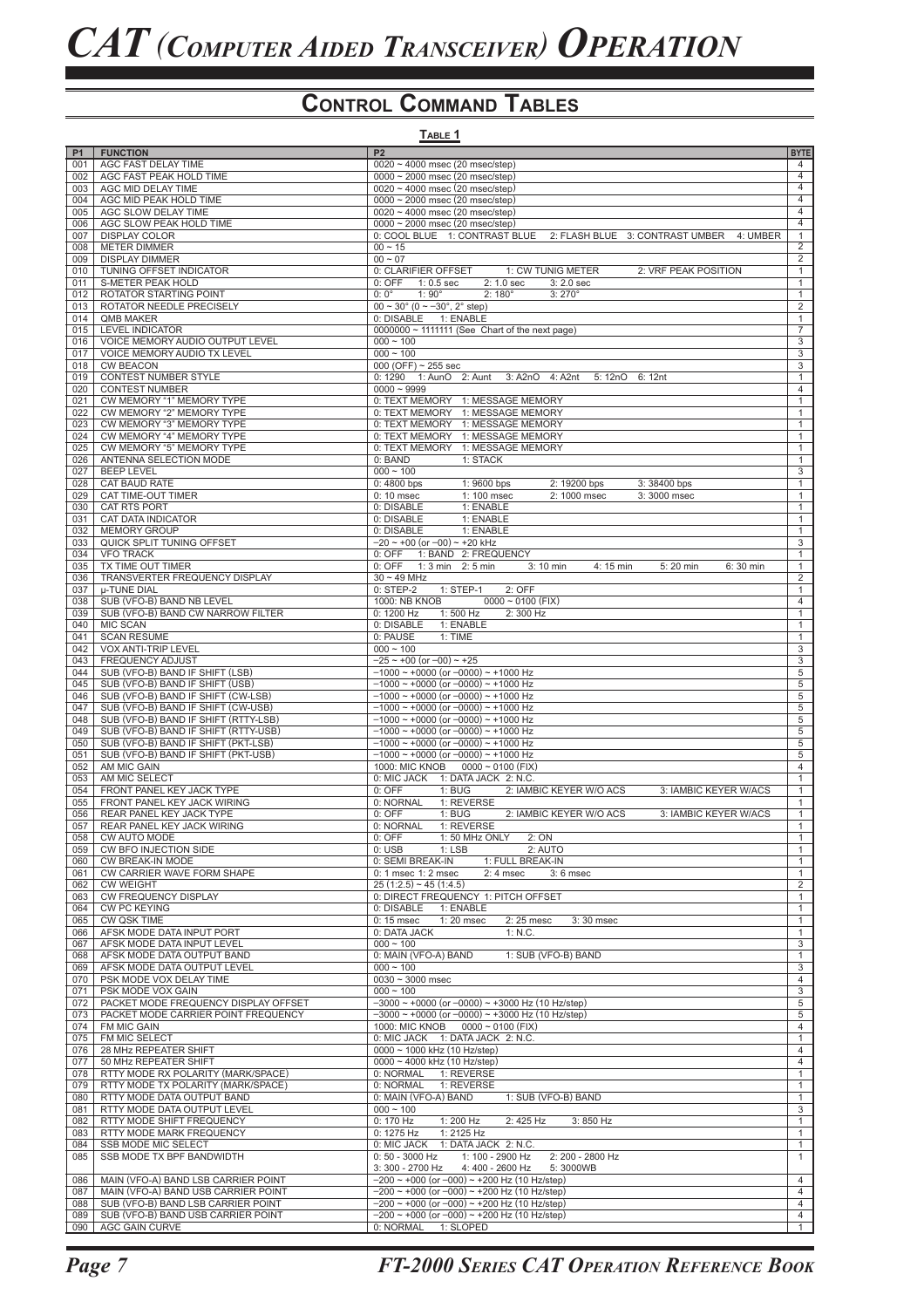| <b>P2</b><br><b>BYTE</b><br><b>P1</b><br><b>FUNCTION</b><br><b>HEADPHONE MODE</b><br>0: SEPARATE 1: COMBINE 1<br>091<br>2: COMBIN 2<br>1<br>$-40 \sim +00$ (or $-00 \sim +20$ dB<br>$\overline{3}$<br>092<br><b>CONTOUR GAIN</b><br>$\overline{2}$<br>093<br><b>CONTOUR WIDTH</b><br>$01 - 11$<br>094<br>IF NOTCH WIDTH<br>0: NARROW 1: WIDE<br>$\mathbf{1}$<br>095<br>DSP CW FILTER PASSBAND CHARACTER<br>0:SOFT<br>1: SHARP<br>$\mathbf{1}$<br>096<br>DSP CW FILTER SHAPE FACTOR<br>0: STEEP<br>1: MEDIUM<br>2: GENTLE<br>$\mathbf{1}$<br>$\overline{2}$<br>097<br>DSP CW NARROW FILTER BANDWIDTH<br>00: 25 Hz<br>01:50 Hz<br>02: 100 Hz<br>03: 200 Hz<br>04: 300 Hz<br>05: 400 Hz<br>06: 500 Hz<br>07: 800 Hz<br>08: 1200 Hz<br>09: 1400 Hz<br>10: 1700 Hz<br>11: 2000 Hz<br>DSP PKT FILTER PASSBAND CHARACTER<br>0: SOFT<br>1: SHARP<br>$\mathbf{1}$<br>098<br>099<br>DSP PKT FILTER SHAPE FACTOR<br>0: STEEP<br>1: MEDIUM<br>2: GENTLE<br>$\mathbf{1}$<br>$\overline{c}$<br>100<br>DSP PKT FILTER BANDWIDTH<br>00: 25 Hz<br>01:50 Hz<br>02: 100 Hz<br>03: 200 Hz<br>05: 400 Hz<br>04: 300 Hz<br>101<br>DSP RTTY FILTER PASSBAND CHARACTER<br>0: SOFT<br>1: SHARP<br>$\mathbf{1}$<br>102<br>DSP RTTY FILTER SHAPE FACTOR<br>0: STEEP<br>1: MEDIUM<br>2: GENTLE<br>$\mathbf{1}$<br>DSP RTTY FILTER BANDWIDTH<br>2<br>103<br>00: 25 Hz<br>01:50 Hz<br>02: 100 Hz<br>03: 200 Hz<br>04: 300 Hz<br>05: 400 Hz<br>104<br>DSP SSB FILTER PASSBAND CHARACTER<br>0: SOFT<br>1: SHARP<br>$\mathbf{1}$<br>$\mathbf{1}$<br>105<br>DSP SSB FILTER SHAPE FACTOR<br>0: STEEP<br>1: MEDIUM<br>2: GENTLE<br>DSP SSB NARROW FILTER BANDWIDTH<br>$\overline{2}$<br>106<br>00: 200 Hz<br>01:400 Hz<br>02: 600 Hz<br>03: 850 Hz<br>05: 1350 Hz<br>04: 1100 Hz<br>06: 1500 Hz<br>07: 1650 Hz<br>08: 1800 Hz<br>09: 1950 Hz<br>10: 2100 Hz<br>11: 2250 Hz<br>SPECTRUM SCOPE SCAN START FREQUENCY (1.8 MHz)<br>$01800 \sim 01999$ (1.800 MHz ~ 1.999 MHz)<br>5<br>107<br>5<br>108<br>SPECTRUM SCOPE SCAN START FREQUENCY (3.5 MHz)<br>03500 ~ 03999 (3.500 MHz ~ 3.999 MHz)<br>$\overline{5}$<br>109<br>SPECTRUM SCOPE SCAN START FREQUENCY (5.0 MHz)<br>$05250 \sim 05499$ (5.250 MHz ~ 5.499 MHz)<br>SPECTRUM SCOPE SCAN START FREQUENCY (7.0 MHz)<br>5<br>110<br>07000 ~ 07299 (7.000 MHz ~ 7.299 MHz<br>111<br>SPECTRUM SCOPE SCAN START FREQUENCY (10 MHz)<br>10100 ~ 10149 (10.100 MHz ~ 10.149 MHz)<br>5<br>5<br>SPECTRUM SCOPE SCAN START FREQUENCY (14 MHz)<br>14000 ~ 14349 (14.000 MHz ~ 14.349 MHz)<br>112<br>113<br>SPECTRUM SCOPE SCAN START FREQUENCY (18 MHz)<br>18000 ~ 18199 (18.000 MHz ~ 18.199 MHz<br>5<br>SPECTRUM SCOPE SCAN START FREQUENCY (21 MHz)<br>5<br>114<br>21000 ~ 21449 (21.000 MHz ~ 21.449 MHz)<br>115<br>SPECTRUM SCOPE SCAN START FREQUENCY (24.5 MHz)<br>24800 ~ 24989 (24.800 MHz ~ 24.989 MHz)<br>5<br>116<br>SPECTRUM SCOPE SCAN START FREQUENCY (28 MHz)<br>28000 ~ 29699 (28.000 MHz ~ 29.699 MHz)<br>5<br>SPECTRUM SCOPE SCAN START FREQUENCY (50 MHz)<br>5<br>117<br>50000 ~ 53999 (50.000 MHz ~ 53.999 MHz)<br>DIAL KNOB DIALSTEP<br>$0:1$ Hz<br>1:5 Hz 2:10 Hz<br>$\mathbf{1}$<br>118<br>$\mathbf{1}$<br>119<br>DIAL KNOB CW FINE TUNING<br>0: DISABLE<br>1: ENABLE<br>120<br>SUB VFO-B KNOB MHz STEP<br>1: 100 kHz<br>$\mathbf{1}$<br>0:1 MHz<br>MICROPHNE [UP]/[DOWN] KEY AM STEP<br>$\mathbf{1}$<br>121<br>0: 2.5 kHz<br>$1:5$ kHz<br>2: 9 kHz<br>3: 10 kHz<br>4:12.5 kHz<br>MICROPHNE [UP]/[DOWN] KEY FM STEP<br>$1: 6.25$ kHz<br>2: 10 kHz<br>3: 12.5 kHz<br>$\mathbf{1}$<br>122<br>$0:5$ kHz<br>4: 25 kHz<br>123<br>MAIN TUNING DIAL KNOB DIALSTEP (FM MODE)<br>0:10 Hz<br>1:100 Hz<br>$\mathbf{1}$<br>13<br>124<br>MY BAND SELECT<br>0000000000000 ~ 1111111111111 (See Chart Below)<br>125<br>MIC EQUAQLIZER CENTER FREQUENCY (LOW RANGE)<br>00: OFF<br>01: 100 Hz<br>02: 200 Hz<br>03: 300 Hz<br>04: 400 Hz<br>05: 500 Hz<br>2<br>06: 600 Hz<br>07: 700 Hz<br>$\overline{3}$<br>MIC EQUAQLIZER GAIN (LOW RANGE)<br>$-20 \sim +00$ (or $-00 \sim +10$<br>126<br>MIC EQUAQLIZER BANDWIDTH (LOW RANGE)<br>$01 - 10$<br>2<br>127<br>MIC EQUAQLIZER CENTER FREQUENCY (MID RANGE)<br>00: OFF<br>$\overline{2}$<br>128<br>01:700 Hz<br>02: 800 Hz<br>03: 900 Hz<br>04: 1000 Hz<br>05: 1100 Hz<br>06: 1200 Hz<br>07: 1300 Hz<br>08: 1400 Hz<br>09: 1500 Hz<br>$\sqrt{3}$<br>129<br>MIC EQUAQLIZER GAIN (MID RANGE)<br>$-20 \sim +00$ (or $-00 \sim +10$<br>130<br>MIC EQUAQLIZER BANDWIDTH (MID RANGE)<br>$01 - 10$<br>2<br>$\overline{2}$<br>131<br>MIC EQUAQLIZER CENTER FREQUENCY (HIGH RANGE)<br>00: OFF<br>01: 1500 Hz<br>02: 1600 Hz<br>03: 1700 Hz<br>04: 18000 Hz 05: 1900 Hz<br>08: 2200 Hz<br>09: 2300 Hz<br>11: 2500 Hz<br>06: 2000 Hz<br>07: 2100 Hz<br>10: 2400 Hz<br>12: 2600 Hz<br>13: 2700 Hz<br>14: 2800 Hz<br>15: 2900 Hz 16: 3000 Hz<br>17: 3100 Hz<br>18: 3200 Hz<br>MIC EQUAQLIZER GAIN (HIGH RANGE)<br>$-20 \sim +00$ (or $-00$ ) $\sim +10$<br>3<br>132<br>MIC EQUAQLIZER BANDWIDTH (HIGH RANGE)<br>$01 - 10$<br>2<br>133<br>134<br>SPEECH PROCESSOR EQUAQLIZER CENTER FREQUENCY<br>00: OFF<br>01: 100 Hz<br>02: 200 Hz<br>03: 300 Hz<br>05: 500 Hz<br>2<br>04: 400 Hz<br>(LOW RANGE)<br>06: 600 Hz<br>07: 700 Hz<br>SPEECH PROCESSOR EQUAQLIZER GAIN (LOW RANGE)<br>$-20 \sim +00$ (or $-00 \sim +10$<br>3<br>135<br>136<br>SPEECH PROCESSOR EQUAQLIZER BANDWIDTH<br>$01 - 10$<br>2<br>(LOW RANGE)<br>SPEECH PROCESSOR EQUAQLIZER CENTER FREQUENCY<br>$\overline{2}$<br>137<br>00: OFF<br>01:700 Hz<br>02: 800 Hz<br>03: 900 Hz<br>04: 1000 Hz<br>05: 1100 Hz<br>(MID RANGE)<br>06: 1200 Hz<br>07: 1300 Hz<br>08: 1400 Hz<br>09: 1500 Hz<br>SPEECH PROCESSOR EQUAQLIZER GAIN (MID RANGE)<br>$-20 \sim +00$ (or $-00 \sim +10$ )<br>3<br>138<br>SPEECH PROCESSOR EQUAQLIZER BANDWIDTH<br>$\overline{c}$<br>138<br>$01 - 10$<br>(MID RANGE)<br>SPEECH PROCESSOR EQUAQLIZER CENTER FREQUENCY<br>$\overline{2}$<br>140<br>00: OFF<br>01: 1500 Hz<br>02: 1600 Hz<br>03: 1700 Hz<br>04: 1800 Hz<br>05: 1900 Hz<br>06: 2000 Hz<br>(HIGH RANGE)<br>07: 2100 Hz<br>08: 2200 Hz<br>09: 2300 Hz<br>10: 2400 Hz<br>11: 2500 Hz<br>12: 2600 Hz<br>13: 2700 Hz<br>14: 2800 Hz<br>15: 2900 Hz<br>16: 3000 Hz<br>17:3100 Hz<br>18: 3200 Hz<br>$\overline{3}$<br>SPEECH PROCESSOR EQUAQLIZER GAIN (HIGH RANGE)<br>$-20 \sim +00$ (or $-00 \sim +10$ )<br>141<br>SPEECH PROCESSOR EQUAQLIZER BANDWIDTH<br>$01 - 10$<br>2<br>142<br>(HIGH RANGE)<br>143<br><b>BIAS LEVEL</b><br>FT-2000<br><b>NON FUNCTION</b><br>FT-2000D<br>1000: CLASS AB<br>0000 ~ 0100: CLASS A (BIAS LEVEL)<br>4<br>MAXIMUM OUTPUT POWER LIMIT<br>FT-2000<br>0:10 W<br>1:20 W<br>2:50 W<br>3:100 W<br>$\mathbf{1}$<br>144<br>FT-2000D<br>0:20 W<br>1:50 W<br>2: 100 W<br>3:200 W<br>145<br>RF PWR KNOB FUNCTION<br>0: ALL MODE 1: CARRIER<br>$\mathbf{1}$<br>146<br>TX-GND JACK<br>0: DISABLE<br>1: ENABLE<br>$\mathbf{1}$<br>TUNER DRIVEING POWER<br>FT-2000<br>147<br>0:10 W<br>1:20 W<br>2:50 W<br>3:100 W<br>$\mathbf{1}$<br>FT-2000D<br>0:20 W<br>1:50 W<br>2: 100 W<br>3:200 W<br><b>VOX OPERATION</b><br>0: MIC INPUT 1: DATA INPUT<br>$\mathbf{1}$<br>148<br>149<br><b>EMERGENCY CHANNEL</b><br>0: DISABLE<br>1: ENABLE<br>1 |  | Table 2 |  |
|----------------------------------------------------------------------------------------------------------------------------------------------------------------------------------------------------------------------------------------------------------------------------------------------------------------------------------------------------------------------------------------------------------------------------------------------------------------------------------------------------------------------------------------------------------------------------------------------------------------------------------------------------------------------------------------------------------------------------------------------------------------------------------------------------------------------------------------------------------------------------------------------------------------------------------------------------------------------------------------------------------------------------------------------------------------------------------------------------------------------------------------------------------------------------------------------------------------------------------------------------------------------------------------------------------------------------------------------------------------------------------------------------------------------------------------------------------------------------------------------------------------------------------------------------------------------------------------------------------------------------------------------------------------------------------------------------------------------------------------------------------------------------------------------------------------------------------------------------------------------------------------------------------------------------------------------------------------------------------------------------------------------------------------------------------------------------------------------------------------------------------------------------------------------------------------------------------------------------------------------------------------------------------------------------------------------------------------------------------------------------------------------------------------------------------------------------------------------------------------------------------------------------------------------------------------------------------------------------------------------------------------------------------------------------------------------------------------------------------------------------------------------------------------------------------------------------------------------------------------------------------------------------------------------------------------------------------------------------------------------------------------------------------------------------------------------------------------------------------------------------------------------------------------------------------------------------------------------------------------------------------------------------------------------------------------------------------------------------------------------------------------------------------------------------------------------------------------------------------------------------------------------------------------------------------------------------------------------------------------------------------------------------------------------------------------------------------------------------------------------------------------------------------------------------------------------------------------------------------------------------------------------------------------------------------------------------------------------------------------------------------------------------------------------------------------------------------------------------------------------------------------------------------------------------------------------------------------------------------------------------------------------------------------------------------------------------------------------------------------------------------------------------------------------------------------------------------------------------------------------------------------------------------------------------------------------------------------------------------------------------------------------------------------------------------------------------------------------------------------------------------------------------------------------------------------------------------------------------------------------------------------------------------------------------------------------------------------------------------------------------------------------------------------------------------------------------------------------------------------------------------------------------------------------------------------------------------------------------------------------------------------------------------------------------------------------------------------------------------------------------------------------------------------------------------------------------------------------------------------------------------------------------------------------------------------------------------------------------------------------------------------------------------------------------------------------------------------------------------------------------------------------------------------------------------------------------------------------------------------------------------------------------------------------------------------------------------------------------------------------------------------------------------------------------------------------------------------------------------------------------------------------------------------------------------------------------------------------------------------------------------------------------------------------------------------------------------------------------------------------------------------------------------------------------------------------------------------------------------------------------------------------------------------------------------------------------------------------------------------------------------------------------------------------------------------------------------------------------------------------------------------------------------------------------------------------------------------------------------------------------------------------------------------------------------------------------------------------------------------------------------------------------------------------------------------------------------------------------------------------------------------------|--|---------|--|
|                                                                                                                                                                                                                                                                                                                                                                                                                                                                                                                                                                                                                                                                                                                                                                                                                                                                                                                                                                                                                                                                                                                                                                                                                                                                                                                                                                                                                                                                                                                                                                                                                                                                                                                                                                                                                                                                                                                                                                                                                                                                                                                                                                                                                                                                                                                                                                                                                                                                                                                                                                                                                                                                                                                                                                                                                                                                                                                                                                                                                                                                                                                                                                                                                                                                                                                                                                                                                                                                                                                                                                                                                                                                                                                                                                                                                                                                                                                                                                                                                                                                                                                                                                                                                                                                                                                                                                                                                                                                                                                                                                                                                                                                                                                                                                                                                                                                                                                                                                                                                                                                                                                                                                                                                                                                                                                                                                                                                                                                                                                                                                                                                                                                                                                                                                                                                                                                                                                                                                                                                                                                                                                                                                                                                                                                                                                                                                                                                                                                                                                                                                                                                                                                                                                                                                                                                                                                                                                                                                                                                                                                                                                                              |  |         |  |
|                                                                                                                                                                                                                                                                                                                                                                                                                                                                                                                                                                                                                                                                                                                                                                                                                                                                                                                                                                                                                                                                                                                                                                                                                                                                                                                                                                                                                                                                                                                                                                                                                                                                                                                                                                                                                                                                                                                                                                                                                                                                                                                                                                                                                                                                                                                                                                                                                                                                                                                                                                                                                                                                                                                                                                                                                                                                                                                                                                                                                                                                                                                                                                                                                                                                                                                                                                                                                                                                                                                                                                                                                                                                                                                                                                                                                                                                                                                                                                                                                                                                                                                                                                                                                                                                                                                                                                                                                                                                                                                                                                                                                                                                                                                                                                                                                                                                                                                                                                                                                                                                                                                                                                                                                                                                                                                                                                                                                                                                                                                                                                                                                                                                                                                                                                                                                                                                                                                                                                                                                                                                                                                                                                                                                                                                                                                                                                                                                                                                                                                                                                                                                                                                                                                                                                                                                                                                                                                                                                                                                                                                                                                                              |  |         |  |
|                                                                                                                                                                                                                                                                                                                                                                                                                                                                                                                                                                                                                                                                                                                                                                                                                                                                                                                                                                                                                                                                                                                                                                                                                                                                                                                                                                                                                                                                                                                                                                                                                                                                                                                                                                                                                                                                                                                                                                                                                                                                                                                                                                                                                                                                                                                                                                                                                                                                                                                                                                                                                                                                                                                                                                                                                                                                                                                                                                                                                                                                                                                                                                                                                                                                                                                                                                                                                                                                                                                                                                                                                                                                                                                                                                                                                                                                                                                                                                                                                                                                                                                                                                                                                                                                                                                                                                                                                                                                                                                                                                                                                                                                                                                                                                                                                                                                                                                                                                                                                                                                                                                                                                                                                                                                                                                                                                                                                                                                                                                                                                                                                                                                                                                                                                                                                                                                                                                                                                                                                                                                                                                                                                                                                                                                                                                                                                                                                                                                                                                                                                                                                                                                                                                                                                                                                                                                                                                                                                                                                                                                                                                                              |  |         |  |
|                                                                                                                                                                                                                                                                                                                                                                                                                                                                                                                                                                                                                                                                                                                                                                                                                                                                                                                                                                                                                                                                                                                                                                                                                                                                                                                                                                                                                                                                                                                                                                                                                                                                                                                                                                                                                                                                                                                                                                                                                                                                                                                                                                                                                                                                                                                                                                                                                                                                                                                                                                                                                                                                                                                                                                                                                                                                                                                                                                                                                                                                                                                                                                                                                                                                                                                                                                                                                                                                                                                                                                                                                                                                                                                                                                                                                                                                                                                                                                                                                                                                                                                                                                                                                                                                                                                                                                                                                                                                                                                                                                                                                                                                                                                                                                                                                                                                                                                                                                                                                                                                                                                                                                                                                                                                                                                                                                                                                                                                                                                                                                                                                                                                                                                                                                                                                                                                                                                                                                                                                                                                                                                                                                                                                                                                                                                                                                                                                                                                                                                                                                                                                                                                                                                                                                                                                                                                                                                                                                                                                                                                                                                                              |  |         |  |
|                                                                                                                                                                                                                                                                                                                                                                                                                                                                                                                                                                                                                                                                                                                                                                                                                                                                                                                                                                                                                                                                                                                                                                                                                                                                                                                                                                                                                                                                                                                                                                                                                                                                                                                                                                                                                                                                                                                                                                                                                                                                                                                                                                                                                                                                                                                                                                                                                                                                                                                                                                                                                                                                                                                                                                                                                                                                                                                                                                                                                                                                                                                                                                                                                                                                                                                                                                                                                                                                                                                                                                                                                                                                                                                                                                                                                                                                                                                                                                                                                                                                                                                                                                                                                                                                                                                                                                                                                                                                                                                                                                                                                                                                                                                                                                                                                                                                                                                                                                                                                                                                                                                                                                                                                                                                                                                                                                                                                                                                                                                                                                                                                                                                                                                                                                                                                                                                                                                                                                                                                                                                                                                                                                                                                                                                                                                                                                                                                                                                                                                                                                                                                                                                                                                                                                                                                                                                                                                                                                                                                                                                                                                                              |  |         |  |
|                                                                                                                                                                                                                                                                                                                                                                                                                                                                                                                                                                                                                                                                                                                                                                                                                                                                                                                                                                                                                                                                                                                                                                                                                                                                                                                                                                                                                                                                                                                                                                                                                                                                                                                                                                                                                                                                                                                                                                                                                                                                                                                                                                                                                                                                                                                                                                                                                                                                                                                                                                                                                                                                                                                                                                                                                                                                                                                                                                                                                                                                                                                                                                                                                                                                                                                                                                                                                                                                                                                                                                                                                                                                                                                                                                                                                                                                                                                                                                                                                                                                                                                                                                                                                                                                                                                                                                                                                                                                                                                                                                                                                                                                                                                                                                                                                                                                                                                                                                                                                                                                                                                                                                                                                                                                                                                                                                                                                                                                                                                                                                                                                                                                                                                                                                                                                                                                                                                                                                                                                                                                                                                                                                                                                                                                                                                                                                                                                                                                                                                                                                                                                                                                                                                                                                                                                                                                                                                                                                                                                                                                                                                                              |  |         |  |
|                                                                                                                                                                                                                                                                                                                                                                                                                                                                                                                                                                                                                                                                                                                                                                                                                                                                                                                                                                                                                                                                                                                                                                                                                                                                                                                                                                                                                                                                                                                                                                                                                                                                                                                                                                                                                                                                                                                                                                                                                                                                                                                                                                                                                                                                                                                                                                                                                                                                                                                                                                                                                                                                                                                                                                                                                                                                                                                                                                                                                                                                                                                                                                                                                                                                                                                                                                                                                                                                                                                                                                                                                                                                                                                                                                                                                                                                                                                                                                                                                                                                                                                                                                                                                                                                                                                                                                                                                                                                                                                                                                                                                                                                                                                                                                                                                                                                                                                                                                                                                                                                                                                                                                                                                                                                                                                                                                                                                                                                                                                                                                                                                                                                                                                                                                                                                                                                                                                                                                                                                                                                                                                                                                                                                                                                                                                                                                                                                                                                                                                                                                                                                                                                                                                                                                                                                                                                                                                                                                                                                                                                                                                                              |  |         |  |
|                                                                                                                                                                                                                                                                                                                                                                                                                                                                                                                                                                                                                                                                                                                                                                                                                                                                                                                                                                                                                                                                                                                                                                                                                                                                                                                                                                                                                                                                                                                                                                                                                                                                                                                                                                                                                                                                                                                                                                                                                                                                                                                                                                                                                                                                                                                                                                                                                                                                                                                                                                                                                                                                                                                                                                                                                                                                                                                                                                                                                                                                                                                                                                                                                                                                                                                                                                                                                                                                                                                                                                                                                                                                                                                                                                                                                                                                                                                                                                                                                                                                                                                                                                                                                                                                                                                                                                                                                                                                                                                                                                                                                                                                                                                                                                                                                                                                                                                                                                                                                                                                                                                                                                                                                                                                                                                                                                                                                                                                                                                                                                                                                                                                                                                                                                                                                                                                                                                                                                                                                                                                                                                                                                                                                                                                                                                                                                                                                                                                                                                                                                                                                                                                                                                                                                                                                                                                                                                                                                                                                                                                                                                                              |  |         |  |
|                                                                                                                                                                                                                                                                                                                                                                                                                                                                                                                                                                                                                                                                                                                                                                                                                                                                                                                                                                                                                                                                                                                                                                                                                                                                                                                                                                                                                                                                                                                                                                                                                                                                                                                                                                                                                                                                                                                                                                                                                                                                                                                                                                                                                                                                                                                                                                                                                                                                                                                                                                                                                                                                                                                                                                                                                                                                                                                                                                                                                                                                                                                                                                                                                                                                                                                                                                                                                                                                                                                                                                                                                                                                                                                                                                                                                                                                                                                                                                                                                                                                                                                                                                                                                                                                                                                                                                                                                                                                                                                                                                                                                                                                                                                                                                                                                                                                                                                                                                                                                                                                                                                                                                                                                                                                                                                                                                                                                                                                                                                                                                                                                                                                                                                                                                                                                                                                                                                                                                                                                                                                                                                                                                                                                                                                                                                                                                                                                                                                                                                                                                                                                                                                                                                                                                                                                                                                                                                                                                                                                                                                                                                                              |  |         |  |
|                                                                                                                                                                                                                                                                                                                                                                                                                                                                                                                                                                                                                                                                                                                                                                                                                                                                                                                                                                                                                                                                                                                                                                                                                                                                                                                                                                                                                                                                                                                                                                                                                                                                                                                                                                                                                                                                                                                                                                                                                                                                                                                                                                                                                                                                                                                                                                                                                                                                                                                                                                                                                                                                                                                                                                                                                                                                                                                                                                                                                                                                                                                                                                                                                                                                                                                                                                                                                                                                                                                                                                                                                                                                                                                                                                                                                                                                                                                                                                                                                                                                                                                                                                                                                                                                                                                                                                                                                                                                                                                                                                                                                                                                                                                                                                                                                                                                                                                                                                                                                                                                                                                                                                                                                                                                                                                                                                                                                                                                                                                                                                                                                                                                                                                                                                                                                                                                                                                                                                                                                                                                                                                                                                                                                                                                                                                                                                                                                                                                                                                                                                                                                                                                                                                                                                                                                                                                                                                                                                                                                                                                                                                                              |  |         |  |
|                                                                                                                                                                                                                                                                                                                                                                                                                                                                                                                                                                                                                                                                                                                                                                                                                                                                                                                                                                                                                                                                                                                                                                                                                                                                                                                                                                                                                                                                                                                                                                                                                                                                                                                                                                                                                                                                                                                                                                                                                                                                                                                                                                                                                                                                                                                                                                                                                                                                                                                                                                                                                                                                                                                                                                                                                                                                                                                                                                                                                                                                                                                                                                                                                                                                                                                                                                                                                                                                                                                                                                                                                                                                                                                                                                                                                                                                                                                                                                                                                                                                                                                                                                                                                                                                                                                                                                                                                                                                                                                                                                                                                                                                                                                                                                                                                                                                                                                                                                                                                                                                                                                                                                                                                                                                                                                                                                                                                                                                                                                                                                                                                                                                                                                                                                                                                                                                                                                                                                                                                                                                                                                                                                                                                                                                                                                                                                                                                                                                                                                                                                                                                                                                                                                                                                                                                                                                                                                                                                                                                                                                                                                                              |  |         |  |
|                                                                                                                                                                                                                                                                                                                                                                                                                                                                                                                                                                                                                                                                                                                                                                                                                                                                                                                                                                                                                                                                                                                                                                                                                                                                                                                                                                                                                                                                                                                                                                                                                                                                                                                                                                                                                                                                                                                                                                                                                                                                                                                                                                                                                                                                                                                                                                                                                                                                                                                                                                                                                                                                                                                                                                                                                                                                                                                                                                                                                                                                                                                                                                                                                                                                                                                                                                                                                                                                                                                                                                                                                                                                                                                                                                                                                                                                                                                                                                                                                                                                                                                                                                                                                                                                                                                                                                                                                                                                                                                                                                                                                                                                                                                                                                                                                                                                                                                                                                                                                                                                                                                                                                                                                                                                                                                                                                                                                                                                                                                                                                                                                                                                                                                                                                                                                                                                                                                                                                                                                                                                                                                                                                                                                                                                                                                                                                                                                                                                                                                                                                                                                                                                                                                                                                                                                                                                                                                                                                                                                                                                                                                                              |  |         |  |
|                                                                                                                                                                                                                                                                                                                                                                                                                                                                                                                                                                                                                                                                                                                                                                                                                                                                                                                                                                                                                                                                                                                                                                                                                                                                                                                                                                                                                                                                                                                                                                                                                                                                                                                                                                                                                                                                                                                                                                                                                                                                                                                                                                                                                                                                                                                                                                                                                                                                                                                                                                                                                                                                                                                                                                                                                                                                                                                                                                                                                                                                                                                                                                                                                                                                                                                                                                                                                                                                                                                                                                                                                                                                                                                                                                                                                                                                                                                                                                                                                                                                                                                                                                                                                                                                                                                                                                                                                                                                                                                                                                                                                                                                                                                                                                                                                                                                                                                                                                                                                                                                                                                                                                                                                                                                                                                                                                                                                                                                                                                                                                                                                                                                                                                                                                                                                                                                                                                                                                                                                                                                                                                                                                                                                                                                                                                                                                                                                                                                                                                                                                                                                                                                                                                                                                                                                                                                                                                                                                                                                                                                                                                                              |  |         |  |
|                                                                                                                                                                                                                                                                                                                                                                                                                                                                                                                                                                                                                                                                                                                                                                                                                                                                                                                                                                                                                                                                                                                                                                                                                                                                                                                                                                                                                                                                                                                                                                                                                                                                                                                                                                                                                                                                                                                                                                                                                                                                                                                                                                                                                                                                                                                                                                                                                                                                                                                                                                                                                                                                                                                                                                                                                                                                                                                                                                                                                                                                                                                                                                                                                                                                                                                                                                                                                                                                                                                                                                                                                                                                                                                                                                                                                                                                                                                                                                                                                                                                                                                                                                                                                                                                                                                                                                                                                                                                                                                                                                                                                                                                                                                                                                                                                                                                                                                                                                                                                                                                                                                                                                                                                                                                                                                                                                                                                                                                                                                                                                                                                                                                                                                                                                                                                                                                                                                                                                                                                                                                                                                                                                                                                                                                                                                                                                                                                                                                                                                                                                                                                                                                                                                                                                                                                                                                                                                                                                                                                                                                                                                                              |  |         |  |
|                                                                                                                                                                                                                                                                                                                                                                                                                                                                                                                                                                                                                                                                                                                                                                                                                                                                                                                                                                                                                                                                                                                                                                                                                                                                                                                                                                                                                                                                                                                                                                                                                                                                                                                                                                                                                                                                                                                                                                                                                                                                                                                                                                                                                                                                                                                                                                                                                                                                                                                                                                                                                                                                                                                                                                                                                                                                                                                                                                                                                                                                                                                                                                                                                                                                                                                                                                                                                                                                                                                                                                                                                                                                                                                                                                                                                                                                                                                                                                                                                                                                                                                                                                                                                                                                                                                                                                                                                                                                                                                                                                                                                                                                                                                                                                                                                                                                                                                                                                                                                                                                                                                                                                                                                                                                                                                                                                                                                                                                                                                                                                                                                                                                                                                                                                                                                                                                                                                                                                                                                                                                                                                                                                                                                                                                                                                                                                                                                                                                                                                                                                                                                                                                                                                                                                                                                                                                                                                                                                                                                                                                                                                                              |  |         |  |
|                                                                                                                                                                                                                                                                                                                                                                                                                                                                                                                                                                                                                                                                                                                                                                                                                                                                                                                                                                                                                                                                                                                                                                                                                                                                                                                                                                                                                                                                                                                                                                                                                                                                                                                                                                                                                                                                                                                                                                                                                                                                                                                                                                                                                                                                                                                                                                                                                                                                                                                                                                                                                                                                                                                                                                                                                                                                                                                                                                                                                                                                                                                                                                                                                                                                                                                                                                                                                                                                                                                                                                                                                                                                                                                                                                                                                                                                                                                                                                                                                                                                                                                                                                                                                                                                                                                                                                                                                                                                                                                                                                                                                                                                                                                                                                                                                                                                                                                                                                                                                                                                                                                                                                                                                                                                                                                                                                                                                                                                                                                                                                                                                                                                                                                                                                                                                                                                                                                                                                                                                                                                                                                                                                                                                                                                                                                                                                                                                                                                                                                                                                                                                                                                                                                                                                                                                                                                                                                                                                                                                                                                                                                                              |  |         |  |
|                                                                                                                                                                                                                                                                                                                                                                                                                                                                                                                                                                                                                                                                                                                                                                                                                                                                                                                                                                                                                                                                                                                                                                                                                                                                                                                                                                                                                                                                                                                                                                                                                                                                                                                                                                                                                                                                                                                                                                                                                                                                                                                                                                                                                                                                                                                                                                                                                                                                                                                                                                                                                                                                                                                                                                                                                                                                                                                                                                                                                                                                                                                                                                                                                                                                                                                                                                                                                                                                                                                                                                                                                                                                                                                                                                                                                                                                                                                                                                                                                                                                                                                                                                                                                                                                                                                                                                                                                                                                                                                                                                                                                                                                                                                                                                                                                                                                                                                                                                                                                                                                                                                                                                                                                                                                                                                                                                                                                                                                                                                                                                                                                                                                                                                                                                                                                                                                                                                                                                                                                                                                                                                                                                                                                                                                                                                                                                                                                                                                                                                                                                                                                                                                                                                                                                                                                                                                                                                                                                                                                                                                                                                                              |  |         |  |
|                                                                                                                                                                                                                                                                                                                                                                                                                                                                                                                                                                                                                                                                                                                                                                                                                                                                                                                                                                                                                                                                                                                                                                                                                                                                                                                                                                                                                                                                                                                                                                                                                                                                                                                                                                                                                                                                                                                                                                                                                                                                                                                                                                                                                                                                                                                                                                                                                                                                                                                                                                                                                                                                                                                                                                                                                                                                                                                                                                                                                                                                                                                                                                                                                                                                                                                                                                                                                                                                                                                                                                                                                                                                                                                                                                                                                                                                                                                                                                                                                                                                                                                                                                                                                                                                                                                                                                                                                                                                                                                                                                                                                                                                                                                                                                                                                                                                                                                                                                                                                                                                                                                                                                                                                                                                                                                                                                                                                                                                                                                                                                                                                                                                                                                                                                                                                                                                                                                                                                                                                                                                                                                                                                                                                                                                                                                                                                                                                                                                                                                                                                                                                                                                                                                                                                                                                                                                                                                                                                                                                                                                                                                                              |  |         |  |
|                                                                                                                                                                                                                                                                                                                                                                                                                                                                                                                                                                                                                                                                                                                                                                                                                                                                                                                                                                                                                                                                                                                                                                                                                                                                                                                                                                                                                                                                                                                                                                                                                                                                                                                                                                                                                                                                                                                                                                                                                                                                                                                                                                                                                                                                                                                                                                                                                                                                                                                                                                                                                                                                                                                                                                                                                                                                                                                                                                                                                                                                                                                                                                                                                                                                                                                                                                                                                                                                                                                                                                                                                                                                                                                                                                                                                                                                                                                                                                                                                                                                                                                                                                                                                                                                                                                                                                                                                                                                                                                                                                                                                                                                                                                                                                                                                                                                                                                                                                                                                                                                                                                                                                                                                                                                                                                                                                                                                                                                                                                                                                                                                                                                                                                                                                                                                                                                                                                                                                                                                                                                                                                                                                                                                                                                                                                                                                                                                                                                                                                                                                                                                                                                                                                                                                                                                                                                                                                                                                                                                                                                                                                                              |  |         |  |
|                                                                                                                                                                                                                                                                                                                                                                                                                                                                                                                                                                                                                                                                                                                                                                                                                                                                                                                                                                                                                                                                                                                                                                                                                                                                                                                                                                                                                                                                                                                                                                                                                                                                                                                                                                                                                                                                                                                                                                                                                                                                                                                                                                                                                                                                                                                                                                                                                                                                                                                                                                                                                                                                                                                                                                                                                                                                                                                                                                                                                                                                                                                                                                                                                                                                                                                                                                                                                                                                                                                                                                                                                                                                                                                                                                                                                                                                                                                                                                                                                                                                                                                                                                                                                                                                                                                                                                                                                                                                                                                                                                                                                                                                                                                                                                                                                                                                                                                                                                                                                                                                                                                                                                                                                                                                                                                                                                                                                                                                                                                                                                                                                                                                                                                                                                                                                                                                                                                                                                                                                                                                                                                                                                                                                                                                                                                                                                                                                                                                                                                                                                                                                                                                                                                                                                                                                                                                                                                                                                                                                                                                                                                                              |  |         |  |
|                                                                                                                                                                                                                                                                                                                                                                                                                                                                                                                                                                                                                                                                                                                                                                                                                                                                                                                                                                                                                                                                                                                                                                                                                                                                                                                                                                                                                                                                                                                                                                                                                                                                                                                                                                                                                                                                                                                                                                                                                                                                                                                                                                                                                                                                                                                                                                                                                                                                                                                                                                                                                                                                                                                                                                                                                                                                                                                                                                                                                                                                                                                                                                                                                                                                                                                                                                                                                                                                                                                                                                                                                                                                                                                                                                                                                                                                                                                                                                                                                                                                                                                                                                                                                                                                                                                                                                                                                                                                                                                                                                                                                                                                                                                                                                                                                                                                                                                                                                                                                                                                                                                                                                                                                                                                                                                                                                                                                                                                                                                                                                                                                                                                                                                                                                                                                                                                                                                                                                                                                                                                                                                                                                                                                                                                                                                                                                                                                                                                                                                                                                                                                                                                                                                                                                                                                                                                                                                                                                                                                                                                                                                                              |  |         |  |
|                                                                                                                                                                                                                                                                                                                                                                                                                                                                                                                                                                                                                                                                                                                                                                                                                                                                                                                                                                                                                                                                                                                                                                                                                                                                                                                                                                                                                                                                                                                                                                                                                                                                                                                                                                                                                                                                                                                                                                                                                                                                                                                                                                                                                                                                                                                                                                                                                                                                                                                                                                                                                                                                                                                                                                                                                                                                                                                                                                                                                                                                                                                                                                                                                                                                                                                                                                                                                                                                                                                                                                                                                                                                                                                                                                                                                                                                                                                                                                                                                                                                                                                                                                                                                                                                                                                                                                                                                                                                                                                                                                                                                                                                                                                                                                                                                                                                                                                                                                                                                                                                                                                                                                                                                                                                                                                                                                                                                                                                                                                                                                                                                                                                                                                                                                                                                                                                                                                                                                                                                                                                                                                                                                                                                                                                                                                                                                                                                                                                                                                                                                                                                                                                                                                                                                                                                                                                                                                                                                                                                                                                                                                                              |  |         |  |
|                                                                                                                                                                                                                                                                                                                                                                                                                                                                                                                                                                                                                                                                                                                                                                                                                                                                                                                                                                                                                                                                                                                                                                                                                                                                                                                                                                                                                                                                                                                                                                                                                                                                                                                                                                                                                                                                                                                                                                                                                                                                                                                                                                                                                                                                                                                                                                                                                                                                                                                                                                                                                                                                                                                                                                                                                                                                                                                                                                                                                                                                                                                                                                                                                                                                                                                                                                                                                                                                                                                                                                                                                                                                                                                                                                                                                                                                                                                                                                                                                                                                                                                                                                                                                                                                                                                                                                                                                                                                                                                                                                                                                                                                                                                                                                                                                                                                                                                                                                                                                                                                                                                                                                                                                                                                                                                                                                                                                                                                                                                                                                                                                                                                                                                                                                                                                                                                                                                                                                                                                                                                                                                                                                                                                                                                                                                                                                                                                                                                                                                                                                                                                                                                                                                                                                                                                                                                                                                                                                                                                                                                                                                                              |  |         |  |
|                                                                                                                                                                                                                                                                                                                                                                                                                                                                                                                                                                                                                                                                                                                                                                                                                                                                                                                                                                                                                                                                                                                                                                                                                                                                                                                                                                                                                                                                                                                                                                                                                                                                                                                                                                                                                                                                                                                                                                                                                                                                                                                                                                                                                                                                                                                                                                                                                                                                                                                                                                                                                                                                                                                                                                                                                                                                                                                                                                                                                                                                                                                                                                                                                                                                                                                                                                                                                                                                                                                                                                                                                                                                                                                                                                                                                                                                                                                                                                                                                                                                                                                                                                                                                                                                                                                                                                                                                                                                                                                                                                                                                                                                                                                                                                                                                                                                                                                                                                                                                                                                                                                                                                                                                                                                                                                                                                                                                                                                                                                                                                                                                                                                                                                                                                                                                                                                                                                                                                                                                                                                                                                                                                                                                                                                                                                                                                                                                                                                                                                                                                                                                                                                                                                                                                                                                                                                                                                                                                                                                                                                                                                                              |  |         |  |
|                                                                                                                                                                                                                                                                                                                                                                                                                                                                                                                                                                                                                                                                                                                                                                                                                                                                                                                                                                                                                                                                                                                                                                                                                                                                                                                                                                                                                                                                                                                                                                                                                                                                                                                                                                                                                                                                                                                                                                                                                                                                                                                                                                                                                                                                                                                                                                                                                                                                                                                                                                                                                                                                                                                                                                                                                                                                                                                                                                                                                                                                                                                                                                                                                                                                                                                                                                                                                                                                                                                                                                                                                                                                                                                                                                                                                                                                                                                                                                                                                                                                                                                                                                                                                                                                                                                                                                                                                                                                                                                                                                                                                                                                                                                                                                                                                                                                                                                                                                                                                                                                                                                                                                                                                                                                                                                                                                                                                                                                                                                                                                                                                                                                                                                                                                                                                                                                                                                                                                                                                                                                                                                                                                                                                                                                                                                                                                                                                                                                                                                                                                                                                                                                                                                                                                                                                                                                                                                                                                                                                                                                                                                                              |  |         |  |
|                                                                                                                                                                                                                                                                                                                                                                                                                                                                                                                                                                                                                                                                                                                                                                                                                                                                                                                                                                                                                                                                                                                                                                                                                                                                                                                                                                                                                                                                                                                                                                                                                                                                                                                                                                                                                                                                                                                                                                                                                                                                                                                                                                                                                                                                                                                                                                                                                                                                                                                                                                                                                                                                                                                                                                                                                                                                                                                                                                                                                                                                                                                                                                                                                                                                                                                                                                                                                                                                                                                                                                                                                                                                                                                                                                                                                                                                                                                                                                                                                                                                                                                                                                                                                                                                                                                                                                                                                                                                                                                                                                                                                                                                                                                                                                                                                                                                                                                                                                                                                                                                                                                                                                                                                                                                                                                                                                                                                                                                                                                                                                                                                                                                                                                                                                                                                                                                                                                                                                                                                                                                                                                                                                                                                                                                                                                                                                                                                                                                                                                                                                                                                                                                                                                                                                                                                                                                                                                                                                                                                                                                                                                                              |  |         |  |
|                                                                                                                                                                                                                                                                                                                                                                                                                                                                                                                                                                                                                                                                                                                                                                                                                                                                                                                                                                                                                                                                                                                                                                                                                                                                                                                                                                                                                                                                                                                                                                                                                                                                                                                                                                                                                                                                                                                                                                                                                                                                                                                                                                                                                                                                                                                                                                                                                                                                                                                                                                                                                                                                                                                                                                                                                                                                                                                                                                                                                                                                                                                                                                                                                                                                                                                                                                                                                                                                                                                                                                                                                                                                                                                                                                                                                                                                                                                                                                                                                                                                                                                                                                                                                                                                                                                                                                                                                                                                                                                                                                                                                                                                                                                                                                                                                                                                                                                                                                                                                                                                                                                                                                                                                                                                                                                                                                                                                                                                                                                                                                                                                                                                                                                                                                                                                                                                                                                                                                                                                                                                                                                                                                                                                                                                                                                                                                                                                                                                                                                                                                                                                                                                                                                                                                                                                                                                                                                                                                                                                                                                                                                                              |  |         |  |
|                                                                                                                                                                                                                                                                                                                                                                                                                                                                                                                                                                                                                                                                                                                                                                                                                                                                                                                                                                                                                                                                                                                                                                                                                                                                                                                                                                                                                                                                                                                                                                                                                                                                                                                                                                                                                                                                                                                                                                                                                                                                                                                                                                                                                                                                                                                                                                                                                                                                                                                                                                                                                                                                                                                                                                                                                                                                                                                                                                                                                                                                                                                                                                                                                                                                                                                                                                                                                                                                                                                                                                                                                                                                                                                                                                                                                                                                                                                                                                                                                                                                                                                                                                                                                                                                                                                                                                                                                                                                                                                                                                                                                                                                                                                                                                                                                                                                                                                                                                                                                                                                                                                                                                                                                                                                                                                                                                                                                                                                                                                                                                                                                                                                                                                                                                                                                                                                                                                                                                                                                                                                                                                                                                                                                                                                                                                                                                                                                                                                                                                                                                                                                                                                                                                                                                                                                                                                                                                                                                                                                                                                                                                                              |  |         |  |
|                                                                                                                                                                                                                                                                                                                                                                                                                                                                                                                                                                                                                                                                                                                                                                                                                                                                                                                                                                                                                                                                                                                                                                                                                                                                                                                                                                                                                                                                                                                                                                                                                                                                                                                                                                                                                                                                                                                                                                                                                                                                                                                                                                                                                                                                                                                                                                                                                                                                                                                                                                                                                                                                                                                                                                                                                                                                                                                                                                                                                                                                                                                                                                                                                                                                                                                                                                                                                                                                                                                                                                                                                                                                                                                                                                                                                                                                                                                                                                                                                                                                                                                                                                                                                                                                                                                                                                                                                                                                                                                                                                                                                                                                                                                                                                                                                                                                                                                                                                                                                                                                                                                                                                                                                                                                                                                                                                                                                                                                                                                                                                                                                                                                                                                                                                                                                                                                                                                                                                                                                                                                                                                                                                                                                                                                                                                                                                                                                                                                                                                                                                                                                                                                                                                                                                                                                                                                                                                                                                                                                                                                                                                                              |  |         |  |
|                                                                                                                                                                                                                                                                                                                                                                                                                                                                                                                                                                                                                                                                                                                                                                                                                                                                                                                                                                                                                                                                                                                                                                                                                                                                                                                                                                                                                                                                                                                                                                                                                                                                                                                                                                                                                                                                                                                                                                                                                                                                                                                                                                                                                                                                                                                                                                                                                                                                                                                                                                                                                                                                                                                                                                                                                                                                                                                                                                                                                                                                                                                                                                                                                                                                                                                                                                                                                                                                                                                                                                                                                                                                                                                                                                                                                                                                                                                                                                                                                                                                                                                                                                                                                                                                                                                                                                                                                                                                                                                                                                                                                                                                                                                                                                                                                                                                                                                                                                                                                                                                                                                                                                                                                                                                                                                                                                                                                                                                                                                                                                                                                                                                                                                                                                                                                                                                                                                                                                                                                                                                                                                                                                                                                                                                                                                                                                                                                                                                                                                                                                                                                                                                                                                                                                                                                                                                                                                                                                                                                                                                                                                                              |  |         |  |
|                                                                                                                                                                                                                                                                                                                                                                                                                                                                                                                                                                                                                                                                                                                                                                                                                                                                                                                                                                                                                                                                                                                                                                                                                                                                                                                                                                                                                                                                                                                                                                                                                                                                                                                                                                                                                                                                                                                                                                                                                                                                                                                                                                                                                                                                                                                                                                                                                                                                                                                                                                                                                                                                                                                                                                                                                                                                                                                                                                                                                                                                                                                                                                                                                                                                                                                                                                                                                                                                                                                                                                                                                                                                                                                                                                                                                                                                                                                                                                                                                                                                                                                                                                                                                                                                                                                                                                                                                                                                                                                                                                                                                                                                                                                                                                                                                                                                                                                                                                                                                                                                                                                                                                                                                                                                                                                                                                                                                                                                                                                                                                                                                                                                                                                                                                                                                                                                                                                                                                                                                                                                                                                                                                                                                                                                                                                                                                                                                                                                                                                                                                                                                                                                                                                                                                                                                                                                                                                                                                                                                                                                                                                                              |  |         |  |
|                                                                                                                                                                                                                                                                                                                                                                                                                                                                                                                                                                                                                                                                                                                                                                                                                                                                                                                                                                                                                                                                                                                                                                                                                                                                                                                                                                                                                                                                                                                                                                                                                                                                                                                                                                                                                                                                                                                                                                                                                                                                                                                                                                                                                                                                                                                                                                                                                                                                                                                                                                                                                                                                                                                                                                                                                                                                                                                                                                                                                                                                                                                                                                                                                                                                                                                                                                                                                                                                                                                                                                                                                                                                                                                                                                                                                                                                                                                                                                                                                                                                                                                                                                                                                                                                                                                                                                                                                                                                                                                                                                                                                                                                                                                                                                                                                                                                                                                                                                                                                                                                                                                                                                                                                                                                                                                                                                                                                                                                                                                                                                                                                                                                                                                                                                                                                                                                                                                                                                                                                                                                                                                                                                                                                                                                                                                                                                                                                                                                                                                                                                                                                                                                                                                                                                                                                                                                                                                                                                                                                                                                                                                                              |  |         |  |
|                                                                                                                                                                                                                                                                                                                                                                                                                                                                                                                                                                                                                                                                                                                                                                                                                                                                                                                                                                                                                                                                                                                                                                                                                                                                                                                                                                                                                                                                                                                                                                                                                                                                                                                                                                                                                                                                                                                                                                                                                                                                                                                                                                                                                                                                                                                                                                                                                                                                                                                                                                                                                                                                                                                                                                                                                                                                                                                                                                                                                                                                                                                                                                                                                                                                                                                                                                                                                                                                                                                                                                                                                                                                                                                                                                                                                                                                                                                                                                                                                                                                                                                                                                                                                                                                                                                                                                                                                                                                                                                                                                                                                                                                                                                                                                                                                                                                                                                                                                                                                                                                                                                                                                                                                                                                                                                                                                                                                                                                                                                                                                                                                                                                                                                                                                                                                                                                                                                                                                                                                                                                                                                                                                                                                                                                                                                                                                                                                                                                                                                                                                                                                                                                                                                                                                                                                                                                                                                                                                                                                                                                                                                                              |  |         |  |
|                                                                                                                                                                                                                                                                                                                                                                                                                                                                                                                                                                                                                                                                                                                                                                                                                                                                                                                                                                                                                                                                                                                                                                                                                                                                                                                                                                                                                                                                                                                                                                                                                                                                                                                                                                                                                                                                                                                                                                                                                                                                                                                                                                                                                                                                                                                                                                                                                                                                                                                                                                                                                                                                                                                                                                                                                                                                                                                                                                                                                                                                                                                                                                                                                                                                                                                                                                                                                                                                                                                                                                                                                                                                                                                                                                                                                                                                                                                                                                                                                                                                                                                                                                                                                                                                                                                                                                                                                                                                                                                                                                                                                                                                                                                                                                                                                                                                                                                                                                                                                                                                                                                                                                                                                                                                                                                                                                                                                                                                                                                                                                                                                                                                                                                                                                                                                                                                                                                                                                                                                                                                                                                                                                                                                                                                                                                                                                                                                                                                                                                                                                                                                                                                                                                                                                                                                                                                                                                                                                                                                                                                                                                                              |  |         |  |
|                                                                                                                                                                                                                                                                                                                                                                                                                                                                                                                                                                                                                                                                                                                                                                                                                                                                                                                                                                                                                                                                                                                                                                                                                                                                                                                                                                                                                                                                                                                                                                                                                                                                                                                                                                                                                                                                                                                                                                                                                                                                                                                                                                                                                                                                                                                                                                                                                                                                                                                                                                                                                                                                                                                                                                                                                                                                                                                                                                                                                                                                                                                                                                                                                                                                                                                                                                                                                                                                                                                                                                                                                                                                                                                                                                                                                                                                                                                                                                                                                                                                                                                                                                                                                                                                                                                                                                                                                                                                                                                                                                                                                                                                                                                                                                                                                                                                                                                                                                                                                                                                                                                                                                                                                                                                                                                                                                                                                                                                                                                                                                                                                                                                                                                                                                                                                                                                                                                                                                                                                                                                                                                                                                                                                                                                                                                                                                                                                                                                                                                                                                                                                                                                                                                                                                                                                                                                                                                                                                                                                                                                                                                                              |  |         |  |
|                                                                                                                                                                                                                                                                                                                                                                                                                                                                                                                                                                                                                                                                                                                                                                                                                                                                                                                                                                                                                                                                                                                                                                                                                                                                                                                                                                                                                                                                                                                                                                                                                                                                                                                                                                                                                                                                                                                                                                                                                                                                                                                                                                                                                                                                                                                                                                                                                                                                                                                                                                                                                                                                                                                                                                                                                                                                                                                                                                                                                                                                                                                                                                                                                                                                                                                                                                                                                                                                                                                                                                                                                                                                                                                                                                                                                                                                                                                                                                                                                                                                                                                                                                                                                                                                                                                                                                                                                                                                                                                                                                                                                                                                                                                                                                                                                                                                                                                                                                                                                                                                                                                                                                                                                                                                                                                                                                                                                                                                                                                                                                                                                                                                                                                                                                                                                                                                                                                                                                                                                                                                                                                                                                                                                                                                                                                                                                                                                                                                                                                                                                                                                                                                                                                                                                                                                                                                                                                                                                                                                                                                                                                                              |  |         |  |
|                                                                                                                                                                                                                                                                                                                                                                                                                                                                                                                                                                                                                                                                                                                                                                                                                                                                                                                                                                                                                                                                                                                                                                                                                                                                                                                                                                                                                                                                                                                                                                                                                                                                                                                                                                                                                                                                                                                                                                                                                                                                                                                                                                                                                                                                                                                                                                                                                                                                                                                                                                                                                                                                                                                                                                                                                                                                                                                                                                                                                                                                                                                                                                                                                                                                                                                                                                                                                                                                                                                                                                                                                                                                                                                                                                                                                                                                                                                                                                                                                                                                                                                                                                                                                                                                                                                                                                                                                                                                                                                                                                                                                                                                                                                                                                                                                                                                                                                                                                                                                                                                                                                                                                                                                                                                                                                                                                                                                                                                                                                                                                                                                                                                                                                                                                                                                                                                                                                                                                                                                                                                                                                                                                                                                                                                                                                                                                                                                                                                                                                                                                                                                                                                                                                                                                                                                                                                                                                                                                                                                                                                                                                                              |  |         |  |
|                                                                                                                                                                                                                                                                                                                                                                                                                                                                                                                                                                                                                                                                                                                                                                                                                                                                                                                                                                                                                                                                                                                                                                                                                                                                                                                                                                                                                                                                                                                                                                                                                                                                                                                                                                                                                                                                                                                                                                                                                                                                                                                                                                                                                                                                                                                                                                                                                                                                                                                                                                                                                                                                                                                                                                                                                                                                                                                                                                                                                                                                                                                                                                                                                                                                                                                                                                                                                                                                                                                                                                                                                                                                                                                                                                                                                                                                                                                                                                                                                                                                                                                                                                                                                                                                                                                                                                                                                                                                                                                                                                                                                                                                                                                                                                                                                                                                                                                                                                                                                                                                                                                                                                                                                                                                                                                                                                                                                                                                                                                                                                                                                                                                                                                                                                                                                                                                                                                                                                                                                                                                                                                                                                                                                                                                                                                                                                                                                                                                                                                                                                                                                                                                                                                                                                                                                                                                                                                                                                                                                                                                                                                                              |  |         |  |
|                                                                                                                                                                                                                                                                                                                                                                                                                                                                                                                                                                                                                                                                                                                                                                                                                                                                                                                                                                                                                                                                                                                                                                                                                                                                                                                                                                                                                                                                                                                                                                                                                                                                                                                                                                                                                                                                                                                                                                                                                                                                                                                                                                                                                                                                                                                                                                                                                                                                                                                                                                                                                                                                                                                                                                                                                                                                                                                                                                                                                                                                                                                                                                                                                                                                                                                                                                                                                                                                                                                                                                                                                                                                                                                                                                                                                                                                                                                                                                                                                                                                                                                                                                                                                                                                                                                                                                                                                                                                                                                                                                                                                                                                                                                                                                                                                                                                                                                                                                                                                                                                                                                                                                                                                                                                                                                                                                                                                                                                                                                                                                                                                                                                                                                                                                                                                                                                                                                                                                                                                                                                                                                                                                                                                                                                                                                                                                                                                                                                                                                                                                                                                                                                                                                                                                                                                                                                                                                                                                                                                                                                                                                                              |  |         |  |
|                                                                                                                                                                                                                                                                                                                                                                                                                                                                                                                                                                                                                                                                                                                                                                                                                                                                                                                                                                                                                                                                                                                                                                                                                                                                                                                                                                                                                                                                                                                                                                                                                                                                                                                                                                                                                                                                                                                                                                                                                                                                                                                                                                                                                                                                                                                                                                                                                                                                                                                                                                                                                                                                                                                                                                                                                                                                                                                                                                                                                                                                                                                                                                                                                                                                                                                                                                                                                                                                                                                                                                                                                                                                                                                                                                                                                                                                                                                                                                                                                                                                                                                                                                                                                                                                                                                                                                                                                                                                                                                                                                                                                                                                                                                                                                                                                                                                                                                                                                                                                                                                                                                                                                                                                                                                                                                                                                                                                                                                                                                                                                                                                                                                                                                                                                                                                                                                                                                                                                                                                                                                                                                                                                                                                                                                                                                                                                                                                                                                                                                                                                                                                                                                                                                                                                                                                                                                                                                                                                                                                                                                                                                                              |  |         |  |
|                                                                                                                                                                                                                                                                                                                                                                                                                                                                                                                                                                                                                                                                                                                                                                                                                                                                                                                                                                                                                                                                                                                                                                                                                                                                                                                                                                                                                                                                                                                                                                                                                                                                                                                                                                                                                                                                                                                                                                                                                                                                                                                                                                                                                                                                                                                                                                                                                                                                                                                                                                                                                                                                                                                                                                                                                                                                                                                                                                                                                                                                                                                                                                                                                                                                                                                                                                                                                                                                                                                                                                                                                                                                                                                                                                                                                                                                                                                                                                                                                                                                                                                                                                                                                                                                                                                                                                                                                                                                                                                                                                                                                                                                                                                                                                                                                                                                                                                                                                                                                                                                                                                                                                                                                                                                                                                                                                                                                                                                                                                                                                                                                                                                                                                                                                                                                                                                                                                                                                                                                                                                                                                                                                                                                                                                                                                                                                                                                                                                                                                                                                                                                                                                                                                                                                                                                                                                                                                                                                                                                                                                                                                                              |  |         |  |
|                                                                                                                                                                                                                                                                                                                                                                                                                                                                                                                                                                                                                                                                                                                                                                                                                                                                                                                                                                                                                                                                                                                                                                                                                                                                                                                                                                                                                                                                                                                                                                                                                                                                                                                                                                                                                                                                                                                                                                                                                                                                                                                                                                                                                                                                                                                                                                                                                                                                                                                                                                                                                                                                                                                                                                                                                                                                                                                                                                                                                                                                                                                                                                                                                                                                                                                                                                                                                                                                                                                                                                                                                                                                                                                                                                                                                                                                                                                                                                                                                                                                                                                                                                                                                                                                                                                                                                                                                                                                                                                                                                                                                                                                                                                                                                                                                                                                                                                                                                                                                                                                                                                                                                                                                                                                                                                                                                                                                                                                                                                                                                                                                                                                                                                                                                                                                                                                                                                                                                                                                                                                                                                                                                                                                                                                                                                                                                                                                                                                                                                                                                                                                                                                                                                                                                                                                                                                                                                                                                                                                                                                                                                                              |  |         |  |
|                                                                                                                                                                                                                                                                                                                                                                                                                                                                                                                                                                                                                                                                                                                                                                                                                                                                                                                                                                                                                                                                                                                                                                                                                                                                                                                                                                                                                                                                                                                                                                                                                                                                                                                                                                                                                                                                                                                                                                                                                                                                                                                                                                                                                                                                                                                                                                                                                                                                                                                                                                                                                                                                                                                                                                                                                                                                                                                                                                                                                                                                                                                                                                                                                                                                                                                                                                                                                                                                                                                                                                                                                                                                                                                                                                                                                                                                                                                                                                                                                                                                                                                                                                                                                                                                                                                                                                                                                                                                                                                                                                                                                                                                                                                                                                                                                                                                                                                                                                                                                                                                                                                                                                                                                                                                                                                                                                                                                                                                                                                                                                                                                                                                                                                                                                                                                                                                                                                                                                                                                                                                                                                                                                                                                                                                                                                                                                                                                                                                                                                                                                                                                                                                                                                                                                                                                                                                                                                                                                                                                                                                                                                                              |  |         |  |
|                                                                                                                                                                                                                                                                                                                                                                                                                                                                                                                                                                                                                                                                                                                                                                                                                                                                                                                                                                                                                                                                                                                                                                                                                                                                                                                                                                                                                                                                                                                                                                                                                                                                                                                                                                                                                                                                                                                                                                                                                                                                                                                                                                                                                                                                                                                                                                                                                                                                                                                                                                                                                                                                                                                                                                                                                                                                                                                                                                                                                                                                                                                                                                                                                                                                                                                                                                                                                                                                                                                                                                                                                                                                                                                                                                                                                                                                                                                                                                                                                                                                                                                                                                                                                                                                                                                                                                                                                                                                                                                                                                                                                                                                                                                                                                                                                                                                                                                                                                                                                                                                                                                                                                                                                                                                                                                                                                                                                                                                                                                                                                                                                                                                                                                                                                                                                                                                                                                                                                                                                                                                                                                                                                                                                                                                                                                                                                                                                                                                                                                                                                                                                                                                                                                                                                                                                                                                                                                                                                                                                                                                                                                                              |  |         |  |
|                                                                                                                                                                                                                                                                                                                                                                                                                                                                                                                                                                                                                                                                                                                                                                                                                                                                                                                                                                                                                                                                                                                                                                                                                                                                                                                                                                                                                                                                                                                                                                                                                                                                                                                                                                                                                                                                                                                                                                                                                                                                                                                                                                                                                                                                                                                                                                                                                                                                                                                                                                                                                                                                                                                                                                                                                                                                                                                                                                                                                                                                                                                                                                                                                                                                                                                                                                                                                                                                                                                                                                                                                                                                                                                                                                                                                                                                                                                                                                                                                                                                                                                                                                                                                                                                                                                                                                                                                                                                                                                                                                                                                                                                                                                                                                                                                                                                                                                                                                                                                                                                                                                                                                                                                                                                                                                                                                                                                                                                                                                                                                                                                                                                                                                                                                                                                                                                                                                                                                                                                                                                                                                                                                                                                                                                                                                                                                                                                                                                                                                                                                                                                                                                                                                                                                                                                                                                                                                                                                                                                                                                                                                                              |  |         |  |
|                                                                                                                                                                                                                                                                                                                                                                                                                                                                                                                                                                                                                                                                                                                                                                                                                                                                                                                                                                                                                                                                                                                                                                                                                                                                                                                                                                                                                                                                                                                                                                                                                                                                                                                                                                                                                                                                                                                                                                                                                                                                                                                                                                                                                                                                                                                                                                                                                                                                                                                                                                                                                                                                                                                                                                                                                                                                                                                                                                                                                                                                                                                                                                                                                                                                                                                                                                                                                                                                                                                                                                                                                                                                                                                                                                                                                                                                                                                                                                                                                                                                                                                                                                                                                                                                                                                                                                                                                                                                                                                                                                                                                                                                                                                                                                                                                                                                                                                                                                                                                                                                                                                                                                                                                                                                                                                                                                                                                                                                                                                                                                                                                                                                                                                                                                                                                                                                                                                                                                                                                                                                                                                                                                                                                                                                                                                                                                                                                                                                                                                                                                                                                                                                                                                                                                                                                                                                                                                                                                                                                                                                                                                                              |  |         |  |
|                                                                                                                                                                                                                                                                                                                                                                                                                                                                                                                                                                                                                                                                                                                                                                                                                                                                                                                                                                                                                                                                                                                                                                                                                                                                                                                                                                                                                                                                                                                                                                                                                                                                                                                                                                                                                                                                                                                                                                                                                                                                                                                                                                                                                                                                                                                                                                                                                                                                                                                                                                                                                                                                                                                                                                                                                                                                                                                                                                                                                                                                                                                                                                                                                                                                                                                                                                                                                                                                                                                                                                                                                                                                                                                                                                                                                                                                                                                                                                                                                                                                                                                                                                                                                                                                                                                                                                                                                                                                                                                                                                                                                                                                                                                                                                                                                                                                                                                                                                                                                                                                                                                                                                                                                                                                                                                                                                                                                                                                                                                                                                                                                                                                                                                                                                                                                                                                                                                                                                                                                                                                                                                                                                                                                                                                                                                                                                                                                                                                                                                                                                                                                                                                                                                                                                                                                                                                                                                                                                                                                                                                                                                                              |  |         |  |
|                                                                                                                                                                                                                                                                                                                                                                                                                                                                                                                                                                                                                                                                                                                                                                                                                                                                                                                                                                                                                                                                                                                                                                                                                                                                                                                                                                                                                                                                                                                                                                                                                                                                                                                                                                                                                                                                                                                                                                                                                                                                                                                                                                                                                                                                                                                                                                                                                                                                                                                                                                                                                                                                                                                                                                                                                                                                                                                                                                                                                                                                                                                                                                                                                                                                                                                                                                                                                                                                                                                                                                                                                                                                                                                                                                                                                                                                                                                                                                                                                                                                                                                                                                                                                                                                                                                                                                                                                                                                                                                                                                                                                                                                                                                                                                                                                                                                                                                                                                                                                                                                                                                                                                                                                                                                                                                                                                                                                                                                                                                                                                                                                                                                                                                                                                                                                                                                                                                                                                                                                                                                                                                                                                                                                                                                                                                                                                                                                                                                                                                                                                                                                                                                                                                                                                                                                                                                                                                                                                                                                                                                                                                                              |  |         |  |
|                                                                                                                                                                                                                                                                                                                                                                                                                                                                                                                                                                                                                                                                                                                                                                                                                                                                                                                                                                                                                                                                                                                                                                                                                                                                                                                                                                                                                                                                                                                                                                                                                                                                                                                                                                                                                                                                                                                                                                                                                                                                                                                                                                                                                                                                                                                                                                                                                                                                                                                                                                                                                                                                                                                                                                                                                                                                                                                                                                                                                                                                                                                                                                                                                                                                                                                                                                                                                                                                                                                                                                                                                                                                                                                                                                                                                                                                                                                                                                                                                                                                                                                                                                                                                                                                                                                                                                                                                                                                                                                                                                                                                                                                                                                                                                                                                                                                                                                                                                                                                                                                                                                                                                                                                                                                                                                                                                                                                                                                                                                                                                                                                                                                                                                                                                                                                                                                                                                                                                                                                                                                                                                                                                                                                                                                                                                                                                                                                                                                                                                                                                                                                                                                                                                                                                                                                                                                                                                                                                                                                                                                                                                                              |  |         |  |
|                                                                                                                                                                                                                                                                                                                                                                                                                                                                                                                                                                                                                                                                                                                                                                                                                                                                                                                                                                                                                                                                                                                                                                                                                                                                                                                                                                                                                                                                                                                                                                                                                                                                                                                                                                                                                                                                                                                                                                                                                                                                                                                                                                                                                                                                                                                                                                                                                                                                                                                                                                                                                                                                                                                                                                                                                                                                                                                                                                                                                                                                                                                                                                                                                                                                                                                                                                                                                                                                                                                                                                                                                                                                                                                                                                                                                                                                                                                                                                                                                                                                                                                                                                                                                                                                                                                                                                                                                                                                                                                                                                                                                                                                                                                                                                                                                                                                                                                                                                                                                                                                                                                                                                                                                                                                                                                                                                                                                                                                                                                                                                                                                                                                                                                                                                                                                                                                                                                                                                                                                                                                                                                                                                                                                                                                                                                                                                                                                                                                                                                                                                                                                                                                                                                                                                                                                                                                                                                                                                                                                                                                                                                                              |  |         |  |
|                                                                                                                                                                                                                                                                                                                                                                                                                                                                                                                                                                                                                                                                                                                                                                                                                                                                                                                                                                                                                                                                                                                                                                                                                                                                                                                                                                                                                                                                                                                                                                                                                                                                                                                                                                                                                                                                                                                                                                                                                                                                                                                                                                                                                                                                                                                                                                                                                                                                                                                                                                                                                                                                                                                                                                                                                                                                                                                                                                                                                                                                                                                                                                                                                                                                                                                                                                                                                                                                                                                                                                                                                                                                                                                                                                                                                                                                                                                                                                                                                                                                                                                                                                                                                                                                                                                                                                                                                                                                                                                                                                                                                                                                                                                                                                                                                                                                                                                                                                                                                                                                                                                                                                                                                                                                                                                                                                                                                                                                                                                                                                                                                                                                                                                                                                                                                                                                                                                                                                                                                                                                                                                                                                                                                                                                                                                                                                                                                                                                                                                                                                                                                                                                                                                                                                                                                                                                                                                                                                                                                                                                                                                                              |  |         |  |
|                                                                                                                                                                                                                                                                                                                                                                                                                                                                                                                                                                                                                                                                                                                                                                                                                                                                                                                                                                                                                                                                                                                                                                                                                                                                                                                                                                                                                                                                                                                                                                                                                                                                                                                                                                                                                                                                                                                                                                                                                                                                                                                                                                                                                                                                                                                                                                                                                                                                                                                                                                                                                                                                                                                                                                                                                                                                                                                                                                                                                                                                                                                                                                                                                                                                                                                                                                                                                                                                                                                                                                                                                                                                                                                                                                                                                                                                                                                                                                                                                                                                                                                                                                                                                                                                                                                                                                                                                                                                                                                                                                                                                                                                                                                                                                                                                                                                                                                                                                                                                                                                                                                                                                                                                                                                                                                                                                                                                                                                                                                                                                                                                                                                                                                                                                                                                                                                                                                                                                                                                                                                                                                                                                                                                                                                                                                                                                                                                                                                                                                                                                                                                                                                                                                                                                                                                                                                                                                                                                                                                                                                                                                                              |  |         |  |
|                                                                                                                                                                                                                                                                                                                                                                                                                                                                                                                                                                                                                                                                                                                                                                                                                                                                                                                                                                                                                                                                                                                                                                                                                                                                                                                                                                                                                                                                                                                                                                                                                                                                                                                                                                                                                                                                                                                                                                                                                                                                                                                                                                                                                                                                                                                                                                                                                                                                                                                                                                                                                                                                                                                                                                                                                                                                                                                                                                                                                                                                                                                                                                                                                                                                                                                                                                                                                                                                                                                                                                                                                                                                                                                                                                                                                                                                                                                                                                                                                                                                                                                                                                                                                                                                                                                                                                                                                                                                                                                                                                                                                                                                                                                                                                                                                                                                                                                                                                                                                                                                                                                                                                                                                                                                                                                                                                                                                                                                                                                                                                                                                                                                                                                                                                                                                                                                                                                                                                                                                                                                                                                                                                                                                                                                                                                                                                                                                                                                                                                                                                                                                                                                                                                                                                                                                                                                                                                                                                                                                                                                                                                                              |  |         |  |
|                                                                                                                                                                                                                                                                                                                                                                                                                                                                                                                                                                                                                                                                                                                                                                                                                                                                                                                                                                                                                                                                                                                                                                                                                                                                                                                                                                                                                                                                                                                                                                                                                                                                                                                                                                                                                                                                                                                                                                                                                                                                                                                                                                                                                                                                                                                                                                                                                                                                                                                                                                                                                                                                                                                                                                                                                                                                                                                                                                                                                                                                                                                                                                                                                                                                                                                                                                                                                                                                                                                                                                                                                                                                                                                                                                                                                                                                                                                                                                                                                                                                                                                                                                                                                                                                                                                                                                                                                                                                                                                                                                                                                                                                                                                                                                                                                                                                                                                                                                                                                                                                                                                                                                                                                                                                                                                                                                                                                                                                                                                                                                                                                                                                                                                                                                                                                                                                                                                                                                                                                                                                                                                                                                                                                                                                                                                                                                                                                                                                                                                                                                                                                                                                                                                                                                                                                                                                                                                                                                                                                                                                                                                                              |  |         |  |
|                                                                                                                                                                                                                                                                                                                                                                                                                                                                                                                                                                                                                                                                                                                                                                                                                                                                                                                                                                                                                                                                                                                                                                                                                                                                                                                                                                                                                                                                                                                                                                                                                                                                                                                                                                                                                                                                                                                                                                                                                                                                                                                                                                                                                                                                                                                                                                                                                                                                                                                                                                                                                                                                                                                                                                                                                                                                                                                                                                                                                                                                                                                                                                                                                                                                                                                                                                                                                                                                                                                                                                                                                                                                                                                                                                                                                                                                                                                                                                                                                                                                                                                                                                                                                                                                                                                                                                                                                                                                                                                                                                                                                                                                                                                                                                                                                                                                                                                                                                                                                                                                                                                                                                                                                                                                                                                                                                                                                                                                                                                                                                                                                                                                                                                                                                                                                                                                                                                                                                                                                                                                                                                                                                                                                                                                                                                                                                                                                                                                                                                                                                                                                                                                                                                                                                                                                                                                                                                                                                                                                                                                                                                                              |  |         |  |
|                                                                                                                                                                                                                                                                                                                                                                                                                                                                                                                                                                                                                                                                                                                                                                                                                                                                                                                                                                                                                                                                                                                                                                                                                                                                                                                                                                                                                                                                                                                                                                                                                                                                                                                                                                                                                                                                                                                                                                                                                                                                                                                                                                                                                                                                                                                                                                                                                                                                                                                                                                                                                                                                                                                                                                                                                                                                                                                                                                                                                                                                                                                                                                                                                                                                                                                                                                                                                                                                                                                                                                                                                                                                                                                                                                                                                                                                                                                                                                                                                                                                                                                                                                                                                                                                                                                                                                                                                                                                                                                                                                                                                                                                                                                                                                                                                                                                                                                                                                                                                                                                                                                                                                                                                                                                                                                                                                                                                                                                                                                                                                                                                                                                                                                                                                                                                                                                                                                                                                                                                                                                                                                                                                                                                                                                                                                                                                                                                                                                                                                                                                                                                                                                                                                                                                                                                                                                                                                                                                                                                                                                                                                                              |  |         |  |
|                                                                                                                                                                                                                                                                                                                                                                                                                                                                                                                                                                                                                                                                                                                                                                                                                                                                                                                                                                                                                                                                                                                                                                                                                                                                                                                                                                                                                                                                                                                                                                                                                                                                                                                                                                                                                                                                                                                                                                                                                                                                                                                                                                                                                                                                                                                                                                                                                                                                                                                                                                                                                                                                                                                                                                                                                                                                                                                                                                                                                                                                                                                                                                                                                                                                                                                                                                                                                                                                                                                                                                                                                                                                                                                                                                                                                                                                                                                                                                                                                                                                                                                                                                                                                                                                                                                                                                                                                                                                                                                                                                                                                                                                                                                                                                                                                                                                                                                                                                                                                                                                                                                                                                                                                                                                                                                                                                                                                                                                                                                                                                                                                                                                                                                                                                                                                                                                                                                                                                                                                                                                                                                                                                                                                                                                                                                                                                                                                                                                                                                                                                                                                                                                                                                                                                                                                                                                                                                                                                                                                                                                                                                                              |  |         |  |
|                                                                                                                                                                                                                                                                                                                                                                                                                                                                                                                                                                                                                                                                                                                                                                                                                                                                                                                                                                                                                                                                                                                                                                                                                                                                                                                                                                                                                                                                                                                                                                                                                                                                                                                                                                                                                                                                                                                                                                                                                                                                                                                                                                                                                                                                                                                                                                                                                                                                                                                                                                                                                                                                                                                                                                                                                                                                                                                                                                                                                                                                                                                                                                                                                                                                                                                                                                                                                                                                                                                                                                                                                                                                                                                                                                                                                                                                                                                                                                                                                                                                                                                                                                                                                                                                                                                                                                                                                                                                                                                                                                                                                                                                                                                                                                                                                                                                                                                                                                                                                                                                                                                                                                                                                                                                                                                                                                                                                                                                                                                                                                                                                                                                                                                                                                                                                                                                                                                                                                                                                                                                                                                                                                                                                                                                                                                                                                                                                                                                                                                                                                                                                                                                                                                                                                                                                                                                                                                                                                                                                                                                                                                                              |  |         |  |
|                                                                                                                                                                                                                                                                                                                                                                                                                                                                                                                                                                                                                                                                                                                                                                                                                                                                                                                                                                                                                                                                                                                                                                                                                                                                                                                                                                                                                                                                                                                                                                                                                                                                                                                                                                                                                                                                                                                                                                                                                                                                                                                                                                                                                                                                                                                                                                                                                                                                                                                                                                                                                                                                                                                                                                                                                                                                                                                                                                                                                                                                                                                                                                                                                                                                                                                                                                                                                                                                                                                                                                                                                                                                                                                                                                                                                                                                                                                                                                                                                                                                                                                                                                                                                                                                                                                                                                                                                                                                                                                                                                                                                                                                                                                                                                                                                                                                                                                                                                                                                                                                                                                                                                                                                                                                                                                                                                                                                                                                                                                                                                                                                                                                                                                                                                                                                                                                                                                                                                                                                                                                                                                                                                                                                                                                                                                                                                                                                                                                                                                                                                                                                                                                                                                                                                                                                                                                                                                                                                                                                                                                                                                                              |  |         |  |
|                                                                                                                                                                                                                                                                                                                                                                                                                                                                                                                                                                                                                                                                                                                                                                                                                                                                                                                                                                                                                                                                                                                                                                                                                                                                                                                                                                                                                                                                                                                                                                                                                                                                                                                                                                                                                                                                                                                                                                                                                                                                                                                                                                                                                                                                                                                                                                                                                                                                                                                                                                                                                                                                                                                                                                                                                                                                                                                                                                                                                                                                                                                                                                                                                                                                                                                                                                                                                                                                                                                                                                                                                                                                                                                                                                                                                                                                                                                                                                                                                                                                                                                                                                                                                                                                                                                                                                                                                                                                                                                                                                                                                                                                                                                                                                                                                                                                                                                                                                                                                                                                                                                                                                                                                                                                                                                                                                                                                                                                                                                                                                                                                                                                                                                                                                                                                                                                                                                                                                                                                                                                                                                                                                                                                                                                                                                                                                                                                                                                                                                                                                                                                                                                                                                                                                                                                                                                                                                                                                                                                                                                                                                                              |  |         |  |
|                                                                                                                                                                                                                                                                                                                                                                                                                                                                                                                                                                                                                                                                                                                                                                                                                                                                                                                                                                                                                                                                                                                                                                                                                                                                                                                                                                                                                                                                                                                                                                                                                                                                                                                                                                                                                                                                                                                                                                                                                                                                                                                                                                                                                                                                                                                                                                                                                                                                                                                                                                                                                                                                                                                                                                                                                                                                                                                                                                                                                                                                                                                                                                                                                                                                                                                                                                                                                                                                                                                                                                                                                                                                                                                                                                                                                                                                                                                                                                                                                                                                                                                                                                                                                                                                                                                                                                                                                                                                                                                                                                                                                                                                                                                                                                                                                                                                                                                                                                                                                                                                                                                                                                                                                                                                                                                                                                                                                                                                                                                                                                                                                                                                                                                                                                                                                                                                                                                                                                                                                                                                                                                                                                                                                                                                                                                                                                                                                                                                                                                                                                                                                                                                                                                                                                                                                                                                                                                                                                                                                                                                                                                                              |  |         |  |
|                                                                                                                                                                                                                                                                                                                                                                                                                                                                                                                                                                                                                                                                                                                                                                                                                                                                                                                                                                                                                                                                                                                                                                                                                                                                                                                                                                                                                                                                                                                                                                                                                                                                                                                                                                                                                                                                                                                                                                                                                                                                                                                                                                                                                                                                                                                                                                                                                                                                                                                                                                                                                                                                                                                                                                                                                                                                                                                                                                                                                                                                                                                                                                                                                                                                                                                                                                                                                                                                                                                                                                                                                                                                                                                                                                                                                                                                                                                                                                                                                                                                                                                                                                                                                                                                                                                                                                                                                                                                                                                                                                                                                                                                                                                                                                                                                                                                                                                                                                                                                                                                                                                                                                                                                                                                                                                                                                                                                                                                                                                                                                                                                                                                                                                                                                                                                                                                                                                                                                                                                                                                                                                                                                                                                                                                                                                                                                                                                                                                                                                                                                                                                                                                                                                                                                                                                                                                                                                                                                                                                                                                                                                                              |  |         |  |
|                                                                                                                                                                                                                                                                                                                                                                                                                                                                                                                                                                                                                                                                                                                                                                                                                                                                                                                                                                                                                                                                                                                                                                                                                                                                                                                                                                                                                                                                                                                                                                                                                                                                                                                                                                                                                                                                                                                                                                                                                                                                                                                                                                                                                                                                                                                                                                                                                                                                                                                                                                                                                                                                                                                                                                                                                                                                                                                                                                                                                                                                                                                                                                                                                                                                                                                                                                                                                                                                                                                                                                                                                                                                                                                                                                                                                                                                                                                                                                                                                                                                                                                                                                                                                                                                                                                                                                                                                                                                                                                                                                                                                                                                                                                                                                                                                                                                                                                                                                                                                                                                                                                                                                                                                                                                                                                                                                                                                                                                                                                                                                                                                                                                                                                                                                                                                                                                                                                                                                                                                                                                                                                                                                                                                                                                                                                                                                                                                                                                                                                                                                                                                                                                                                                                                                                                                                                                                                                                                                                                                                                                                                                                              |  |         |  |
|                                                                                                                                                                                                                                                                                                                                                                                                                                                                                                                                                                                                                                                                                                                                                                                                                                                                                                                                                                                                                                                                                                                                                                                                                                                                                                                                                                                                                                                                                                                                                                                                                                                                                                                                                                                                                                                                                                                                                                                                                                                                                                                                                                                                                                                                                                                                                                                                                                                                                                                                                                                                                                                                                                                                                                                                                                                                                                                                                                                                                                                                                                                                                                                                                                                                                                                                                                                                                                                                                                                                                                                                                                                                                                                                                                                                                                                                                                                                                                                                                                                                                                                                                                                                                                                                                                                                                                                                                                                                                                                                                                                                                                                                                                                                                                                                                                                                                                                                                                                                                                                                                                                                                                                                                                                                                                                                                                                                                                                                                                                                                                                                                                                                                                                                                                                                                                                                                                                                                                                                                                                                                                                                                                                                                                                                                                                                                                                                                                                                                                                                                                                                                                                                                                                                                                                                                                                                                                                                                                                                                                                                                                                                              |  |         |  |
|                                                                                                                                                                                                                                                                                                                                                                                                                                                                                                                                                                                                                                                                                                                                                                                                                                                                                                                                                                                                                                                                                                                                                                                                                                                                                                                                                                                                                                                                                                                                                                                                                                                                                                                                                                                                                                                                                                                                                                                                                                                                                                                                                                                                                                                                                                                                                                                                                                                                                                                                                                                                                                                                                                                                                                                                                                                                                                                                                                                                                                                                                                                                                                                                                                                                                                                                                                                                                                                                                                                                                                                                                                                                                                                                                                                                                                                                                                                                                                                                                                                                                                                                                                                                                                                                                                                                                                                                                                                                                                                                                                                                                                                                                                                                                                                                                                                                                                                                                                                                                                                                                                                                                                                                                                                                                                                                                                                                                                                                                                                                                                                                                                                                                                                                                                                                                                                                                                                                                                                                                                                                                                                                                                                                                                                                                                                                                                                                                                                                                                                                                                                                                                                                                                                                                                                                                                                                                                                                                                                                                                                                                                                                              |  |         |  |
|                                                                                                                                                                                                                                                                                                                                                                                                                                                                                                                                                                                                                                                                                                                                                                                                                                                                                                                                                                                                                                                                                                                                                                                                                                                                                                                                                                                                                                                                                                                                                                                                                                                                                                                                                                                                                                                                                                                                                                                                                                                                                                                                                                                                                                                                                                                                                                                                                                                                                                                                                                                                                                                                                                                                                                                                                                                                                                                                                                                                                                                                                                                                                                                                                                                                                                                                                                                                                                                                                                                                                                                                                                                                                                                                                                                                                                                                                                                                                                                                                                                                                                                                                                                                                                                                                                                                                                                                                                                                                                                                                                                                                                                                                                                                                                                                                                                                                                                                                                                                                                                                                                                                                                                                                                                                                                                                                                                                                                                                                                                                                                                                                                                                                                                                                                                                                                                                                                                                                                                                                                                                                                                                                                                                                                                                                                                                                                                                                                                                                                                                                                                                                                                                                                                                                                                                                                                                                                                                                                                                                                                                                                                                              |  |         |  |
|                                                                                                                                                                                                                                                                                                                                                                                                                                                                                                                                                                                                                                                                                                                                                                                                                                                                                                                                                                                                                                                                                                                                                                                                                                                                                                                                                                                                                                                                                                                                                                                                                                                                                                                                                                                                                                                                                                                                                                                                                                                                                                                                                                                                                                                                                                                                                                                                                                                                                                                                                                                                                                                                                                                                                                                                                                                                                                                                                                                                                                                                                                                                                                                                                                                                                                                                                                                                                                                                                                                                                                                                                                                                                                                                                                                                                                                                                                                                                                                                                                                                                                                                                                                                                                                                                                                                                                                                                                                                                                                                                                                                                                                                                                                                                                                                                                                                                                                                                                                                                                                                                                                                                                                                                                                                                                                                                                                                                                                                                                                                                                                                                                                                                                                                                                                                                                                                                                                                                                                                                                                                                                                                                                                                                                                                                                                                                                                                                                                                                                                                                                                                                                                                                                                                                                                                                                                                                                                                                                                                                                                                                                                                              |  |         |  |
|                                                                                                                                                                                                                                                                                                                                                                                                                                                                                                                                                                                                                                                                                                                                                                                                                                                                                                                                                                                                                                                                                                                                                                                                                                                                                                                                                                                                                                                                                                                                                                                                                                                                                                                                                                                                                                                                                                                                                                                                                                                                                                                                                                                                                                                                                                                                                                                                                                                                                                                                                                                                                                                                                                                                                                                                                                                                                                                                                                                                                                                                                                                                                                                                                                                                                                                                                                                                                                                                                                                                                                                                                                                                                                                                                                                                                                                                                                                                                                                                                                                                                                                                                                                                                                                                                                                                                                                                                                                                                                                                                                                                                                                                                                                                                                                                                                                                                                                                                                                                                                                                                                                                                                                                                                                                                                                                                                                                                                                                                                                                                                                                                                                                                                                                                                                                                                                                                                                                                                                                                                                                                                                                                                                                                                                                                                                                                                                                                                                                                                                                                                                                                                                                                                                                                                                                                                                                                                                                                                                                                                                                                                                                              |  |         |  |
|                                                                                                                                                                                                                                                                                                                                                                                                                                                                                                                                                                                                                                                                                                                                                                                                                                                                                                                                                                                                                                                                                                                                                                                                                                                                                                                                                                                                                                                                                                                                                                                                                                                                                                                                                                                                                                                                                                                                                                                                                                                                                                                                                                                                                                                                                                                                                                                                                                                                                                                                                                                                                                                                                                                                                                                                                                                                                                                                                                                                                                                                                                                                                                                                                                                                                                                                                                                                                                                                                                                                                                                                                                                                                                                                                                                                                                                                                                                                                                                                                                                                                                                                                                                                                                                                                                                                                                                                                                                                                                                                                                                                                                                                                                                                                                                                                                                                                                                                                                                                                                                                                                                                                                                                                                                                                                                                                                                                                                                                                                                                                                                                                                                                                                                                                                                                                                                                                                                                                                                                                                                                                                                                                                                                                                                                                                                                                                                                                                                                                                                                                                                                                                                                                                                                                                                                                                                                                                                                                                                                                                                                                                                                              |  |         |  |
|                                                                                                                                                                                                                                                                                                                                                                                                                                                                                                                                                                                                                                                                                                                                                                                                                                                                                                                                                                                                                                                                                                                                                                                                                                                                                                                                                                                                                                                                                                                                                                                                                                                                                                                                                                                                                                                                                                                                                                                                                                                                                                                                                                                                                                                                                                                                                                                                                                                                                                                                                                                                                                                                                                                                                                                                                                                                                                                                                                                                                                                                                                                                                                                                                                                                                                                                                                                                                                                                                                                                                                                                                                                                                                                                                                                                                                                                                                                                                                                                                                                                                                                                                                                                                                                                                                                                                                                                                                                                                                                                                                                                                                                                                                                                                                                                                                                                                                                                                                                                                                                                                                                                                                                                                                                                                                                                                                                                                                                                                                                                                                                                                                                                                                                                                                                                                                                                                                                                                                                                                                                                                                                                                                                                                                                                                                                                                                                                                                                                                                                                                                                                                                                                                                                                                                                                                                                                                                                                                                                                                                                                                                                                              |  |         |  |
|                                                                                                                                                                                                                                                                                                                                                                                                                                                                                                                                                                                                                                                                                                                                                                                                                                                                                                                                                                                                                                                                                                                                                                                                                                                                                                                                                                                                                                                                                                                                                                                                                                                                                                                                                                                                                                                                                                                                                                                                                                                                                                                                                                                                                                                                                                                                                                                                                                                                                                                                                                                                                                                                                                                                                                                                                                                                                                                                                                                                                                                                                                                                                                                                                                                                                                                                                                                                                                                                                                                                                                                                                                                                                                                                                                                                                                                                                                                                                                                                                                                                                                                                                                                                                                                                                                                                                                                                                                                                                                                                                                                                                                                                                                                                                                                                                                                                                                                                                                                                                                                                                                                                                                                                                                                                                                                                                                                                                                                                                                                                                                                                                                                                                                                                                                                                                                                                                                                                                                                                                                                                                                                                                                                                                                                                                                                                                                                                                                                                                                                                                                                                                                                                                                                                                                                                                                                                                                                                                                                                                                                                                                                                              |  |         |  |
|                                                                                                                                                                                                                                                                                                                                                                                                                                                                                                                                                                                                                                                                                                                                                                                                                                                                                                                                                                                                                                                                                                                                                                                                                                                                                                                                                                                                                                                                                                                                                                                                                                                                                                                                                                                                                                                                                                                                                                                                                                                                                                                                                                                                                                                                                                                                                                                                                                                                                                                                                                                                                                                                                                                                                                                                                                                                                                                                                                                                                                                                                                                                                                                                                                                                                                                                                                                                                                                                                                                                                                                                                                                                                                                                                                                                                                                                                                                                                                                                                                                                                                                                                                                                                                                                                                                                                                                                                                                                                                                                                                                                                                                                                                                                                                                                                                                                                                                                                                                                                                                                                                                                                                                                                                                                                                                                                                                                                                                                                                                                                                                                                                                                                                                                                                                                                                                                                                                                                                                                                                                                                                                                                                                                                                                                                                                                                                                                                                                                                                                                                                                                                                                                                                                                                                                                                                                                                                                                                                                                                                                                                                                                              |  |         |  |



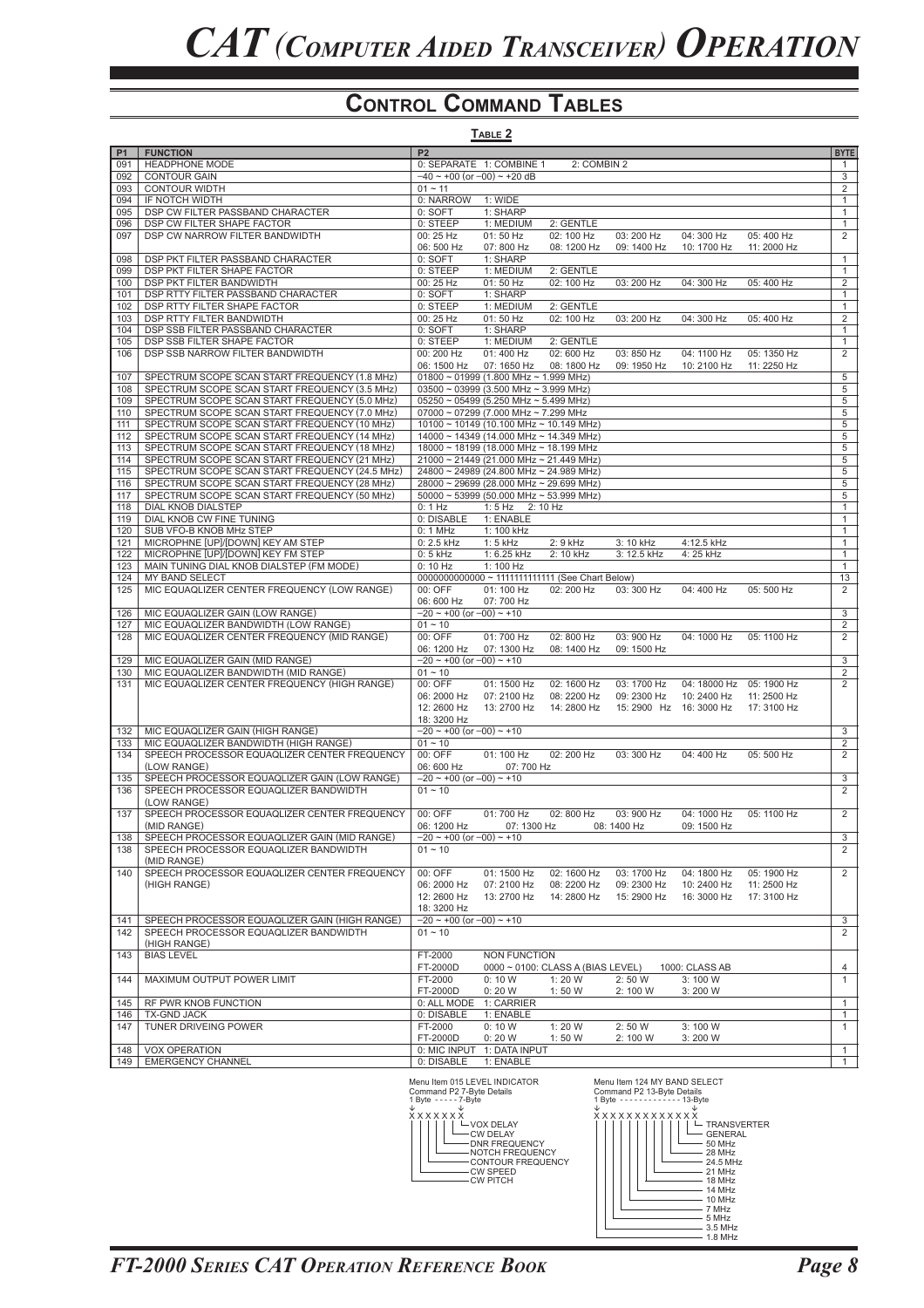| <b>FA</b> |                   |                  | <b>FREQUENCY VFO-A</b> |                              |                |                |                |                |                  |                |                                                                                                                                                 |
|-----------|-------------------|------------------|------------------------|------------------------------|----------------|----------------|----------------|----------------|------------------|----------------|-------------------------------------------------------------------------------------------------------------------------------------------------|
| Set       | 1                 | $\overline{2}$   | 3                      | $\overline{4}$               | 5              | 6              | $\overline{7}$ | 8              | 9                | 10             | P1 00030000 - 60000000 (Hz)                                                                                                                     |
|           | F                 | Α                | P <sub>1</sub>         | P <sub>1</sub>               | P <sub>1</sub> | P <sub>1</sub> | P <sub>1</sub> | P <sub>1</sub> | P <sub>1</sub>   | P <sub>1</sub> |                                                                                                                                                 |
|           | 11                | 12               | 13                     | 14                           | 15             | 16             | 17             | 18             | 19               | 20             |                                                                                                                                                 |
|           | $\cdot$           |                  |                        |                              |                |                |                |                |                  |                |                                                                                                                                                 |
| Read      | $\mathbf{1}$      | $\overline{2}$   | 3                      | $\overline{4}$               | 5              | 6              | $\overline{7}$ | 8              | 9                | 10             |                                                                                                                                                 |
|           | F                 | Α                | $\bullet$              |                              |                |                |                |                |                  |                |                                                                                                                                                 |
| Answer    | $\mathbf{1}$      | $\overline{2}$   | $\mathsf 3$            | 4                            | 5              | 6              | $\overline{7}$ | 8              | 9                | 10             |                                                                                                                                                 |
|           | F                 | A                | P <sub>1</sub>         | P <sub>1</sub>               | P <sub>1</sub> | P <sub>1</sub> | P <sub>1</sub> | P <sub>1</sub> | P <sub>1</sub>   | P <sub>1</sub> |                                                                                                                                                 |
|           | 11                | 12               | 13                     | 14                           | 15             | 16             | 17             | 18             | 19               | 20             |                                                                                                                                                 |
|           |                   |                  |                        |                              |                |                |                |                |                  |                |                                                                                                                                                 |
|           |                   |                  |                        |                              |                |                |                |                |                  |                |                                                                                                                                                 |
| <b>FB</b> |                   |                  | <b>FREQUENCY VFO-B</b> |                              |                |                |                |                |                  |                |                                                                                                                                                 |
| Set       | $\mathbf{1}$      | $\overline{2}$   | 3                      | 4                            | 5              | 6              | $\overline{7}$ | 8              | 9                | 10             | P1 00030000 - 60000000 (Hz)                                                                                                                     |
|           | F                 | в                | P <sub>1</sub>         | P <sub>1</sub>               | P <sub>1</sub> | P <sub>1</sub> | P <sub>1</sub> | P <sub>1</sub> | P <sub>1</sub>   | P <sub>1</sub> |                                                                                                                                                 |
|           | 11                | 12               | 13                     | 14                           | 15             | 16             | 17             | 18             | 19               | 20             |                                                                                                                                                 |
|           | ä,                |                  |                        |                              |                |                |                |                |                  |                |                                                                                                                                                 |
| Read      | $\mathbf{1}$      | $\overline{2}$   | 3                      | 4                            | 5              | 6              | $\sqrt{7}$     | 8              | 9                | 10             |                                                                                                                                                 |
|           | F                 | в                | $\cdot$                |                              |                |                |                |                |                  |                |                                                                                                                                                 |
| Answer    | $\mathbf{1}$      | $\overline{2}$   | 3                      | 4                            | 5              | 6              | $\overline{7}$ | 8              | 9                | 10             |                                                                                                                                                 |
|           | F                 | в                | P <sub>1</sub>         | P <sub>1</sub>               | P <sub>1</sub> | P <sub>1</sub> | P <sub>1</sub> | P <sub>1</sub> | P <sub>1</sub>   | P <sub>1</sub> |                                                                                                                                                 |
|           | 11                | 12               | 13                     | 14                           | 15             | 16             | 17             | 18             | 19               | 20             |                                                                                                                                                 |
|           | ٠                 |                  |                        |                              |                |                |                |                |                  |                |                                                                                                                                                 |
|           |                   |                  |                        |                              |                |                |                |                |                  |                |                                                                                                                                                 |
| <b>FK</b> |                   |                  | <b>FUNCTION KEY</b>    |                              |                |                |                |                |                  |                |                                                                                                                                                 |
| Set       | $\mathbf{1}$      | $\overline{2}$   | 3                      | 4<br>$\cdot$                 | 5              | 6              | $\overline{7}$ | 8              | 9                | 10             | P1 1: F1<br>2: F2                                                                                                                               |
|           | F                 | Κ                | P <sub>1</sub>         |                              |                |                |                |                |                  |                | 3: F3                                                                                                                                           |
| Read      | $\mathbf{1}$      | $\overline{2}$   | 3                      | $\overline{4}$               | 5              | 6              | $\overline{7}$ | 8              | 9                | 10             | 4: F4                                                                                                                                           |
| Answer    |                   |                  |                        |                              |                |                | $\overline{7}$ |                | 9                |                | $5:$ $F5$<br>$6:$ F6                                                                                                                            |
|           | $\mathbf{1}$      | $\overline{2}$   | $\mathsf 3$            | 4                            | 5              | 6              |                | 8              |                  | 10             | 7: F7                                                                                                                                           |
|           |                   |                  |                        |                              |                |                |                |                |                  |                |                                                                                                                                                 |
| <b>FR</b> |                   |                  | <b>FUNCTION RX</b>     |                              |                |                |                |                |                  |                |                                                                                                                                                 |
| Set       | 1                 | $\overline{2}$   | 3                      | 4                            | 5              | 6              | $\overline{7}$ | 8              | 9                | 10             | P1 0: Main (VFO-A) Band Receiver: RX,<br>Sub (VFO-B) Band Receiver: "OFF"                                                                       |
|           | F                 | $\mathsf{R}$     | P <sub>1</sub>         | $\cdot$                      |                |                |                |                |                  |                | 1: Main (VFO-A) Band Receiver: Mute.<br>Sub (VFO-B) Band Receiver: "OFF"<br>2: Main (VFO-A) Band Receiver: RX,<br>Sub (VFO-B) Band Receiver: RX |
| Read      | $\mathbf{1}$      | $\overline{2}$   | 3                      | $\overline{4}$               | 5              | 6              | $\overline{7}$ | 8              | $\boldsymbol{9}$ | 10             | 3: Main (VFO-A) Band Receiver: Mute,<br>Sub (VFO-B) Band Receiver: RX                                                                           |
|           | F                 | $\mathsf{R}$     | ÷                      |                              |                |                |                |                |                  |                |                                                                                                                                                 |
| Answer    | $\mathbf{1}$      | $\overline{2}$   | 3                      | $\overline{4}$               | 5              | 6              | $\overline{7}$ | 8              | 9                | 10             |                                                                                                                                                 |
|           | F                 | $\mathsf{R}$     | P <sub>1</sub>         | $\cdot$                      |                |                |                |                |                  |                |                                                                                                                                                 |
|           |                   |                  |                        |                              |                |                |                |                |                  |                |                                                                                                                                                 |
| <b>FS</b> |                   | <b>FAST STEP</b> |                        |                              |                |                |                |                |                  |                |                                                                                                                                                 |
| Set       | $\mathbf{1}$<br>F | $\overline{2}$   | 3                      | 4<br>$\cdot$                 | 5              | 6              | $\overline{7}$ | 8              | 9                | 10             | 0: FAST Key "OFF"<br>P <sub>1</sub><br>1: FAST Key "ON"                                                                                         |
|           |                   | ${\sf s}$        | P <sub>1</sub>         |                              |                |                |                |                |                  |                |                                                                                                                                                 |
| Read      | $\mathbf{1}$      | $\overline{2}$   | 3<br>$\cdot$           | $\overline{4}$               | 5              | 6              | $\overline{7}$ | 8              | 9                | 10             |                                                                                                                                                 |
| Answer    | F                 | S                |                        |                              |                |                |                |                |                  |                |                                                                                                                                                 |
|           | $\mathbf{1}$      | $\overline{2}$   | $\mathbf{3}$           | 4                            | 5              | 6              | $\overline{7}$ | 8              | 9                | 10             |                                                                                                                                                 |
|           | F                 |                  | $S$ $PI$               | $\dddot{ }$                  |                |                |                |                |                  |                |                                                                                                                                                 |
| <b>FT</b> |                   |                  | <b>FUNCTION TX</b>     |                              |                |                |                |                |                  |                |                                                                                                                                                 |
| Set       | $\mathbf{1}$      | $\overline{2}$   | 3                      | $\overline{4}$               | 5              | 6              | $\overline{7}$ | 8              | 9                | 10             | P1 0: TX Band = Main (VFO-A) Band $\Leftrightarrow$ Sub (VFO-B) Band (Toggle)                                                                   |
|           | F                 | T                | P <sub>1</sub>         | $\vdots$                     |                |                |                |                |                  |                | 1: TX Band = Sub (VFO-B) Band $\Leftrightarrow$ Main (VFO-A) Band (Toggle)                                                                      |
| Read      | $\mathbf{1}$      | $\overline{2}$   | 3                      | $\overline{4}$               | 5              | 6              | $\overline{7}$ | 8              | 9                | 10             | 2: TX Band = Main (VFO-A) Band<br>3: TX Band = Sub (VFO-B) Band                                                                                 |
|           | F                 | T                | ÷                      |                              |                |                |                |                |                  |                | P2 0: TX Band = Main (VFO-A) Band                                                                                                               |
| Answer    | $\mathbf{1}$      | $\overline{2}$   | 3                      | $\overline{4}$               | 5              | 6              | $\overline{7}$ | 8              | 9                | 10             | 1: TX Band = Sub (VFO-B) Band                                                                                                                   |
|           | F.                | т                | P <sub>2</sub>         | $\cdot$                      |                |                |                |                |                  |                |                                                                                                                                                 |
|           |                   |                  |                        |                              |                |                |                |                |                  |                |                                                                                                                                                 |
| <b>GT</b> |                   |                  | <b>AGC FUNCTION</b>    |                              |                |                |                |                |                  |                |                                                                                                                                                 |
| Set       | $\mathbf{1}$      | $\overline{2}$   | 3                      | 4                            | 5<br>$\cdot$   | 6              | $\overline{7}$ | 8              | 9                | 10             | P1 0: Main (VFO-A) Band<br>P3 0: AGC "OFF"<br>1: Sub (VFO-B) Band<br>1: AGC "FAST"                                                              |
|           | G                 | T                | P <sub>1</sub>         | P <sub>2</sub>               |                |                |                |                |                  |                | P2 0:AGC "OFF"<br>2: AGC "MID"                                                                                                                  |
| Read      | $\mathbf{1}$      | $\overline{2}$   | 3                      | $\overline{4}$<br>$\epsilon$ | 5              | 6              | $\overline{7}$ | 8              | 9                | 10             | 1: AGC "FAST"<br>3: AGC "SLOW"                                                                                                                  |
|           | G                 | $\mathsf T$      | P <sub>1</sub>         |                              |                |                |                |                |                  |                | 2: AGC "MID"<br>4: AGC "AUTO-FAST"                                                                                                              |
| Answer    | $\mathbf{1}$      | $\overline{2}$   | $\mathbf{3}$           | $\overline{4}$               | 5              | 6              | $\overline{7}$ | 8              | 9                | 10             | 3: AGC "SLOW"<br>5: AGC "AUTO-MID"<br>4: AGC "AUTO"<br>6: AGC "AUTO-SLOW"                                                                       |
|           | G                 | т                | P1                     | P <sub>3</sub>               |                |                |                |                |                  |                |                                                                                                                                                 |
|           |                   |                  |                        |                              |                |                |                |                |                  |                |                                                                                                                                                 |
| ID.       |                   |                  | <b>IDENTIFICATION</b>  |                              |                |                |                |                |                  |                |                                                                                                                                                 |
| Set       | $\mathbf{1}$      | $\overline{2}$   | 3                      | $\overline{4}$               | 5              | 6              | $\overline{7}$ | 8              | 9                | 10             | <b>P1</b><br>0251: FT-2000                                                                                                                      |
|           |                   |                  |                        |                              |                |                |                |                |                  |                | 0252: FT-2000D                                                                                                                                  |
| Read      | $\mathbf{1}$      | $\overline{2}$   | 3                      | $\overline{4}$               | 5              | 6              | $\overline{7}$ | 8              | 9                | 10             |                                                                                                                                                 |
|           | I.                | D                | $\overline{\cdot}$     |                              |                |                |                |                |                  |                |                                                                                                                                                 |
| Answer    | $\mathbf{1}$      | $\overline{2}$   | $\mathbf{3}$           | $\overline{4}$               | 5              | 6              | $\overline{7}$ | 8              | 9                | 10             |                                                                                                                                                 |

**I D** P1 P1 P1 P1 ;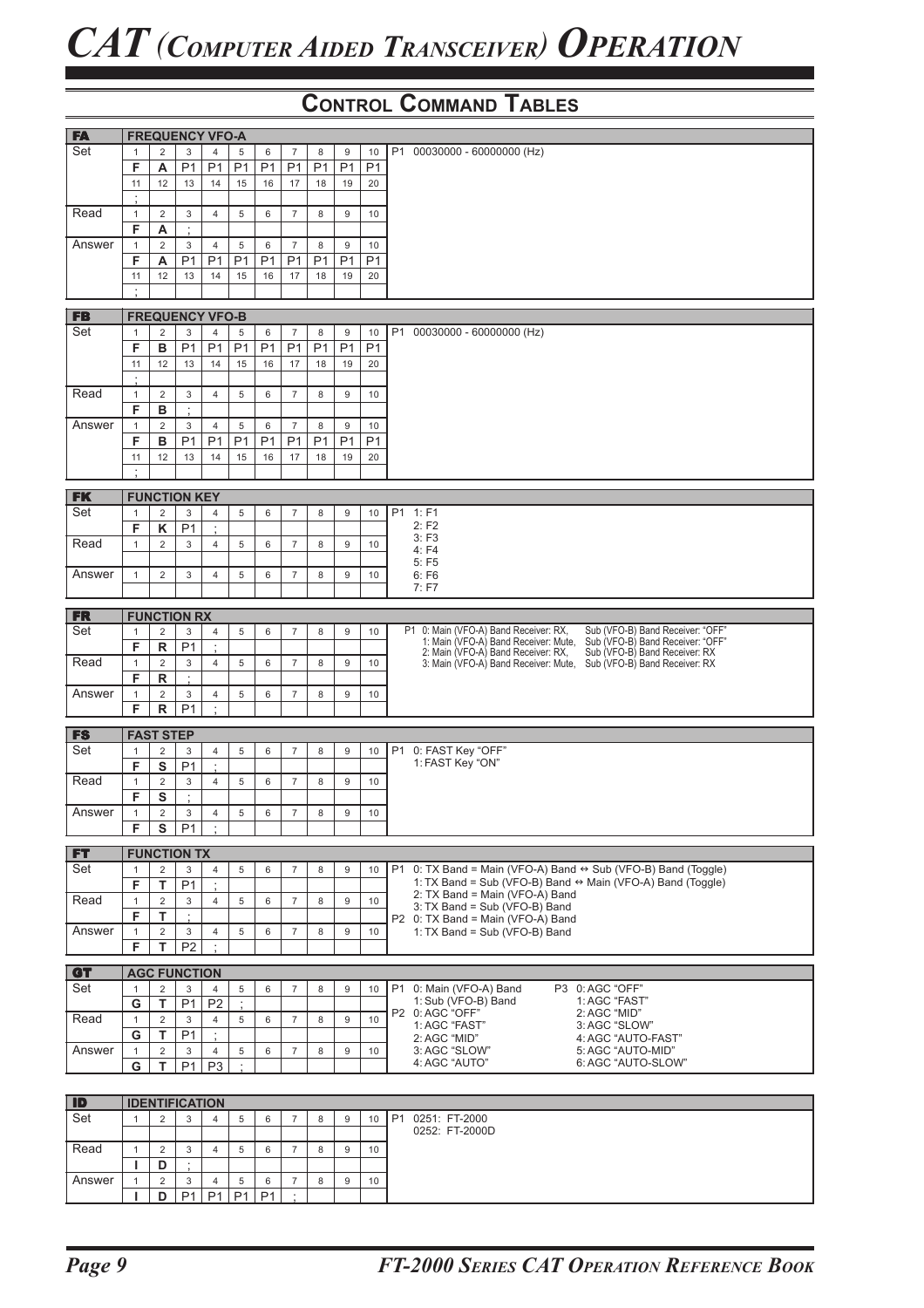| IF        |                |                  | <b>INFORMATION</b> |                     |                |                 |                |                           |                  |                 |                                                                         |
|-----------|----------------|------------------|--------------------|---------------------|----------------|-----------------|----------------|---------------------------|------------------|-----------------|-------------------------------------------------------------------------|
| Set       | $\mathbf{1}$   | 2                | 3                  | $\overline{4}$      | 5              | 6               | $\overline{7}$ | 8                         | 9                | 10              | P1 001-117 (Memory Channel)<br>P2 VFO-A Frequency (Hz)                  |
|           |                |                  |                    |                     |                |                 |                |                           |                  |                 | P3 Clarifier Direction +: Plus Shift, -: Minus Shift                    |
|           |                |                  |                    |                     |                |                 |                |                           |                  |                 | Clarifier Offset: 0000 - 9999 (Hz)                                      |
| Read      | $\mathbf{1}$   | $\overline{2}$   | 3                  | $\overline{4}$      | 5              | 6               | $\overline{7}$ | 8                         | $\boldsymbol{9}$ | 10              | P4 0: RX CLAR "OFF" 1: RX CLAR "ON"                                     |
|           | L              | F                | $\cdot$            |                     |                |                 |                |                           |                  |                 | P5 0: TX CLAR "OFF" 1: TX CLAR "ON"                                     |
| Answer    | $\mathbf{1}$   | $\overline{2}$   | 3                  | $\overline{4}$      | 5              | 6               | $\overline{7}$ | 8                         | $\boldsymbol{9}$ | 10              | P6 MODE 1: LSB<br>2: USB<br>3: CW 4: FM 5: AM<br>6: FSK (RTTY-LSB)      |
|           | п              | F                | P <sub>1</sub>     | P <sub>1</sub>      | P <sub>1</sub> | P <sub>2</sub>  | P <sub>2</sub> | P <sub>2</sub>            | P <sub>2</sub>   | P <sub>2</sub>  | 7: CW-R 8: PKT-L 9: FSK-R (RTTY-USB)<br>A: PKT-FM                       |
|           |                |                  |                    |                     |                |                 |                |                           |                  |                 | B: FM-N C: PKT-U                                                        |
|           | 11             | 12               | 13                 | 14                  | 15             | 16              | 17             | 18                        | 19               | 20              | P7 0: VFO 1: Memory 2: Memory Tune 3: Quick Memory Bank (QMB) 4: QMB-MT |
|           | P <sub>2</sub> | P <sub>2</sub>   | P <sub>2</sub>     | P3                  | P3             | P3              | P3             | P3                        | $\overline{P4}$  | $\overline{P5}$ | P8 0: CTCSS "OFF"<br>1: CTCSS ENC/DEC<br>2: CTCSS ENC                   |
|           | 21             | 22               | 23                 | 24                  | 25             | 26              | 27             | 28                        | 29               | 30              | P9: Tone Number (See Page 5: "CTCSS Tone Chart")                        |
|           | P <sub>6</sub> | P7               | P <sub>8</sub>     | P <sub>9</sub>      | P9             | P <sub>10</sub> | $\cdot$        |                           |                  |                 | P10 0: Simplex 1: Plus Shift<br>2: Minus Shift                          |
|           |                |                  |                    |                     |                |                 |                |                           |                  |                 |                                                                         |
| <b>IS</b> |                | <b>IF-SHIFT</b>  |                    |                     |                |                 |                |                           |                  |                 |                                                                         |
| Set       | $\mathbf{1}$   | $\overline{2}$   | 3                  | $\overline{4}$      | 5              | 6               | $\overline{7}$ | 8                         | 9                | 10              | P1 0:Fixed                                                              |
|           | L              | S                | P <sub>1</sub>     | $-/+$               | P <sub>2</sub> | P <sub>2</sub>  | P <sub>2</sub> | P <sub>2</sub>            | $\cdot$          |                 | $P2 - 1000 - 1000$ Hz                                                   |
|           |                |                  |                    |                     |                |                 |                |                           |                  |                 |                                                                         |
| Read      | $\mathbf{1}$   | $\overline{2}$   | $\mathsf 3$        | $\overline{4}$      | 5              | 6               | $\overline{7}$ | 8                         | $\overline{9}$   | 10              |                                                                         |
|           | п              | S                | P <sub>1</sub>     | ÷                   |                |                 |                |                           |                  |                 |                                                                         |
| Answer    | $\mathbf{1}$   | $\overline{2}$   | 3                  | $\overline{4}$      | 5              | 6               | $\overline{7}$ | 8                         | 9                | 10              |                                                                         |
|           | L              | S                | P <sub>1</sub>     | $-/+$               | P <sub>2</sub> | P <sub>2</sub>  | P <sub>2</sub> | P <sub>2</sub>            | $\cdot$          |                 |                                                                         |
|           |                |                  |                    |                     |                |                 |                |                           |                  |                 |                                                                         |
| KM        |                |                  |                    | <b>KEYER MEMORY</b> |                |                 |                |                           |                  |                 |                                                                         |
| Set       | $\mathbf{1}$   | $\overline{2}$   | 3                  | $\overline{4}$      | 5              | 6               | $\overline{7}$ | $\tilde{}$                | 53               | $***$           | P1 1 - 5 : Keyer Memory Channel Number                                  |
|           | K              | M                | P <sub>1</sub>     | P <sub>2</sub>      | P <sub>2</sub> | P <sub>2</sub>  | P <sub>2</sub> | $\widetilde{\phantom{m}}$ | P <sub>2</sub>   | $\cdot$         | P2 Message Characters (up to 50 characters)                             |
| Read      |                |                  |                    |                     |                |                 |                |                           |                  |                 |                                                                         |
|           | $\mathbf{1}$   | 2                | 3                  | $\overline{4}$      | 5              | 6               | $\overline{7}$ | 8                         | $\overline{9}$   | 10              |                                                                         |
|           | Κ              | M                | P <sub>1</sub>     | $\cdot$             |                |                 |                |                           |                  |                 |                                                                         |
| Answer    | $\mathbf{1}$   | $\sqrt{2}$       | 3                  | $\overline{4}$      | 5              | 6               | $\overline{7}$ | $\widetilde{\phantom{m}}$ | 53               | $^{\star\star}$ |                                                                         |
|           | Κ              | M                | P <sub>1</sub>     | P <sub>2</sub>      | P <sub>2</sub> | P <sub>2</sub>  | P <sub>2</sub> | $\widetilde{\phantom{m}}$ | P <sub>2</sub>   | $\epsilon$      |                                                                         |
|           |                |                  |                    |                     |                |                 |                |                           |                  |                 |                                                                         |
| <b>KP</b> |                | <b>KEY PITCH</b> |                    |                     |                |                 |                |                           |                  |                 |                                                                         |
| Set       | $\mathbf{1}$   | $\overline{2}$   | 3                  | $\overline{4}$      | 5              | 6               | $\overline{7}$ | 8                         | 9                | 10              | P1<br>00: 300 Hz<br>07: 650 Hz<br>14: 1000 Hz                           |
|           | K              | P                | P <sub>1</sub>     | P <sub>1</sub>      | $\bullet$      |                 |                |                           |                  |                 | 01:350 Hz<br>08:700 Hz<br>15: 1050 Hz                                   |
|           |                |                  |                    |                     |                |                 |                |                           |                  |                 | 02: 400 Hz<br>09: 750 Hz                                                |
| Read      | $\mathbf{1}$   | $\sqrt{2}$       | 3                  | $\overline{4}$      | 5              | 6               | $\overline{7}$ | 8                         | $\boldsymbol{9}$ | 10              | 10: 800 Hz<br>03:450 Hz                                                 |
|           | K              | P                | $\cdot$            |                     |                |                 |                |                           |                  |                 | 04: 500 Hz<br>11: 850 Hz                                                |
| Answer    | $\mathbf{1}$   | $\overline{2}$   | 3                  | $\overline{4}$      | 5              | 6               | $\overline{7}$ | 8                         | 9                | 10              | 05: 550 Hz<br>12: 900 Hz                                                |
|           | Κ              | P                | P <sub>1</sub>     | P <sub>1</sub>      | $\cdot$        |                 |                |                           |                  |                 | 06: 600 Hz<br>13:950 Hz                                                 |
|           |                |                  |                    |                     |                |                 |                |                           |                  |                 |                                                                         |
| <b>KR</b> | <b>KEYER</b>   |                  |                    |                     |                |                 |                |                           |                  |                 |                                                                         |
| Set       | $\mathbf{1}$   | $\overline{2}$   | 3                  | $\overline{4}$      | 5              | 6               | $\overline{7}$ | 8                         | 9                | 10              | P <sub>1</sub><br>0: KEYER "OFF"                                        |
|           | K              | $\mathsf{R}$     | P <sub>1</sub>     | $\vdots$            |                |                 |                |                           |                  |                 | 1: KEYER "ON"                                                           |
| Read      |                | $\overline{2}$   |                    | $\overline{4}$      |                | 6               | $\overline{7}$ | 8                         | 9                |                 |                                                                         |
|           | $\mathbf{1}$   |                  | 3                  |                     | 5              |                 |                |                           |                  | 10              |                                                                         |
|           | K              | $\mathsf{R}$     | $\cdot$            |                     |                |                 |                |                           |                  |                 |                                                                         |
| Answer    | $\mathbf{1}$   | $\overline{2}$   | 3                  | $\overline{4}$      | 5              | 6               | $\overline{7}$ | 8                         | 9                | 10              |                                                                         |
|           | K              | $\mathsf R$      | P <sub>1</sub>     | $\bullet$           |                |                 |                |                           |                  |                 |                                                                         |
|           |                |                  |                    |                     |                |                 |                |                           |                  |                 |                                                                         |
| KS        |                | <b>KEY SPEED</b> |                    |                     |                |                 |                |                           |                  |                 |                                                                         |
| Set       | $\mathbf{1}$   | 2                | 3                  | $\overline{4}$      | 5              | 6               | $\overline{7}$ | 8                         | 9                | 10              | P1 004 - 060 (WPM)                                                      |
|           | K              | S                | P1                 | P1                  | P1             | $\cdot$         |                |                           |                  |                 |                                                                         |
| Read      | $\mathbf{1}$   | $\overline{2}$   | 3                  | $\overline{4}$      | 5              | 6               | $\overline{7}$ | 8                         | 9                | 10              |                                                                         |
|           | K              | S                | $\vdots$           |                     |                |                 |                |                           |                  |                 |                                                                         |
|           |                |                  |                    |                     |                |                 |                |                           |                  |                 |                                                                         |
| Answer    | $\mathbf{1}$   | $\overline{2}$   | 3                  | $\overline{4}$      | 5              | 6               | $\overline{7}$ | 8                         | 9                | 10              |                                                                         |
|           | K              | S                | P <sub>1</sub>     | P <sub>1</sub>      | P <sub>1</sub> | $\cdot$         |                |                           |                  |                 |                                                                         |
|           |                |                  |                    |                     |                |                 |                |                           |                  |                 |                                                                         |
| <b>KY</b> |                | <b>CW KEYING</b> |                    |                     |                |                 |                |                           |                  |                 |                                                                         |
| Set       | $\mathbf{1}$   | $\overline{2}$   | 3                  | $\overline{4}$      | 5              | 6               | $\overline{7}$ | 8                         | $\boldsymbol{9}$ | 10              | 1: Keyer Memory "1" Playback<br>P1<br>6: Message Keyer "1" Playback     |
|           | K              | Y                | P <sub>1</sub>     | $\cdot$             |                |                 |                |                           |                  |                 | 2: Keyer Memory "2" Playback<br>7: Message Keyer "2" Playback           |
| Read      | $\mathbf{1}$   | 2                | 3                  | $\overline{4}$      | 5              | 6               | $\overline{7}$ | 8                         | 9                | 10              | 3: Keyer Memory "3" Playback<br>8: Message Keyer "3" Playback           |
|           |                |                  |                    |                     |                |                 |                |                           |                  |                 | 4: Keyer Memory "4" Playback<br>9: Message Keyer "4" Playback           |
|           |                |                  |                    |                     |                |                 |                |                           |                  |                 | 5: Keyer Memory "5" Playback<br>A: Message Keyer "5" Playback           |
| Answer    | $\mathbf{1}$   | 2                | 3                  | $\overline{4}$      | 5              | 6               | $\overline{7}$ | 8                         | 9                | 10              |                                                                         |
|           |                |                  |                    |                     |                |                 |                |                           |                  |                 |                                                                         |
|           |                |                  |                    |                     |                |                 |                |                           |                  |                 |                                                                         |
| <b>LK</b> | <b>LOCK</b>    |                  |                    |                     |                |                 |                |                           |                  |                 |                                                                         |
| Set       | $\mathbf{1}$   | 2                | 3                  | $\overline{4}$      | 5              | 6               | $\overline{7}$ | 8                         | 9                | 10              | 0: DIAL Lock "OFF"<br>P1                                                |
|           | L              | Κ                | P <sub>1</sub>     | $\sim$              |                |                 |                |                           |                  |                 | 1: DIAL Lock "ON"                                                       |
| Read      | $\mathbf{1}$   | 2                | 3                  | $\overline{4}$      | 5              | 6               | $\overline{7}$ | 8                         | 9                | 10              |                                                                         |
|           | L              | ĸ                | $\cdot$            |                     |                |                 |                |                           |                  |                 |                                                                         |
|           |                |                  |                    |                     |                |                 |                |                           |                  |                 |                                                                         |
| Answer    | $\mathbf{1}$   | $\overline{2}$   | 3                  | 4                   | 5              | 6               | $\overline{7}$ | 8                         | 9                | 10              |                                                                         |
|           | L              | Κ                | P <sub>1</sub>     | $\blacksquare$      |                |                 |                |                           |                  |                 |                                                                         |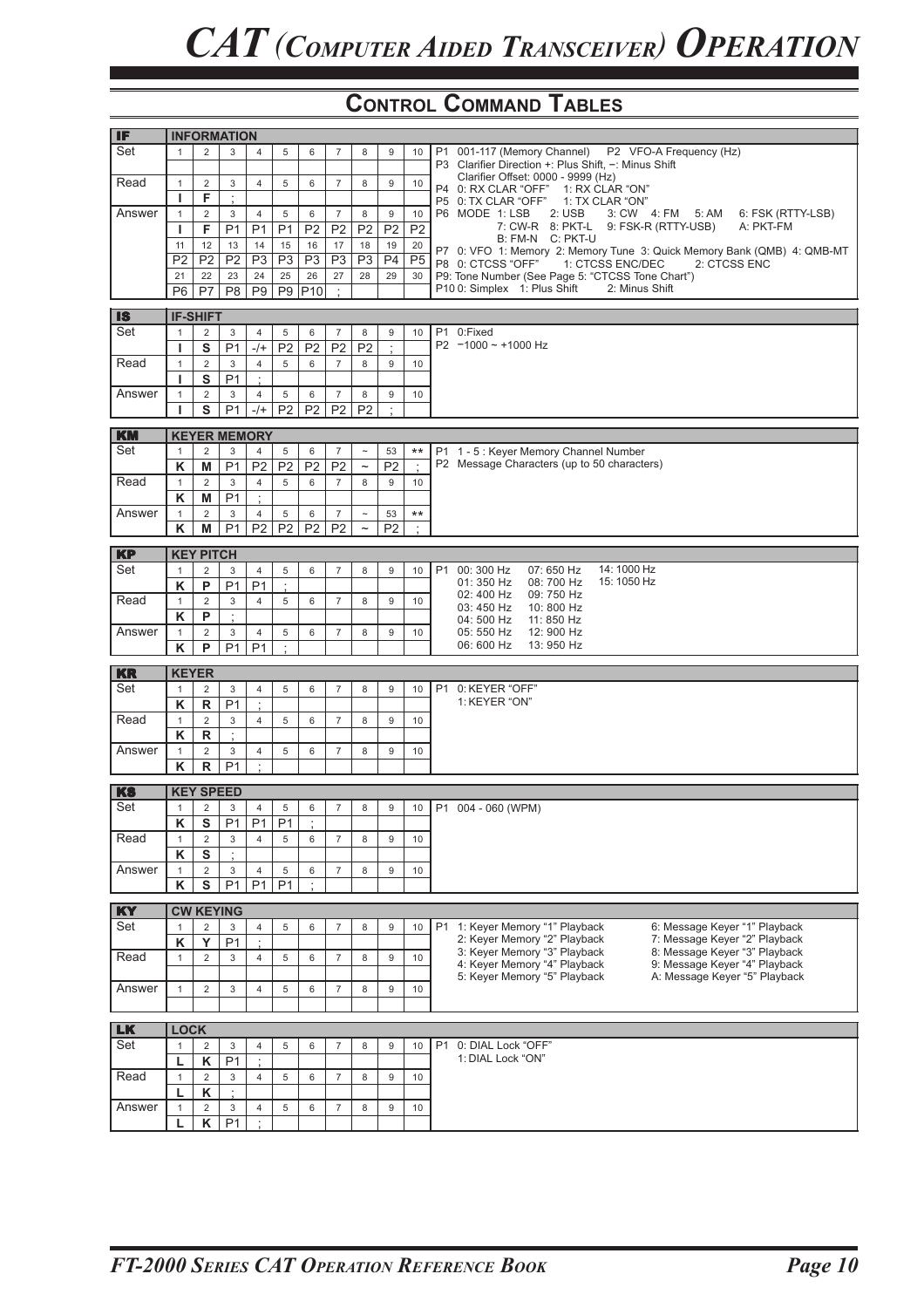| <b>LM</b> |                 |                 | <b>LOAD MESSEGE</b>        |                |                |                |                                |                |                |                |           |                                                                           |
|-----------|-----------------|-----------------|----------------------------|----------------|----------------|----------------|--------------------------------|----------------|----------------|----------------|-----------|---------------------------------------------------------------------------|
| Set       | $\mathbf{1}$    | $\overline{2}$  | 3                          | $\overline{4}$ | 5              | 6              | $\overline{7}$                 | 8              | 9              | 10             | <b>P1</b> | $0:$ DVS<br>P2 When P1=0<br>When $P1=1$                                   |
|           | L               | M               | P <sub>1</sub>             | P <sub>2</sub> | $\cdot$        |                |                                |                |                |                |           | 1: P. B<br>0: P.B (Recording Stop)<br>0: DVS (Recording Stop)             |
|           |                 |                 |                            |                |                |                |                                |                |                |                |           | 1: DVS (CH "1" Recording Start/Stop)<br>1: P.B (Recording Start)          |
| Read      | $\mathbf{1}$    | $\overline{2}$  | 3                          | 4              | 5              | 6              | $\overline{7}$                 | 8              | 9              | 10             |           | 2: DVS (CH "2" Recording Start/Stop)                                      |
|           | L               | М               | P <sub>1</sub>             | $\cdot$        |                |                |                                |                |                |                |           | 3: DVS (CH "3" Recording Start/Stop)                                      |
| Answer    | $\mathbf{1}$    | $\overline{2}$  | 3                          | 4              | 5              | 6              | $\overline{7}$                 | 8              | 9              | 10             |           | 4: DVS (CH "4" Recording Start/Stop)                                      |
|           |                 | M               | P <sub>1</sub>             | P <sub>2</sub> | $\cdot$        |                |                                |                |                |                |           | 5: DVS (CH "5" Recording Start/Stop)                                      |
|           |                 |                 |                            |                |                |                |                                |                |                |                |           |                                                                           |
|           |                 |                 |                            |                |                |                |                                |                |                |                |           |                                                                           |
| <b>MA</b> |                 |                 |                            |                |                |                | <b>MEMORY CHANNEL TO VFO-A</b> |                |                |                |           |                                                                           |
| Set       | 1               | $\overline{2}$  | 3                          | 4              | 5              | 6              | $\overline{7}$                 | 8              | 9              | 10             |           |                                                                           |
|           | M               | A               | $\cdot$                    |                |                |                |                                |                |                |                |           |                                                                           |
| Read      | $\mathbf{1}$    | 2               | 3                          | $\overline{4}$ | 5              | 6              | $\overline{7}$                 | 8              | 9              | 10             |           |                                                                           |
|           |                 |                 |                            |                |                |                |                                |                |                |                |           |                                                                           |
|           |                 |                 |                            |                |                |                |                                |                |                |                |           |                                                                           |
| Answer    | $\mathbf{1}$    | 2               | 3                          | $\overline{4}$ | 5              | 6              | $\overline{7}$                 | 8              | 9              | 10             |           |                                                                           |
|           |                 |                 |                            |                |                |                |                                |                |                |                |           |                                                                           |
|           |                 |                 |                            |                |                |                |                                |                |                |                |           |                                                                           |
| <b>MC</b> |                 |                 | <b>MEMORY CHANNEL</b>      |                |                |                |                                |                |                |                |           |                                                                           |
| Set       | $\mathbf{1}$    | $\overline{2}$  | 3                          | $\overline{4}$ | 5              | 6              | $\overline{7}$                 | 8              | 9              | 10             |           | P1 001 - 117: Memory Channel Number                                       |
|           | M               | $\mathbf{C}$    | P <sub>1</sub>             | P <sub>1</sub> | P <sub>1</sub> | $\cdot$        |                                |                |                |                |           | 001 - 099: Regular Memory Channel                                         |
|           |                 |                 |                            |                |                |                |                                |                |                |                |           | 100: P1L                                                                  |
| Read      | $\mathbf{1}$    | $\overline{2}$  | 3                          | 4              | 5              | 6              | $\overline{7}$                 | 8              | 9              | 10             |           | 101: P1U                                                                  |
|           | M               | C               | $\cdot$                    |                |                |                |                                |                |                |                |           | $\mathcal{L}$                                                             |
| Answer    | $\mathbf{1}$    | $\overline{2}$  | 3                          | $\overline{4}$ | 5              | 6              | $\overline{7}$                 | 8              | 9              | 10             |           | 116: P9L                                                                  |
|           |                 |                 |                            |                |                |                |                                |                |                |                |           | 117: P9U                                                                  |
|           | M               | C               | P <sub>1</sub>             | P <sub>1</sub> | P <sub>1</sub> | ÷              |                                |                |                |                |           |                                                                           |
|           |                 |                 |                            |                |                |                |                                |                |                |                |           |                                                                           |
| <b>MD</b> |                 |                 | <b>OPERATING MODE</b>      |                |                |                |                                |                |                |                |           |                                                                           |
| Set       | $\mathbf{1}$    | $\overline{2}$  | 3                          | $\overline{4}$ | 5              | 6              | $\overline{7}$                 | 8              | 9              | 10             | <b>P1</b> | 0: Main (VFO-A) Band                                                      |
|           | M               | D               | P <sub>1</sub>             | P <sub>2</sub> | $\cdot$        |                |                                |                |                |                |           | 1: Sub (VFO-B) Band                                                       |
| Read      | $\mathbf{1}$    | $\overline{2}$  | 3                          | 4              | 5              | 6              | $\overline{7}$                 | 8              | 9              | 10             |           | P2 MODE 1: LSB<br>$2: USB$<br>3: CW 4: FM<br>6: FSK (RTTY-LSB)<br>5: AM   |
|           |                 |                 |                            | $\cdot$        |                |                |                                |                |                |                |           | 7: CW-R 8: PKT-L<br>A: PKT-FM<br>9: FSK-R (RTTY-USB)                      |
|           | M               | D               | P <sub>1</sub>             |                |                |                |                                |                |                |                |           | B: FM-N C: PKT-U                                                          |
| Answer    | $\mathbf{1}$    | $\overline{2}$  | 3                          | $\overline{4}$ | 5              | 6              | $\overline{7}$                 | 8              | 9              | 10             |           |                                                                           |
|           | M               | D               | P <sub>1</sub>             | P <sub>2</sub> | $\cdot$        |                |                                |                |                |                |           |                                                                           |
|           |                 |                 |                            |                |                |                |                                |                |                |                |           |                                                                           |
| <b>MG</b> |                 | <b>MIC GAIN</b> |                            |                |                |                |                                |                |                |                |           |                                                                           |
| Set       | $\mathbf{1}$    | $\overline{2}$  | 3                          | $\overline{4}$ | 5              | 6              | $\overline{7}$                 | 8              | 9              | 10             |           | P1 000 - 255                                                              |
|           | M               | G               | P <sub>1</sub>             | P <sub>1</sub> | P <sub>1</sub> | $\cdot$        |                                |                |                |                |           |                                                                           |
|           |                 |                 |                            |                |                |                |                                |                |                |                |           |                                                                           |
| Read      | $\mathbf{1}$    | $\overline{2}$  | 3                          | 4              | 5              | 6              | $\overline{7}$                 | 8              | 9              | 10             |           |                                                                           |
|           | M               | G               | ÷                          |                |                |                |                                |                |                |                |           |                                                                           |
| Answer    | $\mathbf{1}$    | $\overline{2}$  | 3                          | $\overline{4}$ | 5              | 6              | $\overline{7}$                 | 8              | 9              | 10             |           |                                                                           |
|           | M               | G               | P <sub>1</sub>             | P <sub>1</sub> | P <sub>1</sub> | $\cdot$        |                                |                |                |                |           |                                                                           |
|           |                 |                 |                            |                |                |                |                                |                |                |                |           |                                                                           |
| <b>MK</b> |                 | <b>MODE KEY</b> |                            |                |                |                |                                |                |                |                |           |                                                                           |
| Set       | $\mathbf{1}$    | $\overline{2}$  | 3                          | $\overline{4}$ | 5              | 6              | $\overline{7}$                 | 8              | 9              | 10             |           | P1 KEY<br>$0:$ LSB                                                        |
|           |                 |                 |                            |                |                |                |                                |                |                |                |           | 1: <b>USE</b>                                                             |
|           | M               | Κ               | P <sub>1</sub>             | $\cdot$        |                |                |                                |                |                |                |           | 2: CW                                                                     |
| Read      | $\mathbf{1}$    | $\overline{2}$  | 3                          | $\overline{4}$ | 5              | 6              | $\overline{7}$                 | 8              | 9              | 10             |           | 3:AM                                                                      |
|           |                 |                 |                            |                |                |                |                                |                |                |                |           | 4: FM                                                                     |
| Answer    | $\mathbf{1}$    | $\overline{2}$  | 3                          | $\overline{4}$ | 5              | 6              | $\overline{7}$                 | 8              | 9              | 10             |           | 5: RTTY                                                                   |
|           |                 |                 |                            |                |                |                |                                |                |                |                |           |                                                                           |
|           |                 |                 |                            |                |                |                |                                |                |                |                |           | 6: PKT                                                                    |
|           |                 |                 |                            |                |                |                |                                |                |                |                |           |                                                                           |
| <b>ML</b> |                 |                 | <b>MONITOR LEVEL</b>       |                |                |                |                                |                |                |                |           |                                                                           |
| Set       | $\mathbf{1}$    | $\overline{2}$  | 3                          | $\overline{4}$ | 5              | 6              | $\overline{7}$                 | 8              | 9              | 10             |           | P1 0: MONI "ON/OFF"                                                       |
|           | M               | L               | P <sub>1</sub>             | P <sub>2</sub> | P2             | P <sub>2</sub> | $\cdot$                        |                |                |                |           | 1: MONI Level                                                             |
| Read      | $\mathbf{1}$    | 2               | 3                          | $\overline{4}$ | 5              | 6              | $\overline{7}$                 | 8              | 9              | 10             |           | P2 When P1=0                                                              |
|           |                 |                 |                            | $\cdot$        |                |                |                                |                |                |                |           | 000: MONI "OFF"                                                           |
|           | M               | L               | P <sub>1</sub>             |                |                |                |                                |                |                |                |           | 001: MONI "ON"                                                            |
| Answer    | $\mathbf{1}$    | $\overline{2}$  | 3                          | $\overline{4}$ | 5              | 6              | $\overline{7}$                 | 8              | 9              | 10             |           | When $P1=1$                                                               |
|           | M               | г               | P <sub>1</sub>             | P <sub>2</sub> | P <sub>2</sub> | P <sub>2</sub> | ÷                              |                |                |                |           | $001 - 255$                                                               |
|           |                 |                 |                            |                |                |                |                                |                |                |                |           |                                                                           |
| <b>MR</b> |                 |                 | <b>MEMORY CHANNEL READ</b> |                |                |                |                                |                |                |                |           |                                                                           |
| Set       | $\mathbf{1}$    | $\overline{2}$  | 3                          | $\overline{4}$ | $\sqrt{5}$     | 6              | $\overline{7}$                 | 8              | 9              | 10             |           | P1 Memory Channel Number<br>P2 Memory Channel Frequency (Hz)              |
|           |                 |                 |                            |                |                |                |                                |                |                |                |           | P3 Clarifier Direction +: Plus Shift, -: Minus Shift                      |
|           |                 |                 |                            |                |                |                |                                |                |                |                |           | Clarifier Offset: 0000 - 9999 (Hz)                                        |
| Read      | $\mathbf{1}$    | 2               | 3                          | $\overline{4}$ | 5              | 6              | $\overline{7}$                 | 8              | 9              | 10             |           | P4 0: RX CLAR "OFF" 1: RX CLAR "ON"                                       |
|           | М               | $\mathsf{R}$    | P <sub>1</sub>             | P <sub>1</sub> | P <sub>1</sub> | ÷              |                                |                |                |                |           | P5 0: TX CLAR "OFF"<br>1: TX CLAR "ON"                                    |
| Answer    | $\mathbf{1}$    | $\overline{2}$  | 3                          | $\overline{4}$ | 5              | 6              | $\overline{7}$                 | 8              | 9              | 10             |           | P6 MODE 1: LSB<br>2: <b>USE</b><br>3: CW 4: FM 5: AM<br>6: FSK (RTTY-LSB) |
|           | М               | R               | P <sub>1</sub>             | P <sub>1</sub> | P <sub>1</sub> | P <sub>2</sub> | P <sub>2</sub>                 | P <sub>2</sub> | P <sub>2</sub> | P <sub>2</sub> |           | 7: CW-R 8: PKT-L 9: FSK-R (RTTY-USB)<br>A: PKT-FM                         |
|           |                 |                 |                            |                |                | 16             | 17                             |                |                |                |           | B: FM-N C: PKT-U                                                          |
|           | 11              | 12              | 13                         | 14             | 15             |                |                                | 18             | 19             | 20             |           | P7 0: VFO<br>1: Memory                                                    |
|           | $\overline{P2}$ | P <sub>2</sub>  | P <sub>2</sub>             | P3             | P3             | P3             | P3                             | P <sub>3</sub> | P <sub>4</sub> | P <sub>5</sub> |           | P8 0: CTCSS "OFF"<br>1: CTCSS ENC/DEC<br>2: CTCSS ENC                     |
|           | 21              | 22              | 23                         | 24             | 25             | 26             | 27                             | 28             | 29             | 30             |           | P9: Tone Number (See Page 5: "CTCSS Tone Chart")                          |
|           | P6              | P7              | P <sub>8</sub>             | P <sub>9</sub> |                | <b>P9 P10</b>  | ÷                              |                |                |                |           | P10 0: Simplex 1: Plus Shift<br>2: Minus Shift                            |
|           |                 |                 |                            |                |                |                |                                |                |                |                |           |                                                                           |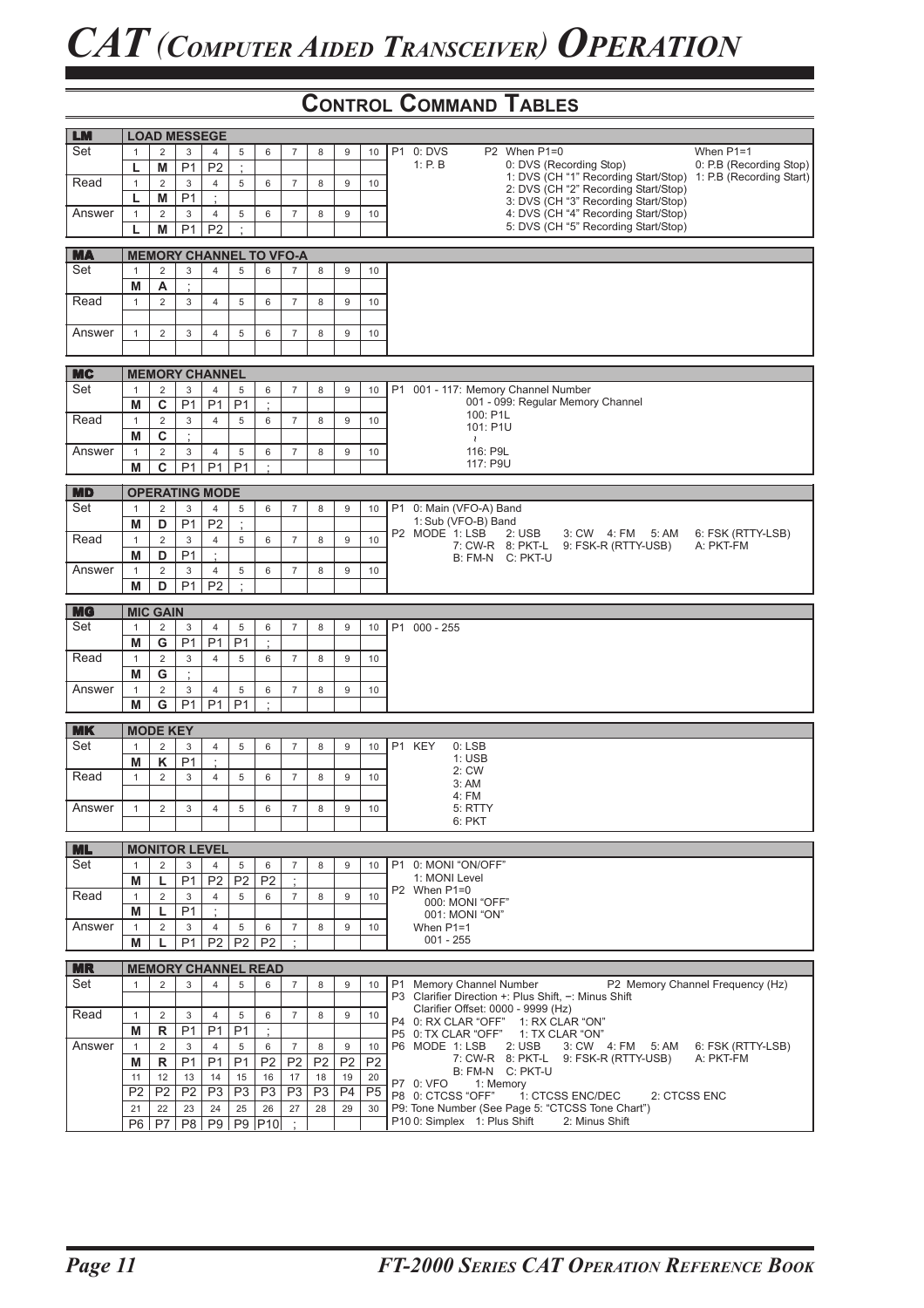| <b>MS</b>      |                   | <b>METER SW</b> |                      |                             |                |                 |                                  |                |                  |                |                |                                                                                                           |
|----------------|-------------------|-----------------|----------------------|-----------------------------|----------------|-----------------|----------------------------------|----------------|------------------|----------------|----------------|-----------------------------------------------------------------------------------------------------------|
|                |                   |                 |                      |                             |                |                 |                                  |                |                  |                |                |                                                                                                           |
| Set            | $\mathbf{1}$      | 2               | 3                    | 4                           | 5              | 6               | $\overline{7}$                   | 8              | 9                | 10             |                | P1 0: COMP<br>1:ALC                                                                                       |
|                | M                 | S               | P <sub>1</sub>       | $\cdot$                     |                |                 |                                  |                |                  |                |                | 2:PO                                                                                                      |
| Read           | $\mathbf{1}$      | 2               | 3                    | $\overline{4}$              | 5              | 6               | $\overline{7}$                   | 8              | 9                | 10             |                | 3: SWR                                                                                                    |
|                | M                 | S               | $\cdot$              |                             |                |                 |                                  |                |                  |                |                | 4:1D                                                                                                      |
| Answer         | $\mathbf{1}$      | 2               | $\mathfrak{S}$       | $\overline{4}$              | 5              | 6               | $\overline{7}$                   | 8              | 9                | 10             |                | 5: VDD                                                                                                    |
|                | M                 | S               | P <sub>1</sub>       | $\cdot$                     |                |                 |                                  |                |                  |                |                |                                                                                                           |
|                |                   |                 |                      |                             |                |                 |                                  |                |                  |                |                |                                                                                                           |
| <b>MW</b>      |                   |                 |                      | <b>MEMORY CHANNEL WRITE</b> |                |                 |                                  |                |                  |                |                |                                                                                                           |
| Set            | $\mathbf{1}$      | 2               | 3                    | $\overline{4}$              | 5              | 6               | $\overline{7}$                   | 8              | 9                | 10             | P <sub>1</sub> | Memory Channel Number<br>P2 Memory Channel Frequency (Hz)                                                 |
|                | M                 | W               | P <sub>1</sub>       | P <sub>1</sub>              | P <sub>1</sub> | P <sub>2</sub>  | P <sub>2</sub>                   | P <sub>2</sub> | P <sub>2</sub>   | P <sub>2</sub> |                | P3 Clarifier Direction +: Plus Shift, -: Minus Shift                                                      |
|                |                   |                 |                      |                             |                |                 |                                  |                |                  |                |                | Clarifier Offset: 0000 - 9999 (Hz)                                                                        |
|                | 11                | 12              | 13                   | 14                          | 15             | 16              | 17                               | 18             | 19               | 20             |                | P4 0: RX CLAR "OFF"<br>1: RX CLAR "ON"                                                                    |
|                | P <sub>2</sub>    | P <sub>2</sub>  | P <sub>2</sub>       | P3                          | P3             | P <sub>3</sub>  | P3                               | P <sub>3</sub> | P <sub>4</sub>   | P <sub>5</sub> |                | P5 0: TX CLAR "OFF"<br>1: TX CLAR "ON"                                                                    |
|                | 21                | 22              | 23                   | 24                          | 25             | 26              | 27                               | 28             | 29               | 30             |                | P6 MODE 1: LSB<br>2: <b>USE</b><br>3: CW 4: FM<br>5: AM<br>6: FSK (RTTY-LSB)                              |
|                | P6                | P7              | P <sub>8</sub>       | P <sub>9</sub>              | P <sub>9</sub> | P <sub>10</sub> | $\cdot$                          |                |                  |                |                | 7: CW-R 8: PKT-L<br>9: FSK-R (RTTY-USB)<br>A: PKT-FM                                                      |
| Read           | $\mathbf{1}$      | 2               | 3                    | $\overline{4}$              | 5              | 6               | $\overline{7}$                   | 8              | 9                | 10             |                | B: FM-N C: PKT-U                                                                                          |
|                |                   |                 |                      |                             |                |                 |                                  |                |                  |                |                | P7 0: (Fixed)                                                                                             |
| Answer         | $\mathbf{1}$      | 2               | 3                    | $\overline{4}$              | 5              | 6               | $\overline{7}$                   | 8              | 9                | 10             |                | P8 0: CTCSS "OFF"<br>1: CTCSS ENC/DEC<br>2: CTCSS ENC<br>P9: Tone Number (See Page 5: "CTCSS Tone Chart") |
|                |                   |                 |                      |                             |                |                 |                                  |                |                  |                |                | P10 0: Simplex 1: Plus Shift<br>2: Minus Shift                                                            |
|                |                   |                 |                      |                             |                |                 |                                  |                |                  |                |                |                                                                                                           |
| <b>MX</b>      |                   | <b>MOX SET</b>  |                      |                             |                |                 |                                  |                |                  |                |                |                                                                                                           |
| Set            | $\mathbf{1}$      | 2               | 3                    | 4                           | 5              | 6               | $\overline{7}$                   | 8              | 9                | 10             |                | P1 0: MOX "OFF"                                                                                           |
|                | M                 | X               | P <sub>1</sub>       | $\cdot$                     |                |                 |                                  |                |                  |                |                | 1: MOX "ON"                                                                                               |
| Read           |                   |                 |                      |                             |                |                 |                                  |                |                  |                |                |                                                                                                           |
|                | $\mathbf{1}$      | 2               | 3<br>$\cdot$         | $\overline{4}$              | 5              | 6               | $\overline{7}$                   | 8              | $\boldsymbol{9}$ | 10             |                |                                                                                                           |
|                | N                 | X               |                      |                             |                |                 |                                  |                |                  |                |                |                                                                                                           |
| Answer         | $\mathbf{1}$      | 2               | 3                    | $\overline{4}$              | 5              | 6               | $\overline{7}$                   | 8              | 9                | 10             |                |                                                                                                           |
|                | N                 | X               | P <sub>1</sub>       | $\cdot$                     |                |                 |                                  |                |                  |                |                |                                                                                                           |
|                |                   | <b>NARROW</b>   |                      |                             |                |                 |                                  |                |                  |                |                |                                                                                                           |
| <b>NA</b>      |                   |                 |                      |                             |                |                 |                                  |                |                  |                |                |                                                                                                           |
| Set            | $\mathbf{1}$      | 2               | 3                    | 4                           | 5              | 6               | $\overline{7}$                   | 8              | 9                | 10             | <b>P1</b>      | 0: Main (VFO-A) Band Receiver                                                                             |
|                | M                 | A               | P <sub>1</sub>       | P <sub>2</sub>              | $\cdot$        |                 |                                  |                |                  |                |                | 1: Sub (VFO-B) Band Receiver<br>P2 0: OFF                                                                 |
| Read           | $\mathbf{1}$      | 2               | 3                    | 4                           | 5              | 6               | $\overline{7}$                   | 8              | 9                | 10             |                | 1: ON                                                                                                     |
|                | N                 | A               | P <sub>1</sub>       | $\cdot$                     |                |                 |                                  |                |                  |                |                |                                                                                                           |
| Answer         | $\mathbf{1}$      | 2               | 3                    | $\overline{4}$              | 5              | 6               | $\overline{7}$                   | 8              | 9                | 10             |                |                                                                                                           |
|                | N                 | Α               | P <sub>1</sub>       | P <sub>2</sub>              | $\cdot$        |                 |                                  |                |                  |                |                |                                                                                                           |
|                |                   |                 |                      |                             |                |                 |                                  |                |                  |                |                |                                                                                                           |
| <b>NB</b>      |                   |                 |                      | <b>NOISE BLANKER STATUS</b> |                |                 |                                  |                |                  |                |                |                                                                                                           |
| Set            | $\mathbf{1}$      | $\overline{2}$  | $\mathsf 3$          | $\overline{4}$              | 5              | 6               | $\overline{7}$                   | 8              | 9                | 10             | <b>P1</b>      | 0: Main (VFO-A) Band Receiver                                                                             |
|                | N                 | в               | P <sub>1</sub>       | P <sub>2</sub>              | $\cdot$        |                 |                                  |                |                  |                |                | 1: Sub (VFO-B) Band Receiver                                                                              |
| Read           | $\mathbf{1}$      | 2               | 3                    | $\overline{4}$              | 5              | 6               | $\overline{7}$                   | 8              | 9                | 10             |                | P2 0: Noise Blanker "OFF"                                                                                 |
|                |                   | в               | P <sub>1</sub>       | $\cdot$                     |                |                 |                                  |                |                  |                |                | 1: Noise Blanker "ON"<br>2: Noise Blanker (Wide) "ON"                                                     |
|                |                   |                 |                      |                             |                |                 |                                  |                |                  |                |                |                                                                                                           |
|                | N<br>$\mathbf{1}$ |                 |                      | $\overline{4}$              |                | 6               | $\overline{7}$                   | 8              | 9                |                |                |                                                                                                           |
| Answer         |                   | 2               | 3                    |                             | 5<br>$\cdot$   |                 |                                  |                |                  | 10             |                |                                                                                                           |
|                | N                 | в               | P <sub>1</sub>       | P <sub>2</sub>              |                |                 |                                  |                |                  |                |                |                                                                                                           |
| <b>NL</b>      |                   |                 |                      | <b>NOISE BLANKER LEVEL</b>  |                |                 |                                  |                |                  |                |                |                                                                                                           |
| Set            | $\mathbf{1}$      | $\overline{2}$  | 3                    | $\overline{4}$              | 5              | 6               | $\overline{7}$                   | 8              | 9                | 10             |                |                                                                                                           |
|                |                   |                 |                      |                             |                |                 |                                  |                |                  |                |                | P1 0: Main (VFO-A) Band Receiver<br>1: Sub (VFO-B) Band Receiver                                          |
|                | N                 | L               | P1                   |                             | P2   P2        | P <sub>2</sub>  |                                  |                |                  |                |                | P2 000 - 255                                                                                              |
| Read           | $\mathbf{1}$      | 2               | 3                    | $\overline{4}$              | 5              | 6               | $\overline{7}$                   | 8              | 9                | 10             |                |                                                                                                           |
|                | N                 | L.              | P <sub>1</sub>       | ÷                           |                |                 |                                  |                |                  |                |                |                                                                                                           |
| Answer         | $\mathbf{1}$      | 2               | 3                    | $\overline{4}$              | 5              | 6               | $\overline{7}$                   | 8              | 9                | 10             |                |                                                                                                           |
|                | N                 | L               | P <sub>1</sub>       | P <sub>2</sub>              | P <sub>2</sub> | P <sub>2</sub>  | $\cdot$                          |                |                  |                |                |                                                                                                           |
|                |                   |                 |                      |                             |                |                 |                                  |                |                  |                |                |                                                                                                           |
| <b>NR</b>      |                   |                 |                      | <b>NOISE REDUCTION</b>      |                |                 |                                  |                |                  |                |                |                                                                                                           |
| Set            | $\mathbf{1}$      | 2               | 3                    | $\overline{4}$              | 5              | 6               | $\overline{7}$                   | 8              | 9                | 10             |                | P1 0: Main Band (VFO-A) Receiver                                                                          |
|                | N                 | $\mathsf{R}$    | P <sub>1</sub>       | P <sub>2</sub>              |                |                 |                                  |                |                  |                |                | 1: Sub Band (VFO-B) Receiver<br>P2 0: Noise Reduction "OFF"                                               |
| Read           | $\mathbf{1}$      | 2               | $\mathbf{3}$         | $\overline{4}$              | 5              | 6               | $\overline{7}$                   | 8              | 9                | 10             |                | 1: Noise Reduction "ON"                                                                                   |
|                | N                 | R               | P <sub>1</sub>       | $\cdot$                     |                |                 |                                  |                |                  |                |                |                                                                                                           |
| Answer         | $\mathbf{1}$      | $\overline{2}$  | 3                    | $\overline{4}$              | 5              | 6               | $\overline{7}$                   | 8              | 9                | 10             |                |                                                                                                           |
|                | N                 | $\mathsf{R}$    | P <sub>1</sub>       | P <sub>2</sub>              | $\cdot$        |                 |                                  |                |                  |                |                |                                                                                                           |
|                |                   |                 |                      |                             |                |                 |                                  |                |                  |                |                |                                                                                                           |
| O <sub>1</sub> |                   |                 |                      |                             |                |                 | <b>OPPOSITE BAND INFORMATION</b> |                |                  |                |                |                                                                                                           |
| Set            | $\mathbf{1}$      | 2               | 3                    | $\overline{4}$              | 5              | 6               | $\overline{7}$                   | 8              | 9                | 10             |                | P1 Current Memory Channel<br>P2 VFO-B Frequency (Hz)                                                      |
|                |                   |                 |                      |                             |                |                 |                                  |                |                  |                |                | P3 Clarifier Direction +: Plus Shift, -: Minus Shift                                                      |
| Read           | $\mathbf{1}$      | $\overline{2}$  | 3                    | $\overline{4}$              | 5              | 6               | $\overline{7}$                   | 8              | 9                | 10             |                | Crarifier Offset: 0000 - 9999 (Hz)                                                                        |
|                | O                 | L.              | $\cdot$              |                             |                |                 |                                  |                |                  |                |                | P4 0: RX CLAR "OFF" 1: RX CLAR "ON"<br>P5 0: TX CLAR "OFF"<br>1: TX CLAR "ON"                             |
| Answer         | $\mathbf{1}$      | 2               | 3                    | $\overline{4}$              | 5              | 6               | $\overline{7}$                   | 8              | 9                | 10             |                | P6 MODE 1: LSB<br>2: USB<br>3: CW 4: FM<br>5: AM<br>6: FSK (RTTY-LSB)                                     |
|                | O                 | J.              | P <sub>1</sub>       | P <sub>1</sub>              | P <sub>1</sub> | P <sub>2</sub>  | P <sub>2</sub>                   | P <sub>2</sub> | P <sub>2</sub>   | P <sub>2</sub> |                | 7: CW-R 8: PKT-L 9: FSK-R (RTTY-USB)<br>A: PKT-FM                                                         |
|                | 11                | 12              | 13                   | 14                          | 15             | 16              | 17                               | 18             | 19               |                |                | B: FM-N C: PKT-U                                                                                          |
|                |                   |                 |                      |                             |                |                 |                                  |                |                  | 20             |                | P7 0: VFO<br>1: Memory                                                                                    |
|                | P <sub>2</sub>    | P <sub>2</sub>  | P <sub>2</sub>       | P3                          | P3             | P <sub>3</sub>  | P3                               | P <sub>3</sub> | P <sub>4</sub>   | P5             |                | P8 0: CTCSS "OFF"<br>1: CTCSS ENC/DEC<br>2: CTCSS ENC                                                     |
|                | 21<br>P6          | 22<br>P7        | 23<br>P <sub>8</sub> | 24<br>P <sub>9</sub>        | 25             | 26<br>P9 P10    | 27<br>$\cdot$                    | 28             | 29               | 30             |                | P9: Tone Number (See Page 5: "CTCSS Tone Chart")<br>P10 0: Simplex 1: Plus Shift<br>2: Minus Shift        |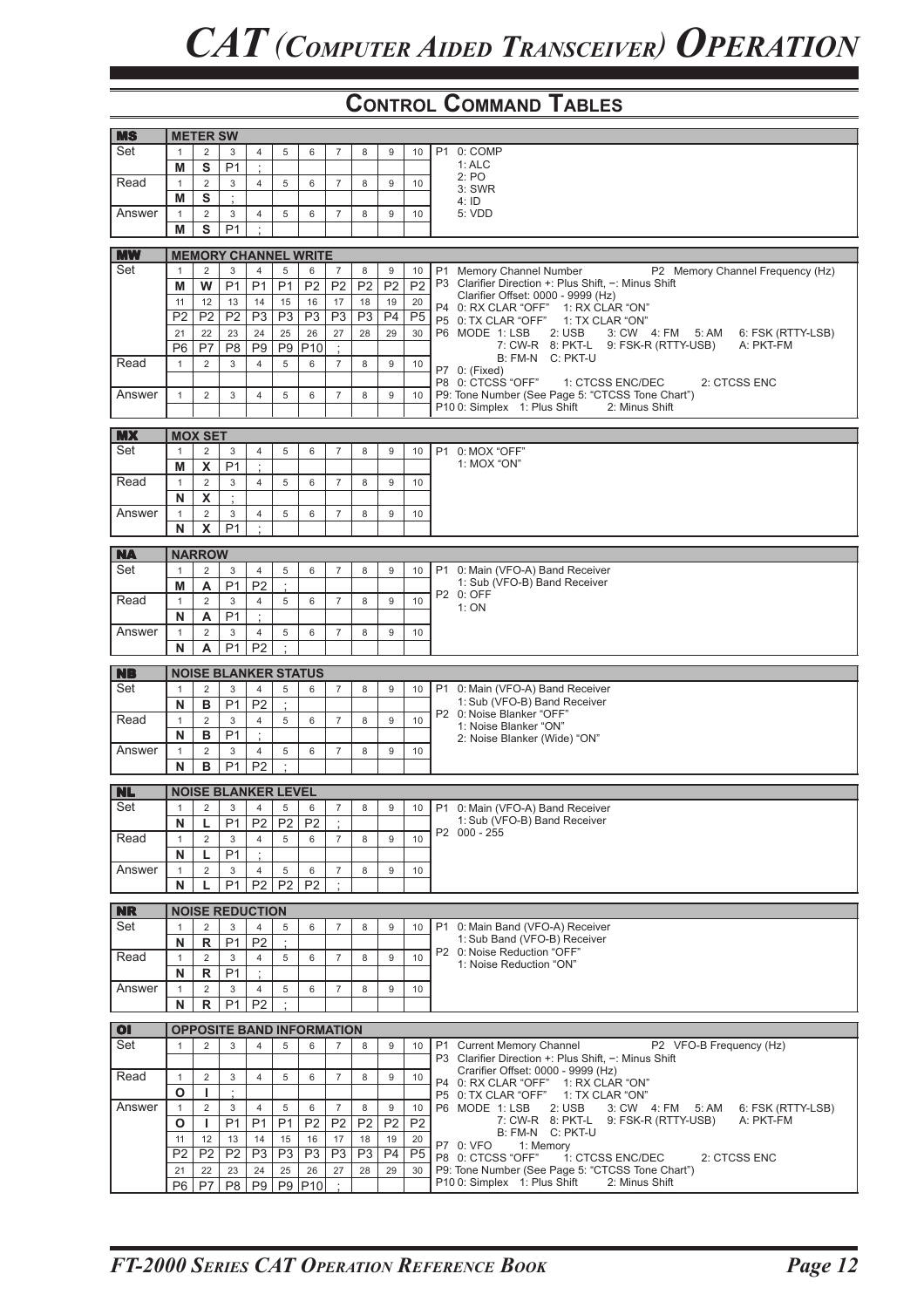| <b>OS</b> |                |                         |                               | <b>OFFSET (REPEATER SHIFT)</b>   |                |              |                  |   |             |    |                                                                                                             |
|-----------|----------------|-------------------------|-------------------------------|----------------------------------|----------------|--------------|------------------|---|-------------|----|-------------------------------------------------------------------------------------------------------------|
| Set       | $\mathbf{1}$   | $\sqrt{2}$              | 3                             | $\overline{4}$                   | 5              | 6            | $\overline{7}$   | 8 | 9           | 10 | P1 0: Main (VFO-A) Band                                                                                     |
|           | $\mathbf{o}$   | ${\sf s}$               | P <sub>1</sub>                | P <sub>2</sub>                   | $\cdot$        |              |                  |   |             |    | 1: Sub (VFO-B) Band<br>P2 0: Simplex                                                                        |
| Read      | $\mathbf{1}$   | $\overline{2}$          | 3                             | $\overline{4}$                   | 5              | 6            | $\overline{7}$   | 8 | 9           | 10 | 1: Plus Shift                                                                                               |
|           | O              | ${\sf s}$               | P <sub>1</sub>                | $\vdots$                         |                |              |                  |   |             |    | 2: Minus Shift                                                                                              |
| Answer    | $\mathbf{1}$   | $\overline{2}$          | 3                             | $\overline{4}$                   | 5              | 6            | $\overline{7}$   | 8 | 9           | 10 | <b>※</b> : FM mode only                                                                                     |
|           | O              | ${\bf s}$               | P <sub>1</sub>                | P <sub>2</sub>                   | $\cdot$        |              |                  |   |             |    |                                                                                                             |
|           |                |                         |                               |                                  |                |              |                  |   |             |    |                                                                                                             |
| <b>PA</b> |                |                         | <b>PRE-AMP (IPO)</b>          |                                  |                |              |                  |   |             |    |                                                                                                             |
| Set       | $\mathbf{1}$   | $\sqrt{2}$              | 3                             | $\overline{4}$                   | 5              | 6            | $\overline{7}$   | 8 | 9           | 10 | P1 0:Fixed                                                                                                  |
|           | P              | A                       | P <sub>1</sub>                | P <sub>2</sub>                   | $\cdot$        |              |                  |   |             |    | P2 0: IPO                                                                                                   |
|           |                |                         |                               |                                  |                |              |                  |   |             |    | 1: AMP 1                                                                                                    |
| Read      | $\mathbf{1}$   | $\overline{2}$          | 3                             | $\overline{4}$                   | 5              | 6            | $\overline{7}$   | 8 | 9           | 10 | 2: AMP 2                                                                                                    |
|           | P              | Α                       | P <sub>1</sub>                | $\cdot$                          |                |              |                  |   |             |    |                                                                                                             |
| Answer    | $\mathbf{1}$   | $\mathbf 2$             | $\mathbf{3}$                  | $\overline{4}$                   | 5              | 6            | $\overline{7}$   | 8 | 9           | 10 |                                                                                                             |
|           | P              | A                       | P <sub>1</sub>                | P <sub>2</sub>                   | $\cdot$        |              |                  |   |             |    |                                                                                                             |
|           |                |                         |                               |                                  |                |              |                  |   |             |    |                                                                                                             |
| PB        |                |                         | <b>PLAY BACK</b>              |                                  |                |              |                  |   |             |    |                                                                                                             |
| Set       | $\mathbf{1}$   | $\sqrt{2}$              | 3                             | $\overline{4}$                   | 5              | 6            | $\overline{7}$   | 8 | 9           | 10 | When P1=1<br>P <sub>1</sub><br>0: DVS<br>P2 When P1=0                                                       |
|           | P              | В                       | P <sub>1</sub>                | P <sub>2</sub>                   | $\epsilon$     |              |                  |   |             |    | $1:$ P.B<br>$0:$ DVS<br>0: P.B (Playback Stop)<br>1: P.B (Playback Start)<br>1: DVS (CH "1" Playback Start) |
| Read      | $\mathbf{1}$   | $\overline{2}$          | 3                             | $\overline{4}$                   | 5              | 6            | $\overline{7}$   | 8 | 9           | 10 | 2: DVS (CH "2" Playback Start)                                                                              |
|           | $\overline{P}$ | В                       | P <sub>1</sub>                | $\cdot$                          |                |              |                  |   |             |    | 3: DVS (CH "3" Playback Start)                                                                              |
| Answer    | $\mathbf{1}$   | $\overline{2}$          | 3                             | $\overline{4}$                   | 5              | 6            | $\overline{7}$   | 8 | 9           | 10 | 4: DVS (CH "4" Playback Start)                                                                              |
|           | P              | в                       | P <sub>1</sub>                | P <sub>2</sub>                   | $\cdot$        |              |                  |   |             |    | 5: DVS (CH "5" Playback Start)                                                                              |
|           |                |                         |                               |                                  |                |              |                  |   |             |    |                                                                                                             |
| PC        |                |                         |                               | <b>POWER CONTROL</b>             |                |              |                  |   |             |    |                                                                                                             |
| Set       | $\mathbf{1}$   | $\overline{2}$          | 3                             | $\overline{4}$                   | 5              | 6            | $\overline{7}$   | 8 | 9           | 10 | P1 000 - 255                                                                                                |
|           | P              | C                       | P <sub>1</sub>                | P <sub>1</sub>                   | P <sub>1</sub> | ÷            |                  |   |             |    |                                                                                                             |
| Read      | $\mathbf{1}$   | $\overline{2}$          | 3                             | $\overline{4}$                   | 5              | 6            | $\overline{7}$   | 8 | $\mathsf g$ | 10 |                                                                                                             |
|           | P              | $\mathbf{C}$            | $\cdot$                       |                                  |                |              |                  |   |             |    |                                                                                                             |
| Answer    | $\mathbf{1}$   | $\overline{2}$          | 3                             | $\overline{4}$                   | 5              | 6            | $\overline{7}$   | 8 | 9           | 10 |                                                                                                             |
|           | P              | $\overline{\mathbf{c}}$ | P <sub>1</sub>                | P <sub>1</sub>                   | P <sub>1</sub> | $\cdot$      |                  |   |             |    |                                                                                                             |
|           |                |                         |                               |                                  |                |              |                  |   |             |    |                                                                                                             |
| <b>PL</b> |                |                         |                               | <b>SPEECH PROCESSOR LEVEL</b>    |                |              |                  |   |             |    |                                                                                                             |
| Set       | $\mathbf{1}$   | $\overline{2}$          | 3                             | $\overline{4}$                   | 5              | 6            | $\overline{7}$   | 8 | 9           | 10 | P1 000 - 255                                                                                                |
|           | P              | L                       | P <sub>1</sub>                | P <sub>1</sub>                   | P <sub>1</sub> | $\cdot$      |                  |   |             |    |                                                                                                             |
| Read      | $\mathbf{1}$   | $\overline{2}$          | 3                             | $\overline{4}$                   | 5              | 6            | $\overline{7}$   | 8 | 9           | 10 |                                                                                                             |
|           | P              | г                       |                               |                                  |                |              |                  |   |             |    |                                                                                                             |
|           |                |                         | $\vdots$                      |                                  |                |              |                  |   |             |    |                                                                                                             |
| Answer    | $\mathbf{1}$   | $\overline{2}$          | $\mathsf 3$<br>P <sub>1</sub> | $\overline{4}$<br>P <sub>1</sub> | 5              | 6<br>$\cdot$ | $\overline{7}$   | 8 | $\mathsf g$ | 10 |                                                                                                             |
|           |                |                         |                               |                                  | P <sub>1</sub> |              |                  |   |             |    |                                                                                                             |
|           | P              | L                       |                               |                                  |                |              |                  |   |             |    |                                                                                                             |
|           |                |                         |                               |                                  |                |              |                  |   |             |    |                                                                                                             |
| <b>PR</b> |                |                         |                               | <b>SPEECH PROCESSOR</b>          |                |              |                  |   |             |    |                                                                                                             |
| Set       | $\mathbf{1}$   | $\overline{2}$          | 3                             | $\overline{4}$                   | 5              | 6            | $\overline{7}$   | 8 | 9           | 10 | P1 0: Speech Processor "OFF"                                                                                |
|           | P              | $\mathsf{R}$            | P <sub>1</sub>                | $\cdot$                          |                |              |                  |   |             |    | 1: Speech Processor "ON"                                                                                    |
| Read      | $\mathbf{1}$   | $\overline{2}$          | 3                             | $\overline{4}$                   | 5              | 6            | $\overline{7}$   | 8 | $\mathsf g$ | 10 |                                                                                                             |
|           | P              | R                       | $\vdots$                      |                                  |                |              |                  |   |             |    |                                                                                                             |
| Answer    | $\mathbf{1}$   | $\overline{2}$          | 3                             | $\overline{4}$                   | 5              | 6            | $\boldsymbol{7}$ | 8 | 9           | 10 |                                                                                                             |
|           | P              |                         | $R$   P1                      | 玉                                |                |              |                  |   |             |    |                                                                                                             |
|           |                |                         |                               |                                  |                |              |                  |   |             |    |                                                                                                             |
| <b>PS</b> |                |                         | <b>POWER SWITCH</b>           |                                  |                |              |                  |   |             |    |                                                                                                             |
| Set       | $\mathbf{1}$   | $\overline{2}$          | 3                             | $\overline{4}$                   | 5              | 6            | $\overline{7}$   | 8 | 9           | 10 | P1 0: POWER "OFF"                                                                                           |
|           | P              | S                       | P <sub>1</sub>                | $\cdot$                          |                |              |                  |   |             |    | 1: POWER "ON"                                                                                               |
| Read      | $\mathbf{1}$   | $\overline{2}$          | 3                             | $\overline{4}$                   | 5              | 6            | $\overline{7}$   | 8 | 9           | 10 |                                                                                                             |
|           | P              | S                       |                               |                                  |                |              |                  |   |             |    |                                                                                                             |
| Answer    | $\mathbf{1}$   | $\overline{2}$          | 3                             | 4                                | 5              | 6            | $\overline{7}$   | 8 | 9           | 10 |                                                                                                             |
|           | P              | S                       | P <sub>1</sub>                | $\cdot$                          |                |              |                  |   |             |    |                                                                                                             |
|           |                |                         |                               |                                  |                |              |                  |   |             |    |                                                                                                             |
| QI        |                |                         | <b>QMB STORE</b>              |                                  |                |              |                  |   |             |    |                                                                                                             |
| Set       | 1              | $\overline{2}$          | 3                             | 4                                | 5              | 6            | $\overline{7}$   | 8 | 9           | 10 |                                                                                                             |
|           | Q              | I.                      | $\cdot$                       |                                  |                |              |                  |   |             |    |                                                                                                             |
| Read      | $\mathbf{1}$   | $\overline{2}$          | 3                             | $\overline{4}$                   | 5              | 6            | $\overline{7}$   | 8 | 9           | 10 |                                                                                                             |
|           |                |                         |                               |                                  |                |              |                  |   |             |    |                                                                                                             |
| Answer    | $\mathbf{1}$   | $\overline{2}$          | 3                             | $\overline{4}$                   | 5              | 6            | $\overline{7}$   | 8 | 9           | 10 |                                                                                                             |
|           |                |                         |                               |                                  |                |              |                  |   |             |    |                                                                                                             |
|           |                |                         |                               |                                  |                |              |                  |   |             |    |                                                                                                             |
| QR        |                |                         | <b>QMB RECALL</b>             |                                  |                |              |                  |   |             |    |                                                                                                             |
| Set       | $\mathbf{1}$   | $\overline{2}$          | 3                             | 4                                | 5              | 6            | $\overline{7}$   | 8 | 9           | 10 |                                                                                                             |
|           | Q              | R                       | $\cdot$                       |                                  |                |              |                  |   |             |    |                                                                                                             |
| Read      | $\mathbf{1}$   | 2                       | 3                             | $\overline{4}$                   | 5              | 6            | $\overline{7}$   | 8 | 9           | 10 |                                                                                                             |
|           |                |                         |                               |                                  |                |              |                  |   |             |    |                                                                                                             |
| Answer    | $\mathbf{1}$   | $\overline{2}$          | 3                             | 4                                | 5              | 6            | $\overline{7}$   | 8 | 9           | 10 |                                                                                                             |
|           |                |                         |                               |                                  |                |              |                  |   |             |    |                                                                                                             |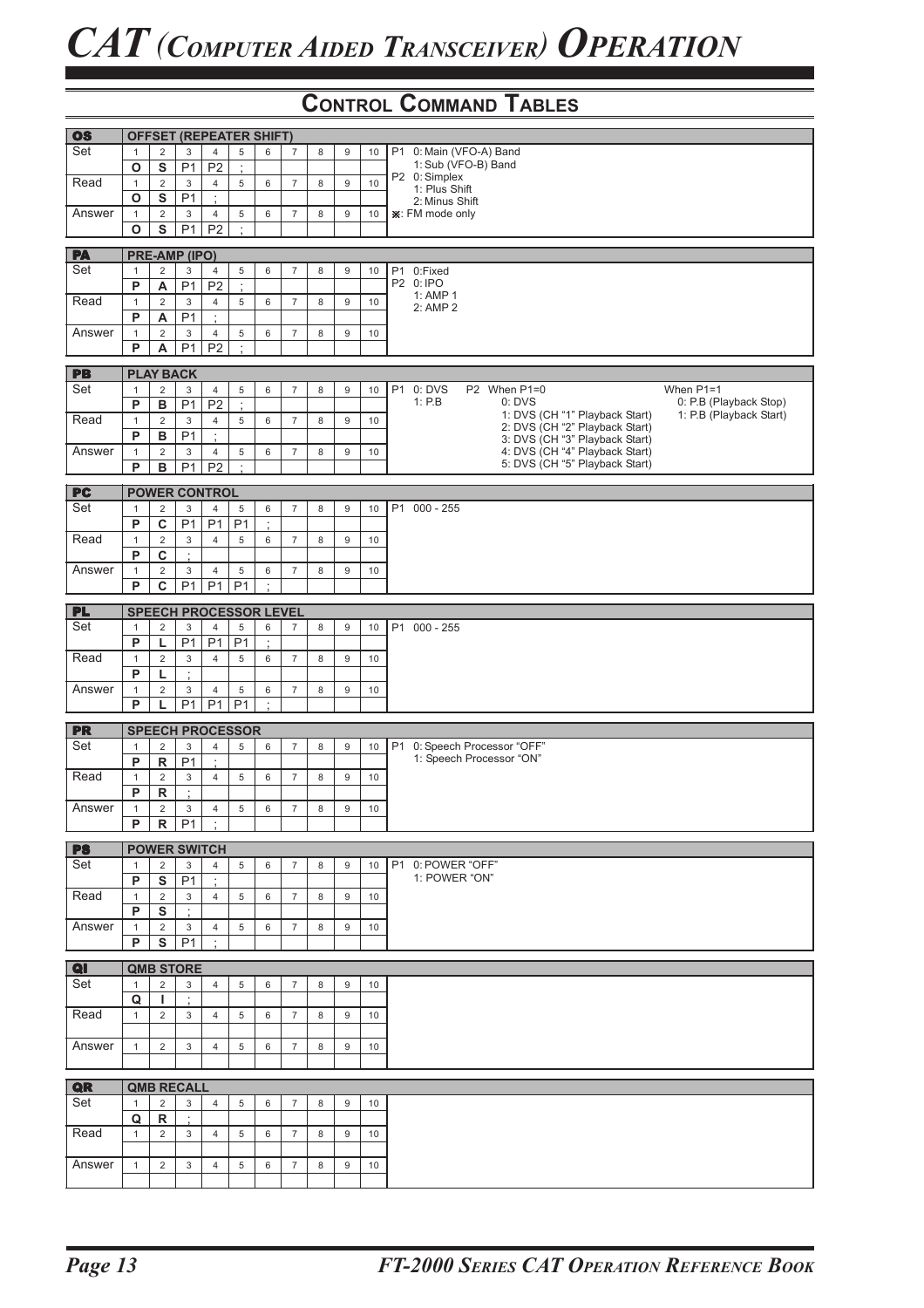| QS             |                    |                     | <b>QUICK SPLIT</b>  |                                  |                     |                |                  |   |   |    |                |                                                                      |
|----------------|--------------------|---------------------|---------------------|----------------------------------|---------------------|----------------|------------------|---|---|----|----------------|----------------------------------------------------------------------|
| Set            | $\mathbf{1}$       | 2                   | 3                   | 4                                | 5                   | 6              | $\overline{7}$   | 8 | 9 | 10 |                |                                                                      |
|                | Q                  | S                   | $\cdot$             |                                  |                     |                |                  |   |   |    |                |                                                                      |
| Read           | $\mathbf{1}$       | $\overline{2}$      | 3                   | $\overline{4}$                   | 5                   | 6              | $\overline{7}$   | 8 | 9 | 10 |                |                                                                      |
| Answer         | $\mathbf{1}$       | $\overline{2}$      | 3                   | $\overline{4}$                   | 5                   | 6              | $\overline{7}$   | 8 | 9 | 10 |                |                                                                      |
|                |                    |                     |                     |                                  |                     |                |                  |   |   |    |                |                                                                      |
|                |                    |                     |                     |                                  |                     |                |                  |   |   |    |                |                                                                      |
| <b>RA</b>      |                    |                     |                     | <b>RF ATTENUATOR</b>             |                     |                |                  |   |   |    |                |                                                                      |
| Set            | $\mathbf{1}$       | 2                   | 3                   | $\overline{4}$                   | 5<br>$\cdot$        | 6              | $\overline{7}$   | 8 | 9 | 10 |                | P1 0:Fixed<br>P2 0: OFF                                              |
|                | R                  | Α                   | P1                  | P <sub>2</sub>                   |                     |                |                  |   |   |    |                | 1:6dB                                                                |
| Read           | $\mathbf{1}$       | $\overline{2}$      | 3                   | $\overline{4}$                   | 5                   | 6              | $\overline{7}$   | 8 | 9 | 10 |                | 2: 12 dB                                                             |
|                | R                  | Α                   | P <sub>1</sub>      | $\bullet$                        |                     |                |                  |   |   |    |                | 3:18dB                                                               |
| Answer         | $\mathbf{1}$<br>R. | 2<br>Α              | 3<br>P <sub>1</sub> | $\overline{4}$<br>P <sub>2</sub> | 5<br>÷              | 6              | $\overline{7}$   | 8 | 9 | 10 |                |                                                                      |
|                |                    |                     |                     |                                  |                     |                |                  |   |   |    |                |                                                                      |
| <b>RC</b>      |                    |                     | <b>CLAR CLEAR</b>   |                                  |                     |                |                  |   |   |    |                |                                                                      |
| Set            | $\mathbf{1}$       | $\overline{2}$      | 3                   | $\overline{4}$                   | 5                   | 6              | $\boldsymbol{7}$ | 8 | 9 | 10 |                |                                                                      |
|                | R.                 | $\mathbf c$         | $\cdot$             |                                  |                     |                |                  |   |   |    |                |                                                                      |
| Read           | $\mathbf{1}$       | $\overline{2}$      | 3                   | $\overline{4}$                   | 5                   | 6              | $\overline{7}$   | 8 | 9 | 10 |                |                                                                      |
|                |                    |                     |                     |                                  |                     |                |                  |   |   |    |                |                                                                      |
| Answer         | $\mathbf{1}$       | $\overline{2}$      | 3                   | $\overline{4}$                   | 5                   | 6              | $\overline{7}$   | 8 | 9 | 10 |                |                                                                      |
| <b>RD</b>      |                    |                     |                     | <b>CLAR MINUS OFFSET</b>         |                     |                |                  |   |   |    |                |                                                                      |
| Set            | $\mathbf{1}$       | 2                   | 3                   | 4                                | 5                   | 6              | $\overline{7}$   | 8 | 9 | 10 |                | P1 0000 - 9999 (Hz)                                                  |
|                | R.                 | D                   | <b>P1</b>           | <b>P1</b>                        | <b>P1</b>           | P <sub>1</sub> | $\cdot$          |   |   |    |                |                                                                      |
| Read           | $\mathbf{1}$       | $\overline{2}$      | 3                   | $\overline{4}$                   | 5                   | 6              | $\overline{7}$   | 8 | 9 | 10 |                |                                                                      |
|                |                    |                     |                     |                                  |                     |                |                  |   |   |    |                |                                                                      |
| Answer         | $\mathbf{1}$       | $\overline{2}$      | 3                   | $\overline{4}$                   | 5                   | 6              | $\overline{7}$   | 8 | 9 | 10 |                |                                                                      |
|                |                    |                     |                     |                                  |                     |                |                  |   |   |    |                |                                                                      |
| RF             |                    |                     |                     | <b>ROOFING FILTER</b>            |                     |                |                  |   |   |    |                |                                                                      |
| Set            | $\mathbf{1}$       | 2                   | 3                   | $\overline{4}$                   | 5                   | 6              | $\boldsymbol{7}$ | 8 | 9 | 10 |                | P1 0:Fixed<br>P3 1: 15 kHz                                           |
|                | R                  | F.                  | P <sub>1</sub>      | P <sub>2</sub>                   | $\cdot$             |                |                  |   |   |    |                | P2 0: AUTO<br>2: 6 kHz                                               |
| Read           | $\mathbf{1}$       | 2                   | 3                   | $\overline{4}$                   | 5                   | 6              | $\overline{7}$   | 8 | 9 | 10 |                | 3: 3 kHz<br>1: 15 kHz<br>$2:6$ kHz<br>4: AUTO - 15 kHz               |
|                | R.                 | F                   | P <sub>1</sub>      | ÷                                |                     |                |                  |   |   |    |                | 3: 3 kHz<br>5: AUTO - 6kHz                                           |
| Answer         | $\mathbf{1}$       | $\overline{2}$      | 3                   | $\overline{4}$                   | 5                   | 6              | $\overline{7}$   | 8 | 9 | 10 |                | 6: AUTO - 3 kHz                                                      |
|                | R                  | F.                  | <b>P1</b>           | P <sub>3</sub>                   | $\cdot$             |                |                  |   |   |    |                |                                                                      |
| <b>RG</b>      |                    | <b>RF GAIN</b>      |                     |                                  |                     |                |                  |   |   |    |                |                                                                      |
| Set            | $\mathbf{1}$       | $\overline{2}$      | 3                   | $\overline{4}$                   | 5                   | 6              | $\overline{7}$   | 8 | 9 | 10 |                | P1 0: Main (VFO-A) Band Receiver                                     |
|                | R                  | G                   | P1                  | P <sub>2</sub>                   | P <sub>2</sub>      | P <sub>2</sub> | $\cdot$          |   |   |    |                | 1: Sub (VFO-B) Band Receiver                                         |
| Read           | $\mathbf{1}$       | $\overline{2}$      | 3                   | $\overline{4}$                   | 5                   | 6              | $\overline{7}$   | 8 | 9 | 10 |                | P2 000 - 255                                                         |
|                | R                  | G                   | P <sub>1</sub>      | $\cdot$                          |                     |                |                  |   |   |    |                |                                                                      |
| Answer         | $\mathbf{1}$       | $\overline{2}$      | $\mathsf 3$         | $\overline{4}$                   | 5                   | 6              | $\overline{7}$   | 8 | 9 | 10 |                |                                                                      |
|                | R                  |                     |                     | <b>G</b> $ P1 P2 P2 P2$          |                     |                | $\ddot{.}$       |   |   |    |                |                                                                      |
|                |                    |                     |                     |                                  |                     |                |                  |   |   |    |                |                                                                      |
| R <sub>l</sub> |                    |                     |                     | <b>RADIO INFORMATION</b>         |                     |                |                  |   |   |    |                |                                                                      |
| Set            | $\mathbf{1}$       | $\overline{2}$      | 3                   | $\overline{4}$                   | 5                   | 6              | $\boldsymbol{7}$ | 8 | 9 | 10 | P <sub>1</sub> | 0: Hi-SWR<br>P2 0: OFF                                               |
|                |                    |                     |                     |                                  |                     |                |                  |   |   |    |                | 1: MIC-EQ<br>1: ON<br>2: CLASS-A                                     |
| Read           | $\mathbf{1}$<br>R. | $\overline{2}$<br>L | 3<br>P <sub>1</sub> | 4<br>$\cdot$                     | 5                   | 6              | $\overline{7}$   | 8 | 9 | 10 |                | $3:$ REC                                                             |
| Answer         | $\mathbf{1}$       | $\overline{2}$      | 3                   | $\overline{4}$                   | 5                   | 6              | $\overline{7}$   | 8 | 9 | 10 |                | 4: PLAY<br>5: DUAL                                                   |
|                | R                  | I.                  | P <sub>1</sub>      | P <sub>2</sub>                   | $\cdot$             |                |                  |   |   |    |                |                                                                      |
|                |                    |                     |                     |                                  |                     |                |                  |   |   |    |                |                                                                      |
| <b>RL</b>      |                    |                     |                     | <b>NOISE REDUCTION LEVEL</b>     |                     |                |                  |   |   |    |                |                                                                      |
| Set            | $\mathbf{1}$       | $\overline{2}$      | 3                   | $\overline{4}$                   | 5                   | 6              | $\overline{7}$   | 8 | 9 | 10 |                | P1 0:Fixed<br>P2 01 - 15                                             |
| Read           | R<br>$\mathbf{1}$  | L<br>2              | P <sub>1</sub><br>3 | P <sub>2</sub><br>$\overline{4}$ | P <sub>2</sub><br>5 | ÷<br>6         | $\overline{7}$   | 8 | 9 | 10 |                |                                                                      |
|                |                    |                     |                     | $\epsilon$                       |                     |                |                  |   |   |    |                |                                                                      |
| Answer         | R.<br>$\mathbf{1}$ | L                   | P <sub>1</sub>      |                                  |                     |                | $\overline{7}$   | 8 | 9 |    |                |                                                                      |
|                | R                  | $\overline{2}$<br>L | 3<br>P <sub>1</sub> | $\overline{4}$<br>P <sub>2</sub> | 5<br>P <sub>2</sub> | 6<br>$\cdot$   |                  |   |   | 10 |                |                                                                      |
|                |                    |                     |                     |                                  |                     |                |                  |   |   |    |                |                                                                      |
| <b>RM</b>      |                    |                     | <b>READ METER</b>   |                                  |                     |                |                  |   |   |    |                |                                                                      |
| Set            | $\mathbf{1}$       | $\overline{2}$      | 3                   | $\overline{4}$                   | 5                   | 6              | $\overline{7}$   | 8 | 9 | 10 | <b>P1</b>      | 0: Depends of the front panel's METER knob                           |
|                |                    |                     |                     |                                  |                     |                |                  |   |   |    |                | 1: S Meter (Main)<br>5: PO Meter<br>2: S Meter (Sub)<br>6: SWR Meter |
| Read           | $\mathbf{1}$       | $\overline{2}$      | 3                   | $\overline{4}$                   | 5                   | 6              | $\overline{7}$   | 8 | 9 | 10 |                | 3: COMP Meter<br>7: ID Meter                                         |
|                | $\mathsf{R}$       | M                   | P <sub>1</sub>      | $\ddot{\phantom{a}}$             |                     |                |                  |   |   |    |                | 4: ALC Meter<br>8: VDD Meter                                         |
| Answer         | $\mathbf{1}$       | $\overline{2}$      | 3                   | $\overline{4}$                   | 5                   | 6              | $\overline{7}$   | 8 | 9 | 10 |                | P2 0 - 255                                                           |
|                | R                  | М                   | P <sub>1</sub>      | P <sub>2</sub>                   | P <sub>2</sub>      | P <sub>2</sub> | $\bullet$        |   |   |    |                |                                                                      |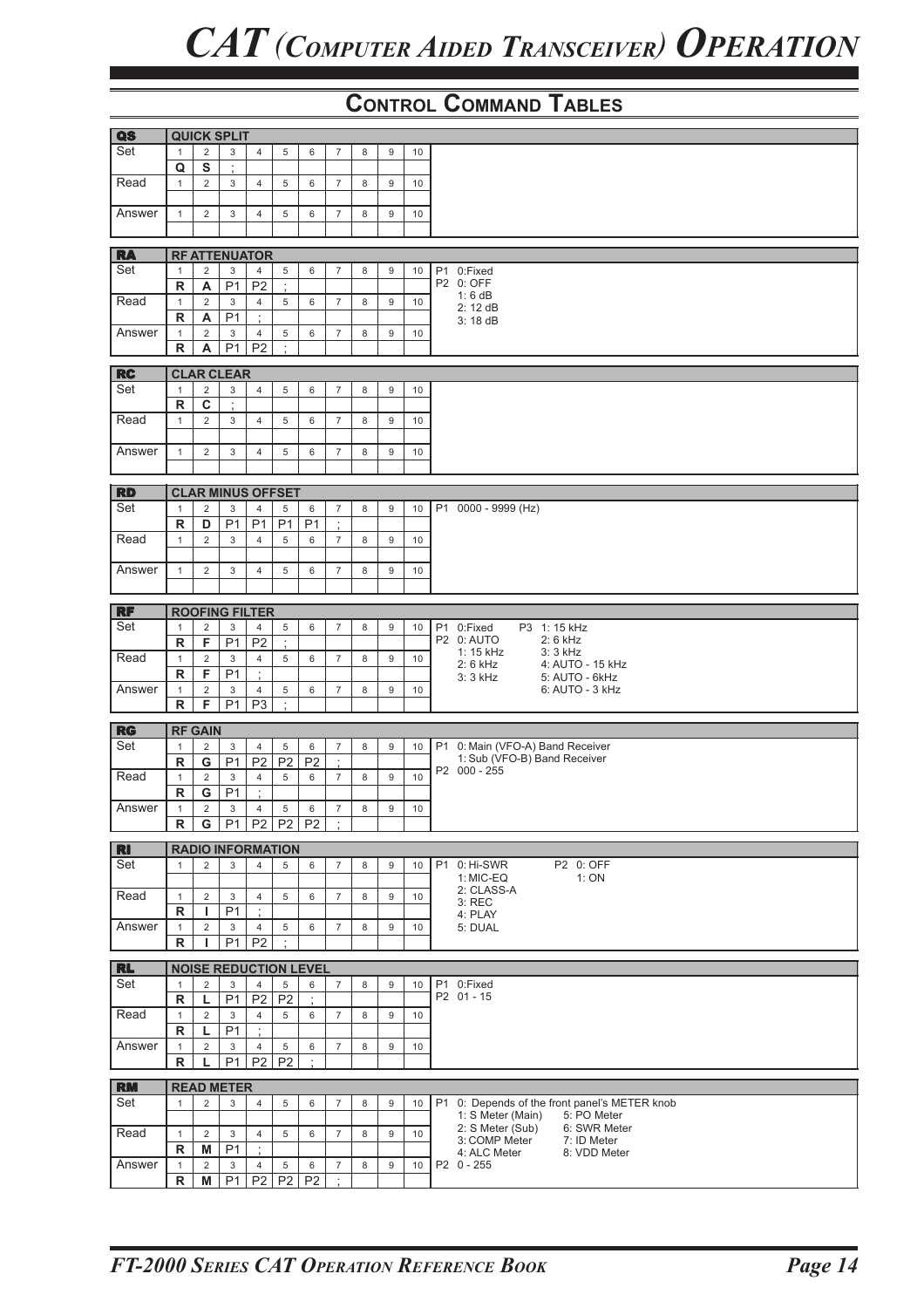| <b>RO</b> |              | <b>ROTATOR</b> |                             |                |                |                                |                  |                |                |         |           |                                                         |
|-----------|--------------|----------------|-----------------------------|----------------|----------------|--------------------------------|------------------|----------------|----------------|---------|-----------|---------------------------------------------------------|
| Set       | $\mathbf{1}$ | $\overline{2}$ | 3                           | $\overline{4}$ | 5              | 6                              | $\overline{7}$   | 8              | 9              | 10      |           | P1 0: OFF                                               |
|           | R            | $\mathbf{o}$   | P <sub>1</sub>              | $\cdot$        |                |                                |                  |                |                |         |           | 1: Counter Clockwise                                    |
| Read      | $\mathbf{1}$ | $\overline{2}$ | 3                           | $\overline{4}$ | 5              | 6                              | $\overline{7}$   | 8              | 9              | 10      |           | 2: Clockwise                                            |
|           | R            | $\mathbf O$    | $\bullet$                   |                |                |                                |                  |                |                |         |           | 3: SPEED 1 % DOWN                                       |
|           |              |                |                             |                |                |                                |                  |                |                |         |           | 4: SPEED 1 % UP<br>P2 DIRECTION (0 - 450)               |
| Answer    | $\mathbf{1}$ | $\overline{2}$ | 3                           | $\overline{4}$ | 5              | 6                              | $\overline{7}$   | 8              | 9              | 10      |           | P3 SPEED (0 - 100 %)                                    |
|           | R            | O              | P <sub>1</sub>              | P <sub>2</sub> | <b>P2</b>      | P <sub>2</sub>                 | P <sub>3</sub>   | P <sub>3</sub> | P <sub>3</sub> | $\cdot$ |           |                                                         |
|           |              |                |                             |                |                |                                |                  |                |                |         |           |                                                         |
| <b>RS</b> |              |                | <b>RADIO STATUS</b>         |                |                |                                |                  |                |                |         |           |                                                         |
| Set       | $\mathbf{1}$ | $\overline{2}$ | 3                           | 4              | 5              | 6                              | $\overline{7}$   | 8              | 9              | 10      |           | P1 0: NORMAL MODE<br>1: MENU MODE                       |
|           |              |                |                             |                |                |                                |                  |                |                |         |           |                                                         |
| Read      | $\mathbf{1}$ | $\overline{2}$ | $\mathsf 3$                 | $\overline{4}$ | 5              | 6                              | $\overline{7}$   | 8              | 9              | 10      |           |                                                         |
|           | R            | S              | $\cdot$                     |                |                |                                |                  |                |                |         |           |                                                         |
| Answer    | $\mathbf{1}$ | $\overline{2}$ | 3                           | 4              | 5              | 6                              | $\overline{7}$   | 8              | 9              | 10      |           |                                                         |
|           | R            | ${\sf s}$      | P <sub>1</sub>              | $\cdot$        |                |                                |                  |                |                |         |           |                                                         |
|           |              |                |                             |                |                |                                |                  |                |                |         |           |                                                         |
| <b>RT</b> | <b>CLAR</b>  |                |                             |                |                |                                |                  |                |                |         |           |                                                         |
| Set       | $\mathbf{1}$ | $\overline{2}$ | 3                           | 4              | 5              | 6                              | $\overline{7}$   | 8              | 9              | 10      |           | P1 0: RX Clarifier "OFF"                                |
|           | R            | $\mathsf{T}$   | P <sub>1</sub>              | $\cdot$        |                |                                |                  |                |                |         |           | 1: RX Clarifier "ON"                                    |
| Read      | $\mathbf{1}$ | $\overline{2}$ | 3                           | $\overline{4}$ | 5              | 6                              | $\overline{7}$   | 8              | 9              | 10      |           |                                                         |
|           | R            | т              | $\cdot$                     |                |                |                                |                  |                |                |         |           |                                                         |
| Answer    | $\mathbf{1}$ | $\overline{2}$ | 3                           | $\overline{4}$ | 5              | 6                              | $\boldsymbol{7}$ | 8              | 9              | 10      |           |                                                         |
|           | R            | T              | P <sub>1</sub>              | ÷              |                |                                |                  |                |                |         |           |                                                         |
|           |              |                |                             |                |                |                                |                  |                |                |         |           |                                                         |
| <b>RU</b> |              |                |                             |                |                | RX CLARIFIER PLUS OFFSET       |                  |                |                |         |           |                                                         |
| Set       | $\mathbf{1}$ | $\overline{2}$ | 3                           | $\overline{4}$ | 5              | 6                              | $\overline{7}$   | 8              | 9              | 10      |           | P1 0000 - 9999 (Hz)                                     |
|           | $\mathsf R$  | U              | P <sub>1</sub>              | P <sub>1</sub> | P <sub>1</sub> | P <sub>1</sub>                 | $\cdot$          |                |                |         |           |                                                         |
| Read      | $\mathbf{1}$ | $\overline{2}$ | 3                           | $\overline{4}$ | 5              | 6                              | $\overline{7}$   | 8              | 9              | 10      |           |                                                         |
|           |              |                |                             |                |                |                                |                  |                |                |         |           |                                                         |
|           |              |                |                             |                |                |                                |                  |                |                |         |           |                                                         |
| Answer    | $\mathbf{1}$ | $\overline{2}$ | 3                           | $\overline{4}$ | 5              | 6                              | $\overline{7}$   | 8              | 9              | 10      |           |                                                         |
|           |              |                |                             |                |                |                                |                  |                |                |         |           |                                                         |
|           |              |                |                             |                |                |                                |                  |                |                |         |           |                                                         |
| <b>SC</b> | <b>SCAN</b>  |                |                             |                |                |                                |                  |                |                |         |           |                                                         |
| Set       | $\mathbf{1}$ | $\overline{2}$ | 3                           | 4              | 5              | 6                              | $\overline{7}$   | 8              | 9              | 10      |           | P1 0: Scan "OFF"                                        |
|           | ${\sf s}$    | $\mathbf c$    | P <sub>1</sub>              | $\vdots$       |                |                                |                  |                |                |         |           | 1: Scan "ON" (Upward)<br>2: Scan "ON" (Downward)        |
| Read      | $\mathbf{1}$ | $\overline{2}$ | 3                           | $\overline{4}$ | 5              | 6                              | $\overline{7}$   | 8              | $9\,$          | 10      |           |                                                         |
|           | S            | $\mathbf c$    | $\cdot$                     |                |                |                                |                  |                |                |         |           |                                                         |
| Answer    | $\mathbf{1}$ | $\overline{2}$ | 3                           | $\overline{4}$ | 5              | 6                              | $\overline{7}$   | 8              | 9              | 10      |           |                                                         |
|           | S            | C              | P <sub>1</sub>              | $\cdot$        |                |                                |                  |                |                |         |           |                                                         |
|           |              |                |                             |                |                |                                |                  |                |                |         |           |                                                         |
| <b>SD</b> |              |                |                             |                |                | <b>CW BREAK-IN DELAY TIME</b>  |                  |                |                |         |           |                                                         |
| Set       | $\mathbf{1}$ | $\overline{2}$ | 3                           | $\overline{4}$ | 5              | 6                              | $\overline{7}$   | 8              | 9              | 10      | <b>P1</b> | 0000: Full Break-in                                     |
|           | S            | D              | P <sub>1</sub>              | P <sub>1</sub> | P <sub>1</sub> | P <sub>1</sub>                 | $\cdot$          |                |                |         |           | 0001 - 5000 mS                                          |
| Read      | $\mathbf{1}$ | $\overline{2}$ | 3                           | $\overline{4}$ | 5              | 6                              | $\overline{7}$   | 8              | 9              | 10      |           |                                                         |
|           | S            | D              | ÷                           |                |                |                                |                  |                |                |         |           |                                                         |
| Answer    | $\mathbf{1}$ | $\overline{2}$ | 3                           | $\overline{4}$ | 5              | 6                              | $\overline{7}$   | 8              | 9              | 10      |           |                                                         |
|           |              |                | $S$ $D$ $PI$ $PI$ $PI$ $PI$ |                |                |                                |                  |                |                |         |           |                                                         |
|           |              |                |                             |                |                |                                |                  |                |                |         |           |                                                         |
| SF        |              |                |                             |                |                | <b>SUB VFO-B KNOB FUNCTION</b> |                  |                |                |         |           |                                                         |
| Set       | $\mathbf{1}$ | $\sqrt{2}$     | $\mathsf 3$                 | 4              | 5              | 6                              | $\overline{7}$   | 8              | 9              | 10      | <b>P1</b> | 0: BAND (VFO-A)<br>4: BAND (VFO-B)                      |
|           | S            | F              | P <sub>1</sub>              |                |                |                                |                  |                |                |         |           | 1: MHz (VFO-A)<br>5: MHz (VFO-B)                        |
| Read      | $\mathbf{1}$ | $\overline{2}$ | 3                           | $\overline{4}$ | 5              | 6                              | $\overline{7}$   | 8              | 9              | 10      |           | 2:GRP<br>6: FAST (VFO-B)                                |
|           | S            | F              | $\cdot$                     |                |                |                                |                  |                |                |         |           | 3: MCH<br>7: A/B                                        |
| Answer    | $\mathbf{1}$ | $\overline{2}$ | 3                           | $\overline{4}$ | 5              | 6                              | $\overline{7}$   | 8              | 9              | 10      |           | 8: Off (Read only)                                      |
|           | ${\bf S}$    | F              | P <sub>1</sub>              | $\epsilon$     |                |                                |                  |                |                |         |           |                                                         |
|           |              |                |                             |                |                |                                |                  |                |                |         |           |                                                         |
| <b>SH</b> | <b>WIDTH</b> |                |                             |                |                |                                |                  |                |                |         |           |                                                         |
| Set       | $\mathbf{1}$ | $\overline{2}$ | 3                           | $\overline{4}$ | 5              | 6                              | $\overline{7}$   | 8              | 9              | 10      |           | P1 0:Fixed                                              |
|           | ${\sf s}$    | н              | P <sub>1</sub>              | P <sub>2</sub> | P <sub>2</sub> | $\cdot$                        |                  |                |                |         |           | P2 00 (Counter Clockwise) - 31 (Clockwise), 16 (Center) |
| Read      | $\mathbf{1}$ | $\overline{2}$ | 3                           | $\overline{4}$ | 5              | 6                              | $\overline{7}$   | 8              | 9              | 10      |           |                                                         |
|           | s            | н              | P <sub>1</sub>              | $\epsilon$     |                |                                |                  |                |                |         |           |                                                         |
|           |              |                |                             |                |                |                                |                  |                |                |         |           |                                                         |
| Answer    | $\mathbf{1}$ | $\overline{2}$ | 3                           | $\overline{4}$ | 5              | 6                              | $\overline{7}$   | 8              | 9              | 10      |           |                                                         |
|           | S            | н              | P <sub>1</sub>              | P <sub>2</sub> | P <sub>2</sub> | ÷                              |                  |                |                |         |           |                                                         |
| <b>SM</b> |              |                | <b>S-METER READING</b>      |                |                |                                |                  |                |                |         |           |                                                         |
| Set       |              | $\overline{2}$ | $\mathbf{3}$                |                |                | 6                              | $\overline{7}$   | 8              | 9              | 10      | <b>P1</b> | 0: Main (VFO-A) Band S-meter                            |
|           | $\mathbf{1}$ |                |                             | 4              | 5              |                                |                  |                |                |         |           | 1: Sub (VFO-B) Band S-meter                             |
|           |              |                |                             |                |                |                                |                  |                |                |         |           | P2 000 - 255                                            |
| Read      | $\mathbf{1}$ | $\overline{2}$ | 3                           | $\overline{4}$ | 5              | 6                              | $\overline{7}$   | 8              | 9              | 10      |           |                                                         |
|           | S            | M              | P <sub>1</sub>              | $\cdot$        |                |                                |                  |                |                |         |           |                                                         |
| Answer    | $\mathbf{1}$ | $\overline{2}$ | 3                           | $\overline{4}$ | 5              | 6                              | $\overline{7}$   | 8              | 9              | 10      |           |                                                         |
|           | S            | M              | P <sub>1</sub>              | P2             | P2             | P <sub>2</sub>                 | $\cdot$          |                |                |         |           |                                                         |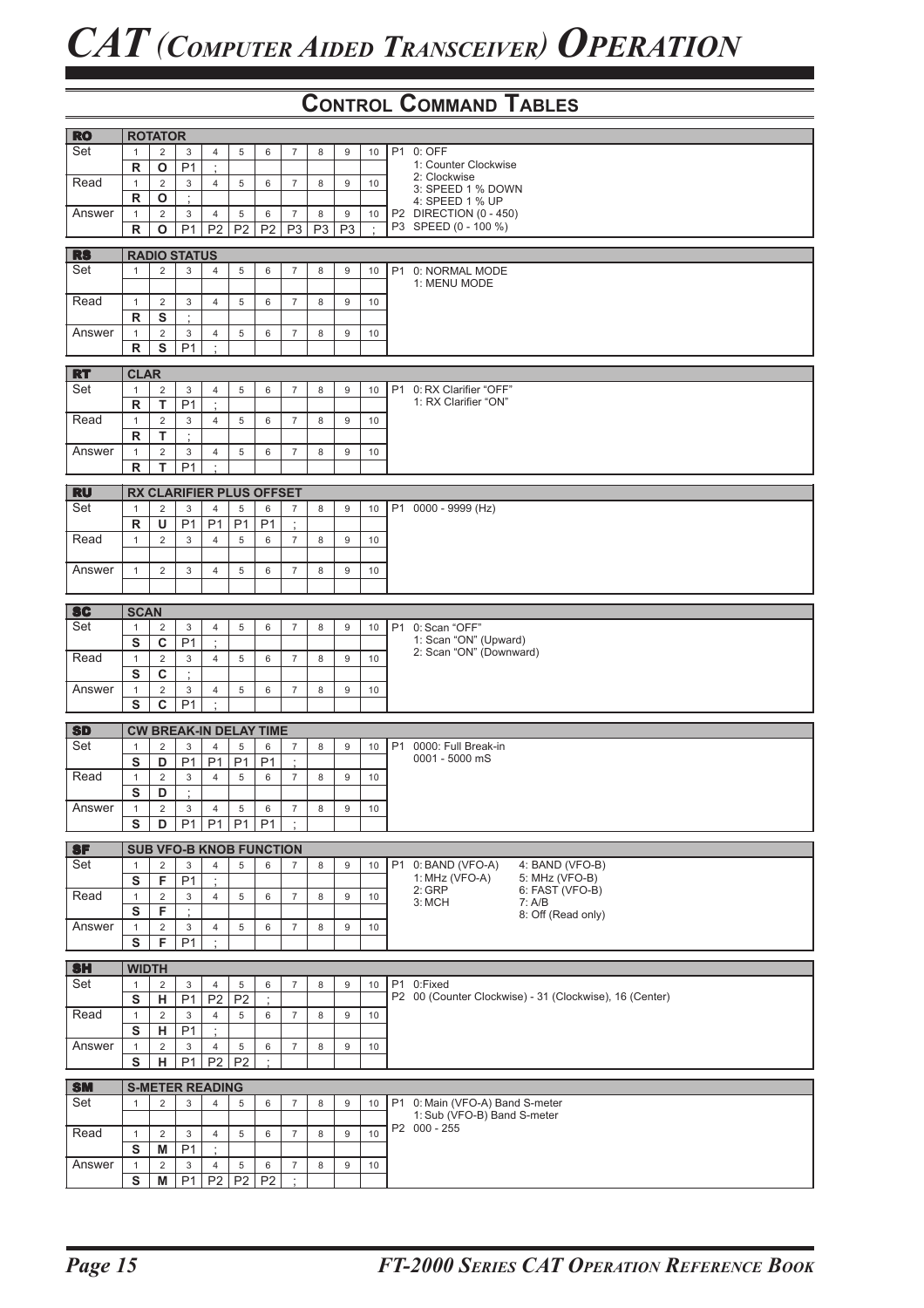| <b>SQ</b> |               |                         |                           | <b>SQUELCLH LEVEL</b>    |                |                      |                |                |                |    |                                                |
|-----------|---------------|-------------------------|---------------------------|--------------------------|----------------|----------------------|----------------|----------------|----------------|----|------------------------------------------------|
| Set       |               |                         |                           |                          |                |                      |                |                |                |    |                                                |
|           | $\mathbf{1}$  | 2                       | 3                         | $\overline{4}$           | $\sqrt{5}$     | 6                    | $\overline{7}$ | 8              | 9              | 10 | P1 0: Main (VFO-A) Band<br>1: Sub (VFO-B) Band |
|           | ${\sf s}$     | Q                       | P <sub>1</sub>            | P <sub>2</sub>           | P <sub>2</sub> | P <sub>2</sub>       | $\cdot$        |                |                |    | P2 000 - 255                                   |
| Read      | $\mathbf{1}$  | $\overline{2}$          | 3                         | $\overline{4}$           | 5              | 6                    | $\overline{7}$ | 8              | 9              | 10 |                                                |
|           | ${\bf S}$     | Q                       | P <sub>1</sub>            | $\bullet$                |                |                      |                |                |                |    |                                                |
| Answer    | $\mathbf{1}$  | 2                       | 3                         | $\overline{4}$           | 5              | 6                    | $\overline{7}$ | 8              | 9              | 10 |                                                |
|           | S             | Q                       | P <sub>1</sub>            | P <sub>2</sub>           | P <sub>2</sub> | P <sub>2</sub>       | $\cdot$        |                |                |    |                                                |
|           |               |                         |                           |                          |                |                      |                |                |                |    |                                                |
| <b>SV</b> |               | <b>SWAP VFO</b>         |                           |                          |                |                      |                |                |                |    |                                                |
| Set       | $\mathbf{1}$  | $\overline{2}$          | 3                         | $\overline{4}$           | 5              | 6                    | $\overline{7}$ | 8              | 9              | 10 |                                                |
|           | ${\bf S}$     | $\mathsf{V}$            | $\epsilon$                |                          |                |                      |                |                |                |    |                                                |
| Read      | $\mathbf{1}$  | $\overline{2}$          | 3                         | $\overline{4}$           | 5              | 6                    | $\overline{7}$ | 8              | 9              | 10 |                                                |
|           |               |                         |                           |                          |                |                      |                |                |                |    |                                                |
|           |               |                         |                           |                          |                |                      |                |                |                |    |                                                |
| Answer    | $\mathbf{1}$  | 2                       | 3                         | $\overline{4}$           | 5              | 6                    | $\overline{7}$ | 8              | 9              | 10 |                                                |
|           |               |                         |                           |                          |                |                      |                |                |                |    |                                                |
|           | <b>TXW</b>    |                         |                           |                          |                |                      |                |                |                |    |                                                |
| <b>TS</b> |               |                         |                           |                          |                |                      |                |                |                |    |                                                |
| Set       | $\mathbf{1}$  | $\overline{2}$          | 3                         | $\overline{4}$           | $\,$ 5 $\,$    | 6                    | $\overline{7}$ | 8              | 9              | 10 | P1 0: TXW "OFF"                                |
|           | T             | S                       | P <sub>1</sub>            | ÷                        |                |                      |                |                |                |    | 1: TXW "ON"                                    |
| Read      | $\mathbf{1}$  | $\overline{2}$          | 3                         | $\overline{4}$           | 5              | 6                    | $\overline{7}$ | 8              | 9              | 10 |                                                |
|           | T             | ${\sf s}$               | $\cdot$                   |                          |                |                      |                |                |                |    |                                                |
| Answer    | $\mathbf{1}$  | $\overline{2}$          | $\ensuremath{\mathsf{3}}$ | 4                        | 5              | 6                    | $\overline{7}$ | 8              | 9              | 10 |                                                |
|           | т             | S                       | P <sub>1</sub>            | $\cdot$                  |                |                      |                |                |                |    |                                                |
|           |               |                         |                           |                          |                |                      |                |                |                |    |                                                |
| <b>TX</b> | <b>TX SET</b> |                         |                           |                          |                |                      |                |                |                |    |                                                |
| Set       | $\mathbf{1}$  | $\overline{2}$          | 3                         | 4                        | 5              | 6                    | $\overline{7}$ | 8              | 9              | 10 | P1 0: RADIO TX "OFF"<br>CAT TX "OFF"           |
|           | T             | $\pmb{\mathsf{X}}$      | P <sub>1</sub>            | $\cdot$                  |                |                      |                |                |                |    | 1: RADIO TX "OFF" CAT TX "ON"                  |
| Read      | $\mathbf{1}$  | $\overline{2}$          | 3                         | $\overline{4}$           | 5              | 6                    | $\overline{7}$ | 8              | 9              | 10 | CAT TX "OFF" (Answer)<br>2: RADIO TX "ON"      |
|           | T             | X                       | $\vdots$                  |                          |                |                      |                |                |                |    |                                                |
|           |               |                         |                           |                          |                |                      |                |                |                |    |                                                |
| Answer    | $\mathbf{1}$  | $\overline{2}$          | 3                         | 4                        | 5              | 6                    | $\overline{7}$ | 8              | 9              | 10 |                                                |
|           | T.            | $\overline{\mathbf{x}}$ | P <sub>1</sub>            | $\cdot$                  |                |                      |                |                |                |    |                                                |
|           |               |                         |                           | <b>PLL UNLOCK STATUS</b> |                |                      |                |                |                |    |                                                |
| <b>UL</b> |               |                         |                           |                          |                |                      |                |                |                |    |                                                |
| Set       | $\mathbf{1}$  | $\overline{2}$          | 3                         | $\overline{4}$           | 5              | 6                    | $\overline{7}$ | 8              | 9              | 10 | P1 0: PLL "Lock"<br>1: PLL "Unlock"            |
|           |               |                         |                           |                          |                |                      |                |                |                |    |                                                |
| Read      | $\mathbf{1}$  | $\overline{2}$          | 3                         | $\overline{4}$           | 5              | 6                    | $\overline{7}$ | 8              | 9              | 10 |                                                |
|           | U             | L                       | $\cdot$                   |                          |                |                      |                |                |                |    |                                                |
| Answer    | $\mathbf{1}$  | $\overline{2}$          | 3                         | $\overline{4}$           | 5              | 6                    | $\overline{7}$ | 8              | 9              | 10 |                                                |
|           | U             | L                       | P <sub>1</sub>            | $\bullet$                |                |                      |                |                |                |    |                                                |
|           |               |                         |                           |                          |                |                      |                |                |                |    |                                                |
| <b>UP</b> | <b>MIC UP</b> |                         |                           |                          |                |                      |                |                |                |    |                                                |
| Set       | $\mathbf{1}$  | $\overline{2}$          | 3                         | $\overline{4}$           | 5              | 6                    | $\overline{7}$ | 8              | 9              | 10 |                                                |
|           | U             | P                       | $\cdot$                   |                          |                |                      |                |                |                |    |                                                |
| Read      | $\mathbf{1}$  | 2                       | 3                         | $\overline{4}$           | 5              | 6                    | $\overline{7}$ | 8              | 9              | 10 |                                                |
|           |               |                         |                           |                          |                |                      |                |                |                |    |                                                |
| Answer    | $\mathbf{1}$  | 2                       | 3                         | $\overline{4}$           | 5              | 6                    | $\overline{7}$ | 8              | 9              | 10 |                                                |
|           |               |                         |                           |                          |                |                      |                |                |                |    |                                                |
|           |               |                         |                           |                          |                |                      |                |                |                |    |                                                |
| <b>VD</b> |               |                         |                           | <b>VOX DELAY TIME</b>    |                |                      |                |                |                |    |                                                |
| Set       | $\mathbf{1}$  | $\overline{2}$          | 3                         | 4                        | 5              | 6                    | $\overline{7}$ | 8              | 9              | 10 | P1 0000 - 5000 mS (20 mS multiples)            |
|           | $\mathsf{v}$  | D                       | P <sub>1</sub>            | P <sub>1</sub>           | P <sub>1</sub> | P <sub>1</sub>       | ÷              |                |                |    |                                                |
| Read      |               |                         |                           |                          |                |                      |                |                |                |    |                                                |
|           | $\mathbf{1}$  | $\overline{2}$          | 3                         | $\overline{4}$           | 5              | 6                    | $\overline{7}$ | 8              | $\overline{9}$ | 10 |                                                |
|           | V             | D                       | $\cdot$                   |                          |                |                      |                |                |                |    |                                                |
| Answer    | $\mathbf{1}$  | $\overline{2}$          | 3                         | $\overline{4}$           | 5              | 6                    | $\overline{7}$ | 8              | 9              | 10 |                                                |
|           | V             | D                       | P <sub>1</sub>            | P1                       | P1             | P <sub>1</sub>       | $\bullet$      |                |                |    |                                                |
|           |               |                         |                           |                          |                |                      |                |                |                |    |                                                |
| <b>VF</b> |               | <b>VRF FILTER</b>       |                           |                          |                |                      |                |                |                |    |                                                |
| Set       | $\mathbf{1}$  | 2                       | 3                         | $\overline{4}$           | 5              | 6                    | $\overline{7}$ | 8              | 9              | 10 | P1 0: Fixed<br>P4 0 - 9 (Step)                 |
|           | $\mathsf{v}$  | F                       | P <sub>1</sub>            | P <sub>2</sub>           | P3             | P <sub>4</sub>       | $\bullet$      |                |                |    | P5 000 - 255<br>P2 0: OFF<br>P6 0: VRF         |
| Read      | $\mathbf{1}$  | $\overline{2}$          | 3                         | $\overline{4}$           | 5              | 6                    | $\overline{7}$ | 8              | 9              | 10 | 1: ON<br>2: Default set<br>1: µTUNE            |
|           | $\mathsf{v}$  | F                       | P1:                       |                          |                |                      |                |                |                |    | P3 +: Plus Shift                               |
| Answer    | $\mathbf{1}$  | $\overline{2}$          | 3                         | $\overline{4}$           | $\,$ 5 $\,$    | 6                    | $\overline{7}$ | 8              | 9              | 10 | -: Minus Shift                                 |
|           | V             | F                       | P <sub>1</sub>            | P2                       | P <sub>5</sub> | P <sub>5</sub>       | <b>P5</b>      | P <sub>6</sub> | $\epsilon$     |    |                                                |
|           |               |                         |                           |                          |                |                      |                |                |                |    |                                                |
| <b>VG</b> |               | <b>VOX GAIN</b>         |                           |                          |                |                      |                |                |                |    |                                                |
| Set       | $\mathbf{1}$  | 2                       | 3                         | $\overline{4}$           | 5              | 6                    | $\overline{7}$ | 8              | 9              | 10 | P1 000 - 255                                   |
|           | $\mathsf{v}$  | G                       | P <sub>1</sub>            | P <sub>1</sub>           | P <sub>1</sub> | $\cdot$              |                |                |                |    |                                                |
| Read      | $\mathbf{1}$  | $\overline{2}$          | 3                         | $\overline{4}$           | 5              | 6                    | $\overline{7}$ | 8              | 9              | 10 |                                                |
|           | V             | G                       | $\cdot$                   |                          |                |                      |                |                |                |    |                                                |
|           |               |                         |                           |                          |                |                      |                |                |                |    |                                                |
| Answer    | $\mathbf{1}$  | $\overline{2}$          | $\mathbf{3}$              | $\overline{4}$           | 5              | 6                    | $\overline{7}$ | 8              | 9              | 10 |                                                |
|           | V             | G                       | P1                        | P1                       | <b>P1</b>      | $\ddot{\mathcal{L}}$ |                |                |                |    |                                                |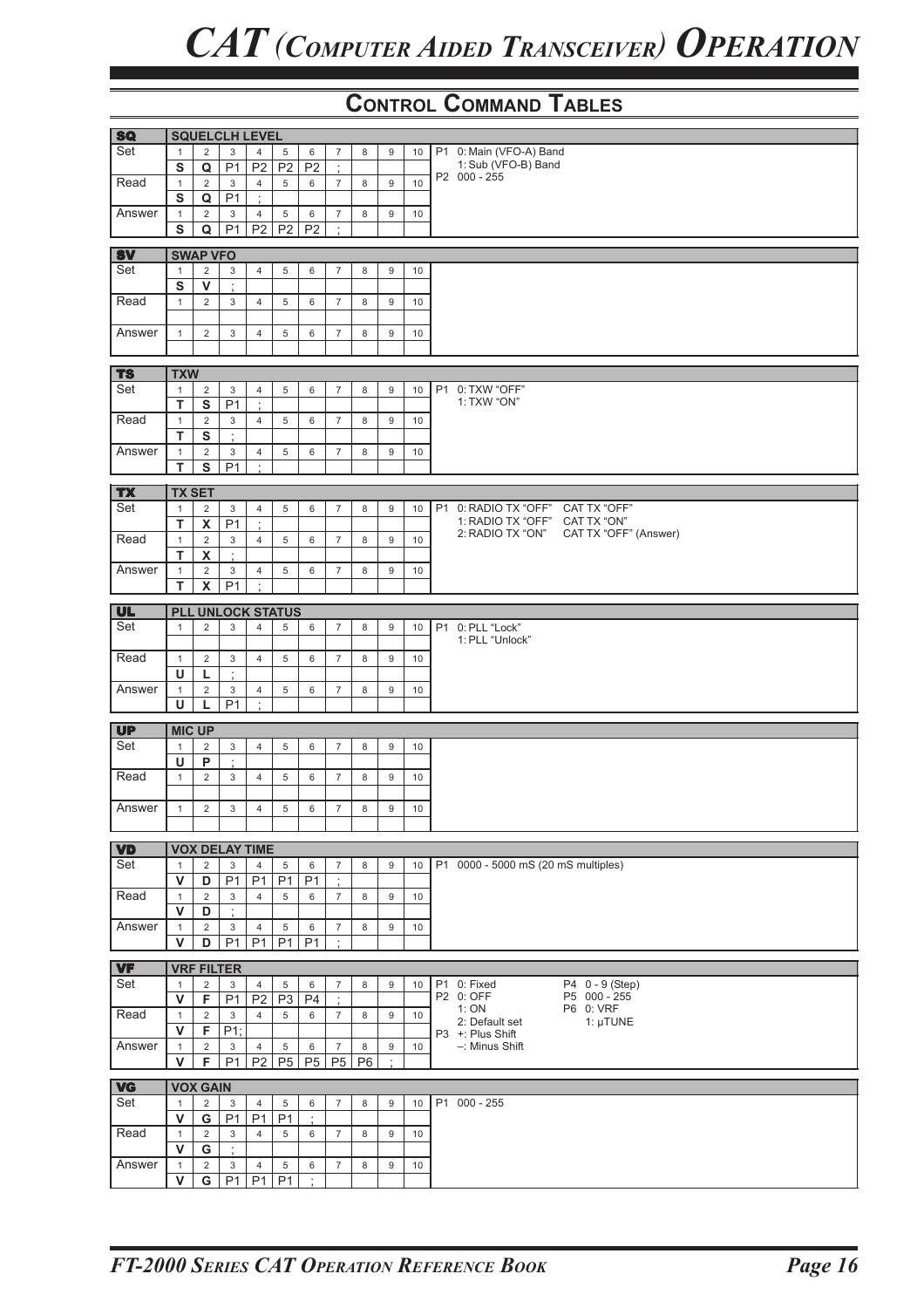| <b>VM</b> |              |                           |                   |                |   |   | <b>VFO-A TO MEMORY CHANNEL</b> |   |   |                 |                           |
|-----------|--------------|---------------------------|-------------------|----------------|---|---|--------------------------------|---|---|-----------------|---------------------------|
| Set       | $\mathbf{1}$ | $\overline{2}$            | 3                 | $\overline{4}$ | 5 | 6 | $\overline{7}$                 | 8 | 9 | 10              |                           |
|           | $\mathsf{V}$ | M                         | $\sim$            |                |   |   |                                |   |   |                 |                           |
| Read      | $\mathbf{1}$ | $\overline{2}$            | 3                 | $\overline{4}$ | 5 | 6 | $\overline{7}$                 | 8 | 9 | 10              |                           |
|           |              |                           |                   |                |   |   |                                |   |   |                 |                           |
| Answer    | $\mathbf{1}$ | $\overline{2}$            | 3                 | $\overline{4}$ | 5 | 6 | $\overline{7}$                 | 8 | 9 | 10              |                           |
|           |              |                           |                   |                |   |   |                                |   |   |                 |                           |
|           |              |                           |                   |                |   |   |                                |   |   |                 |                           |
| <b>VS</b> |              |                           | <b>VFO SELECT</b> |                |   |   |                                |   |   |                 |                           |
| Set       | $\mathbf{1}$ | $\overline{2}$            | 3                 | $\overline{4}$ | 5 | 6 | $\overline{7}$                 | 8 | 9 | 10              | P1 0: VFO-A<br>1: VFO-B   |
|           | $\mathsf{V}$ | S                         | P <sub>1</sub>    | $\cdot$        |   |   |                                |   |   |                 |                           |
| Read      | $\mathbf{1}$ | $\overline{2}$            | 3                 | $\overline{4}$ | 5 | 6 | $\overline{7}$                 | 8 | 9 | 10              |                           |
|           | $\mathsf{V}$ | S                         | $\cdot$           |                |   |   |                                |   |   |                 |                           |
| Answer    | $\mathbf{1}$ | $\overline{2}$            | 3                 | $\overline{4}$ | 5 | 6 | $\overline{7}$                 | 8 | 9 | 10              |                           |
|           | $\mathbf{v}$ | S                         | P <sub>1</sub>    | $\cdot$        |   |   |                                |   |   |                 |                           |
| <b>VX</b> |              |                           | <b>VOX STATUS</b> |                |   |   |                                |   |   |                 |                           |
| Set       | $\mathbf{1}$ | 2                         | 3                 | $\overline{4}$ | 5 | 6 | $\overline{7}$                 | 8 | 9 | 10              | <b>P1</b><br>0: VOX "OFF" |
|           | $\mathsf{V}$ | $\boldsymbol{\mathsf{X}}$ | P <sub>1</sub>    | $\cdot$        |   |   |                                |   |   |                 | 1: VOX "ON"               |
| Read      | $\mathbf{1}$ | $\overline{2}$            | 3                 | $\overline{4}$ | 5 | 6 | $\overline{7}$                 | 8 | 9 | 10              |                           |
|           | $\mathsf{V}$ | $\boldsymbol{\mathsf{x}}$ | $\cdot$           |                |   |   |                                |   |   |                 |                           |
| Answer    | $\mathbf{1}$ | $\overline{2}$            | 3                 | $\overline{4}$ | 5 | 6 | $\overline{7}$                 | 8 | 9 | 10              |                           |
|           | $\mathsf{v}$ | $\boldsymbol{\mathsf{X}}$ | P <sub>1</sub>    | $\cdot$        |   |   |                                |   |   |                 |                           |
|           |              |                           |                   |                |   |   |                                |   |   |                 |                           |
| <b>XT</b> |              | <b>TX CLAR</b>            |                   |                |   |   |                                |   |   |                 |                           |
| Set       | $\mathbf{1}$ | 21                        | 3                 | $\overline{4}$ | 5 | 6 | $\overline{7}$                 | 8 | 9 | 10 <sup>1</sup> | P1 0: TX CLAR "OFF"       |
|           | X            | $\mathsf{T}$              | P <sub>1</sub>    | $\cdot$        |   |   |                                |   |   |                 | 1: TX CLAR "ON"           |
| Read      | $\mathbf{1}$ | $\overline{2}$            | 3                 | $\overline{4}$ | 5 | 6 | $\overline{7}$                 | 8 | 9 | 10              |                           |
|           | X            | T                         | $\cdot$           |                |   |   |                                |   |   |                 |                           |
| Answer    | 1            | $\overline{2}$            | 3                 | $\overline{4}$ | 5 | 6 | $\overline{7}$                 | 8 | 9 | 10              |                           |
|           | $\mathsf{x}$ | $\mathsf{T}$              | P <sub>1</sub>    | $\cdot$        |   |   |                                |   |   |                 |                           |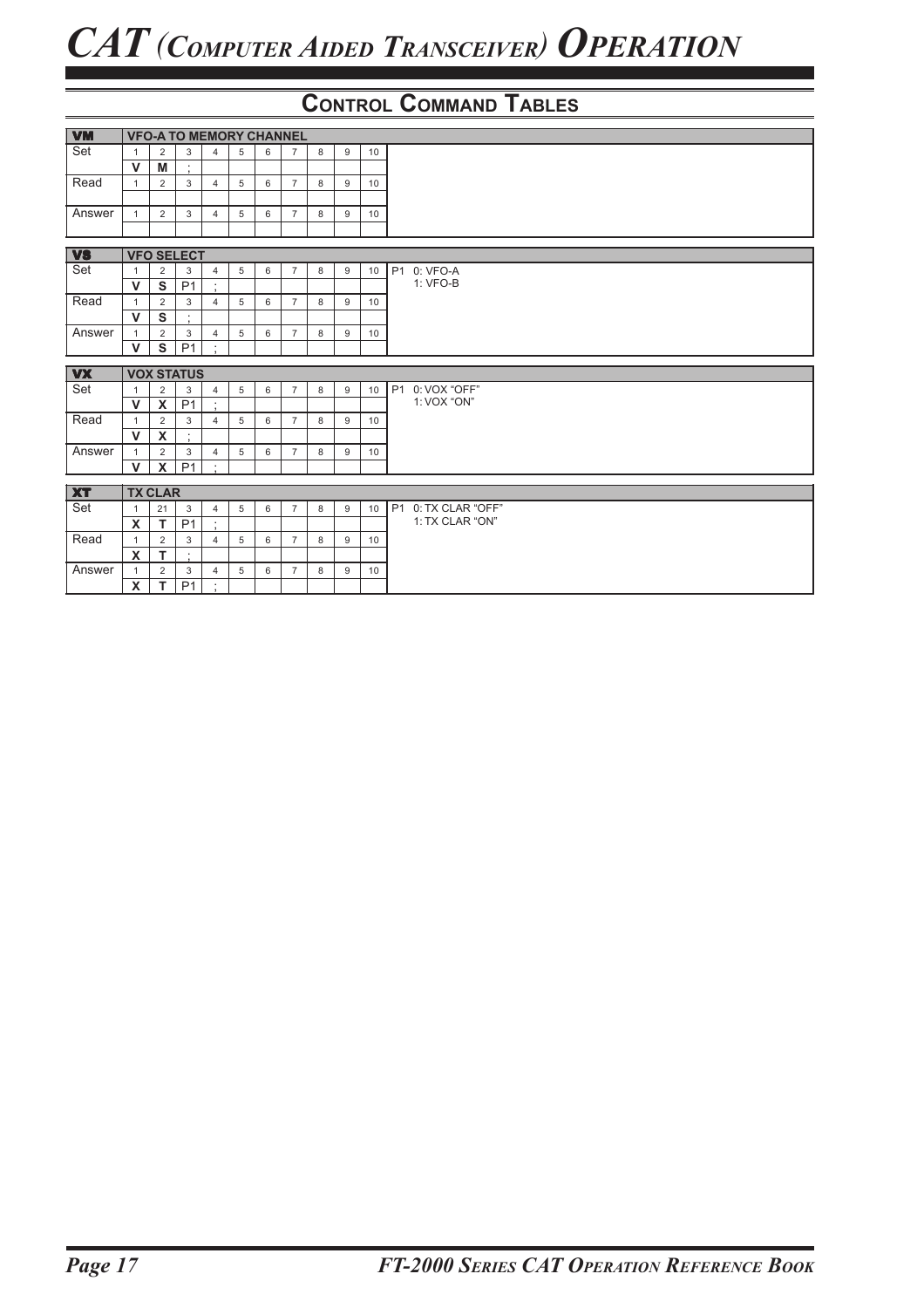## **NOTE**